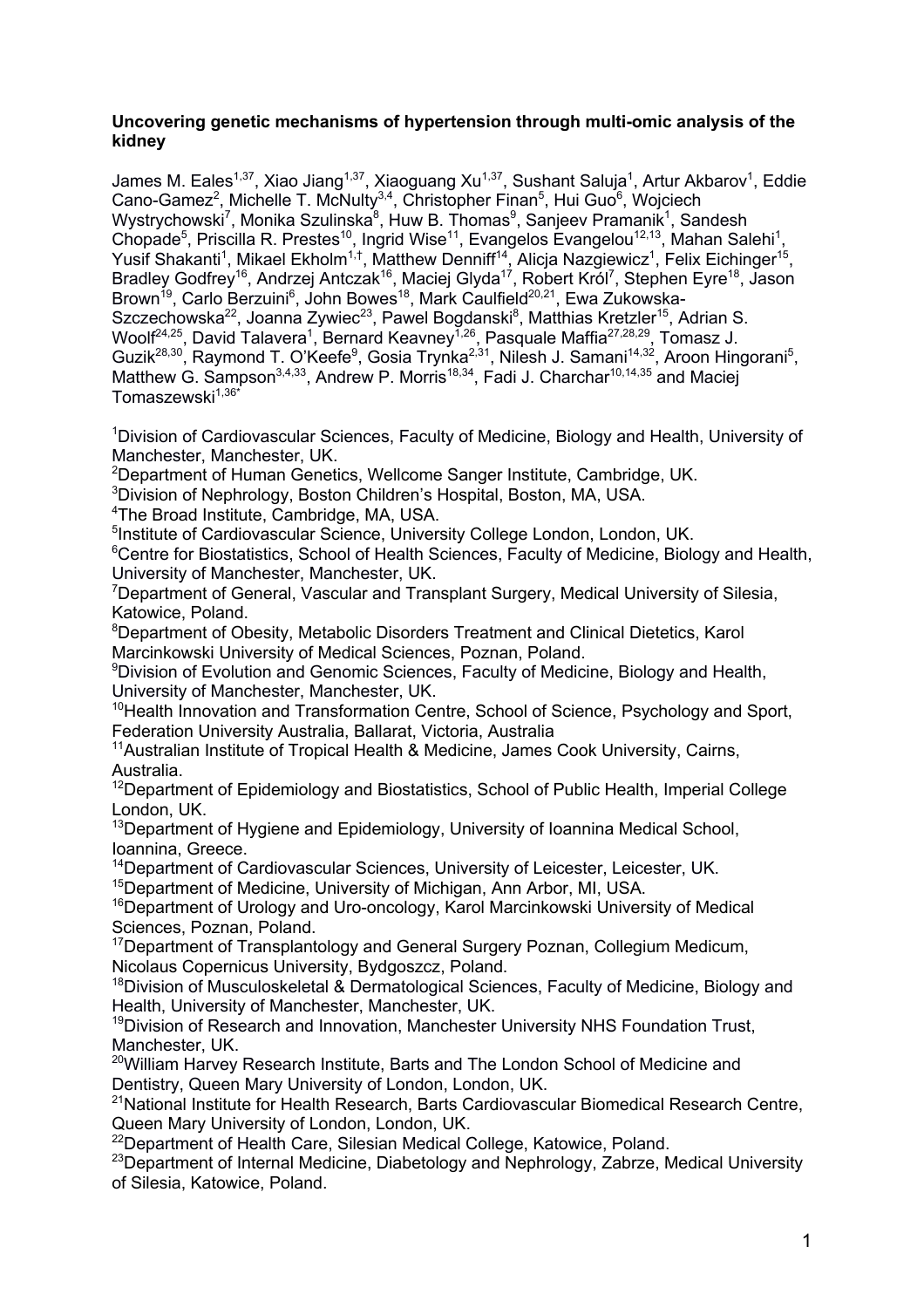$24$ Division of Cell Matrix Biology and Regenerative Medicine, Faculty of Biology Medicine and Health, University of Manchester, Manchester, UK.

<sup>25</sup>Royal Manchester Children's Hospital and Manchester Academic Health Science Centre, Manchester University NHS Foundation Trust, Manchester, UK.

26Division of Cardiology and Manchester Academic Health Science Centre, Manchester University NHS Foundation Trust Manchester, Manchester, UK.

<sup>27</sup>Institute of Infection, Immunity and Inflammation, College of Medical, Veterinary and Life Sciences, University of Glasgow, Glasgow, UK.

<sup>28</sup>Institute of Cardiovascular and Medical Sciences, College of Medical, Veterinary and Life Sciences, University of Glasgow, Glasgow, UK.

<sup>29</sup>Department of Pharmacy, University of Naples Federico II, Naples, Italy.

<sup>30</sup>Department of Internal and Agricultural Medicine, Jagiellonian University College of Medicine, Kraków, Poland.

31Open Targets, Wellcome Genome Campus, Cambridge, UK.

<sup>32</sup>National Institute for Health Research, Leicester Biomedical Research Centre, Leicester, UK.

33Harvard Medical School, Boston, MA, USA.

<sup>34</sup>Department of Biostatistics, Institute of Translational Medicine, University of Liverpool, Liverpool, UK.

<sup>35</sup>Department of Physiology, University of Melbourne, Parkville, VIC, Australia.

<sup>36</sup>Division of Medicine and Manchester Heart Centre, Manchester University NHS

Foundation Trust Manchester, Manchester, UK.

 $37$ These authors contributed equally to this work.

†Current address (if different from affiliation above)

Mikael Ekholm: Karolinska Institutet, Department of Clinical Sciences, Danderyd Hospital, Stockholm, Sweden

Sanjeev Pramanik: East Lancashire Hospitals NHS Trust, Blackburn, UK

**\***e-mail: maciej.tomaszewski@manchester.ac.uk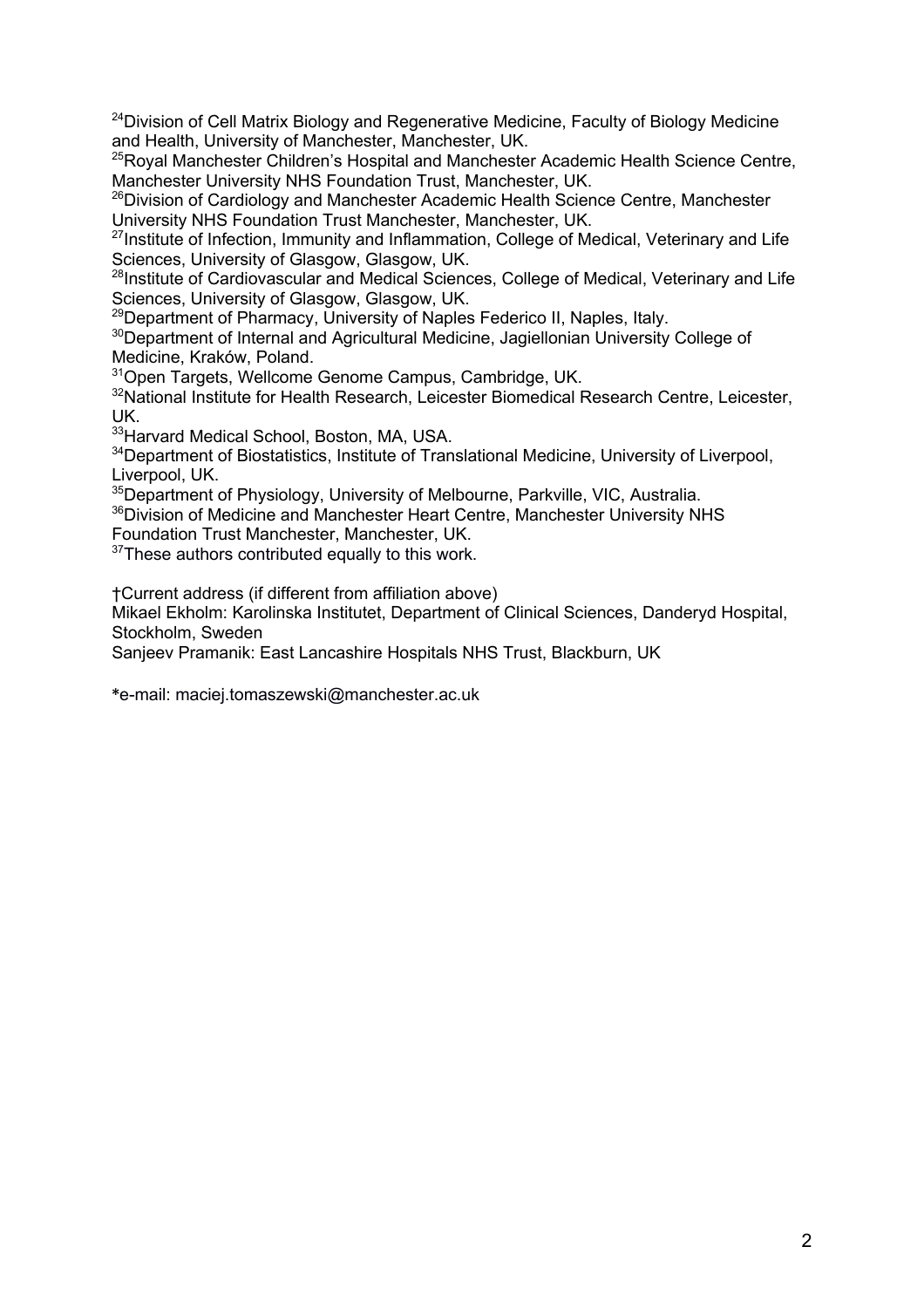**The kidney is an organ of key relevance to blood pressure (BP) regulation, hypertension and antihypertensive treatment. However, genetically mediated renal mechanisms underlying susceptibility to hypertension remain poorly understood. We integrated genotype, gene expression, alternative splicing and DNA methylation profiles of up to 430 human kidneys to characterize the effects of BP index variants from genome-wide association studies (GWAS) on renal transcriptome and epigenome. We uncovered kidney targets for 479 (58.3%) BP-GWAS variants and paired 49 BP-GWAS kidney genes with 210 licensed drugs. Our colocalization and Mendelian randomization analyses identified 179 unique kidney genes with evidence of putatively causal effects on BP. Through Mendelian randomization, we also uncovered effects of BP on renal outcomes commonly affecting hypertensive patients. Collectively, our studies identified genetic variants, kidney genes, molecular mechanisms and biological pathways of key relevance to the genetic regulation of BP and inherited susceptibility to hypertension.**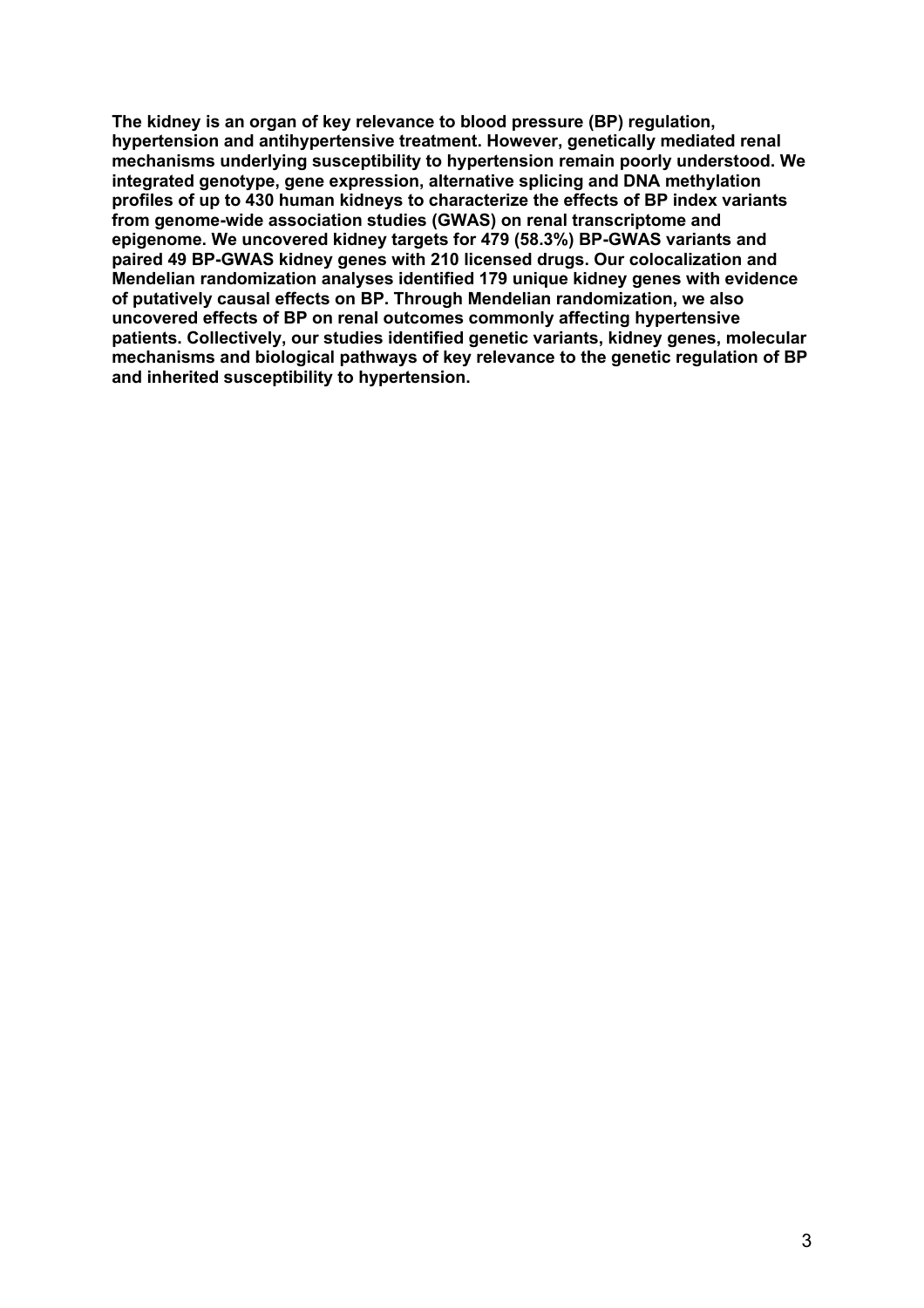Persistently elevated blood pressure (BP)—hypertension—is one of the most common complex human diseases<sup>1</sup>. Hypertension is a key driver of coronary heart disease (CHD) and stroke and the single most important cause of disability and premature death worldwide<sup>2</sup>. The individual predisposition to hypertension and its main cardiovascular complications have a strong genetic component encapsulated (at least in part) in variants uncovered by genome-wide association studies  $(GWAS)^{3.6}$ . While the chromosomal landscape of >800 BP-GWAS loci is very well characterized, the identity of mediator genes and the downstream biological pathways responsible for these associations remain elusive. The majority of single nucleotide polymorphisms (SNPs) uncovered by GWAS map to noncoding segments of DNA of no apparent biological relevance to BP regulation<sup>6</sup>. Some of these variants operate as expression quantitative trait loci ( $eQTLs$ )<sup>4,5</sup>, but it is becoming increasingly clear that other molecular mechanisms (i.e. DNA methylation or alternative splicing) not captured by *cis*-eQTL effects may explain a number of GWAS signals<sup>7-11</sup>. However, the relevance of these mechanisms to BP and hypertension has not been extensively examined within the most relevant human tissues, i.e. the kidney.

Here we have established one of the largest repositories of human kidneys using samples collected after elective nephrectomies or prior to renal transplantation<sup>12-14</sup>. Through the integrated analysis of their genome, transcriptome, and DNA methylome, we uncover connections between 1,038 kidney genes and 479 signals of associations to BP from previous GWAS. Using variants implicated in these analyses, we also demonstrate effects of BP on several kidney outcomes known as complications of human hypertension. We further show that some kidney gene targets of BP-GWAS variants are druggable, and we highlight those of potential relevance to treatment of hypertension. Finally, our analyses identify 179 kidney genes with putatively causal effect on BP, and map many of these genes onto novel regulatory pathways and biological processes.

### **Results**

**Kidney** *cis***-expression quantitative trait locus analysis.** Through integration of matched kidney genomes and transcriptomes from 430 white-European individuals (Supplementary Table 1), we generated information on 6,461,055 SNPs and 18,201 kidney genes. After correction for multiple testing, 903,870 genetic variants had at least one expression target in *cis* and 7,348 kidney genes had at least one SNP partner (kidney eSNPs and kidney eGenes, respectively) with 1,464,131 eSNP-eGene pairs (kidney eQTLs) (Fig. 1a and Supplementary Table 2). Further adjustment for inter-individual differences in cellular heterogeneity between samples (using cell-type proportions de-convolved from single-cell map of human kidney15-17 in *cis*-eQTL analysis) had very little effect on *cis*-eQTL analysis there was 95% consistency in kidney eGenes identity with the baseline analysis (Supplementary Table 3).

Next, we examined how 1,037 kidney eGenes identified by the Genotype-Tissue Expression (GTEx) project<sup>18</sup> in 65 renal cortex samples map onto our kidney eGene repository. We discovered that 787 GTEx kidney eGenes were available for a look-up in our dataset and that 669 (85%) of them were kidney eGenes in our *cis*-eQTL analysis.

We then quantified the degree of overlap in *cis*-eQTL output between our dataset and 244 glomerular and 314 tubulointerstitial transcriptomes from the NEPTUNE study<sup>19</sup>. Of 6,120 available kidney eGenes identified in our discovery analysis, 4,368 (71.4%) showed an overlap with eGenes in at least one of the two histological compartments of the NEPTUNE resource (Fig. 1b and Supplementary Table 4).

These data show an abundance of genetic effects on transcriptional programs operating in the human kidney. We also demonstrate the robustness of our eGene discovery in the context of cellular heterogeneity (inherent to transcriptome profiling of bulk tissue samples) and a high degree of replication in independent kidney datasets.

**BP-GWAS variants and kidney gene expression programs.** A total of 885 SNPs were associated with at least one of BP-defining traits (systolic BP (SBP), diastolic BP (DBP), pulse pressure (PP)) in previous GWAS<sup>5,20-26</sup> (Supplementary Table 5). Of those, 821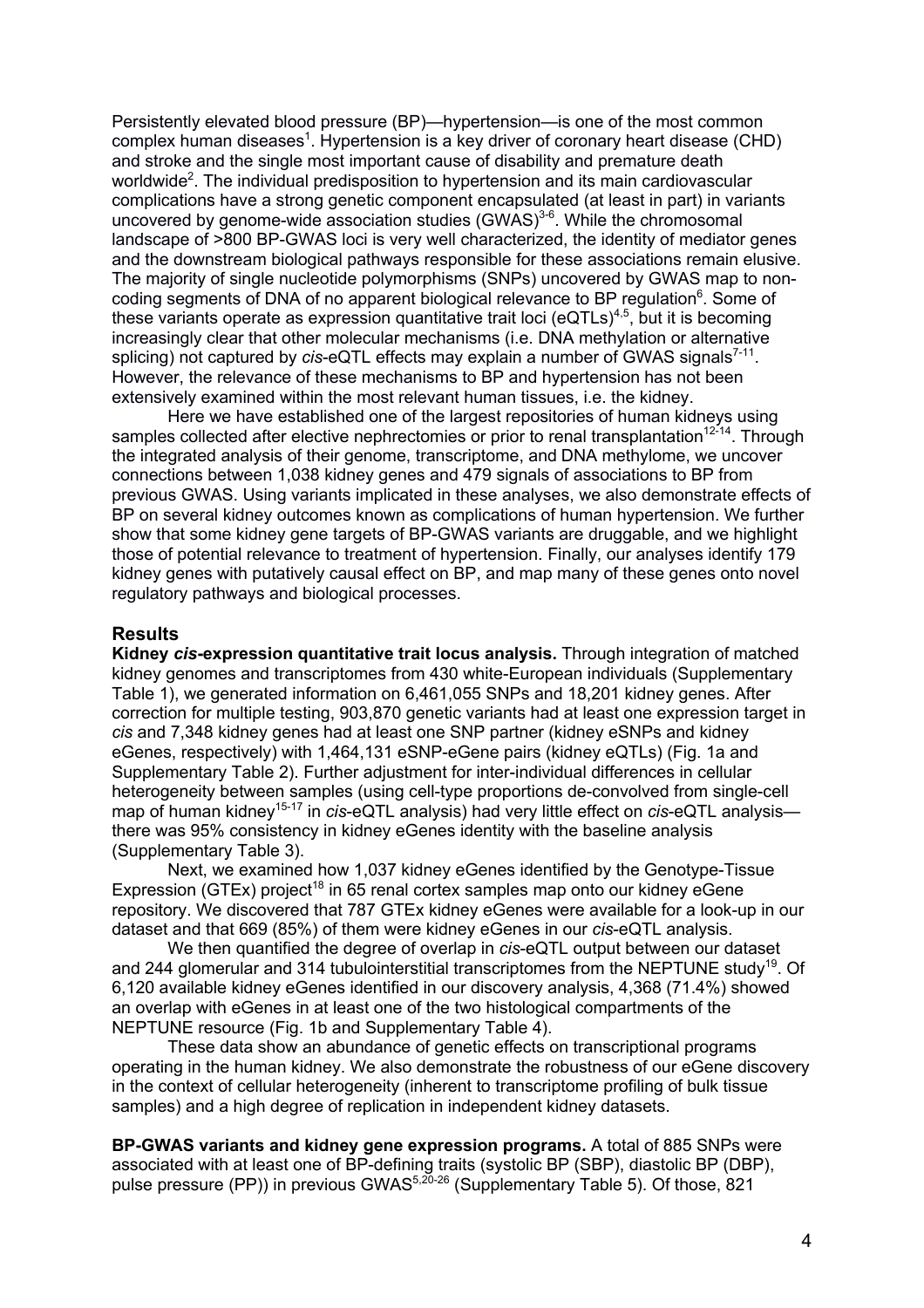independent sentinel BP-GWAS SNPs were available in our dataset (Supplementary Table 6).

We determined that 252 (30.7%) independent BP-GWAS loci contain kidney eSNPs (Fig. 1c). We identified 418 targets of BP-GWAS kidney eSNPs (BP-GWAS kidney eGenes) forming 424 unique BP-GWAS kidney eSNP-eGene combinations (BP-GWAS kidney *cis*eQTLs) (Fig. 1c and Supplementary Table 7). Several of the identified kidney eGenes mapped onto the classical pathways of BP regulation (*AGT*, *REN*, *ACE*, *UMOD*, *DDC*, *ADRA2B*, *GUCY1A3, PDE5A*), but a majority had no prior biological connection with hypertension.

We then compared the enrichment for kidney eSNPs in BP-GWAS SNPs versus SNPs identified in non-BP-GWAS. We reasoned that BP-GWAS variants should be enriched for kidney eSNPs given a well-established role of the kidney in hypertension $^{27}$ . We found that SBP and DBP ranked as the top traits with the most significant enrichment among 24 GWAS phenotypes examined (Fig. 1d).

Next, we explored tissue-specificity of the identified BP-GWAS kidney e-signals taking advantage of *cis*-eQTL repositories for 48 non-renal GTEx tissues. Of 251 BP-GWAS kidney eSNPs available for analysis in GTEx, 81 (32.3%) showed kidney-specific effects on the target genes (Fig. 1e and Supplementary Table 8).

We then assessed whether BP-GWAS *cis*-eQTL were specifically expressed in major kidney cell types using 41,778 cells and 27,240 genes from a single-cell dataset of human kidney<sup>15</sup>. We first defined 13 different cell types (Fig. 1f), largely consistent with the annotations provided in the original study<sup>15</sup> and clustered by histological location (Fig. 1f). We confirmed that 389 (93%) BP-GWAS kidney eGenes identified in our study were expressed in the single-cell dataset (Supplementary Table 9). Of those, 69 (18%) showed cell-type specific expression28,29 (Supplementary Table 10). For example, *GUCY1A3* showed highest expression in juxtaglomerular apparatus cells, while *UMOD* was expressed predominantly within the loop of Henle cells (Fig. 1g and Supplementary Note).

Taken together, our results demonstrate a particular significance of kidney *cis*-eQTLs as the genetic component of BP regulation. We uncover gene expression targets for approximately one third of BP-GWAS variants and characterize their tissue specificity. Finally, through single-cell transcriptomics, we map many of these genes to specific cell types and functional compartments of the human nephron.

**Alternative splicing of kidney genes and BP.** Using Leafcutter and our collection of 430 renal transcriptomes, we identified a total of 241,390 intron excision isoforms (IEIs) within 50,982 intron excision clusters (IECs) (Supplementary Note). We then combined the uncovered kidney IEIs with genotypes of 6,461,055 SNPs in *cis*-sQTL analysis and detected 17,673 unique IEIs mapping onto 5,365 genes (sGenes) as kidney targets for 724,178 SNPs (sSNPs) (Fig. 2a and Supplementary Table 11). A comparable magnitude of *cis*-sQTL discovery was reported in studies of other human tissues with similar sample size $30$ (Supplementary Note and Supplementary Figs. 1-3). We then overlapped the catalog of 724,178 kidney sSNPs with all BP-GWAS SNPs and their proxies to identify which of them may operate through alternative splicing mechanisms in the kidney. We found that 189 (23%) of BP-GWAS kidney loci contain sSNPs and that these BP-GWAS kidney sSNPs targeted 829 kidney IEIs (with 47,974 unique BP-GWAS kidney sQTL pairs) (Fig. 2b). A total of 828 BP-GWAS kidney sIEIs were annotated to 318 genes (BP-GWAS kidney sGenes) (Fig. 2b and Supplementary Table 12). Some of the uncovered BP-GWAS kidney sGenes had prior connection to BP regulation (*FGFR1*) <sup>31</sup> or kidney disease (*AKR1B10*) <sup>32</sup> or their alternatively spliced isoforms were linked to disease (*NDUFAF6*) 33 . However, the majority of these genes had no established physiological role in BP regulation, and 50 of them were non-coding. We noted that protein-coding BP-GWAS kidney sGenes expressed in the kidney produce an average of 6.5 protein-coding transcripts per gene—a 1.38-fold (95%CI: 1.26-1.50,  $P < 1 \times 10^{-6}$ ) excess when compared to random sets of protein-coding genes expressed in the kidney (4.7 protein-coding transcripts per gene on average). This suggests that an average BP-GWAS kidney sGene is a potentially stronger contributor to protein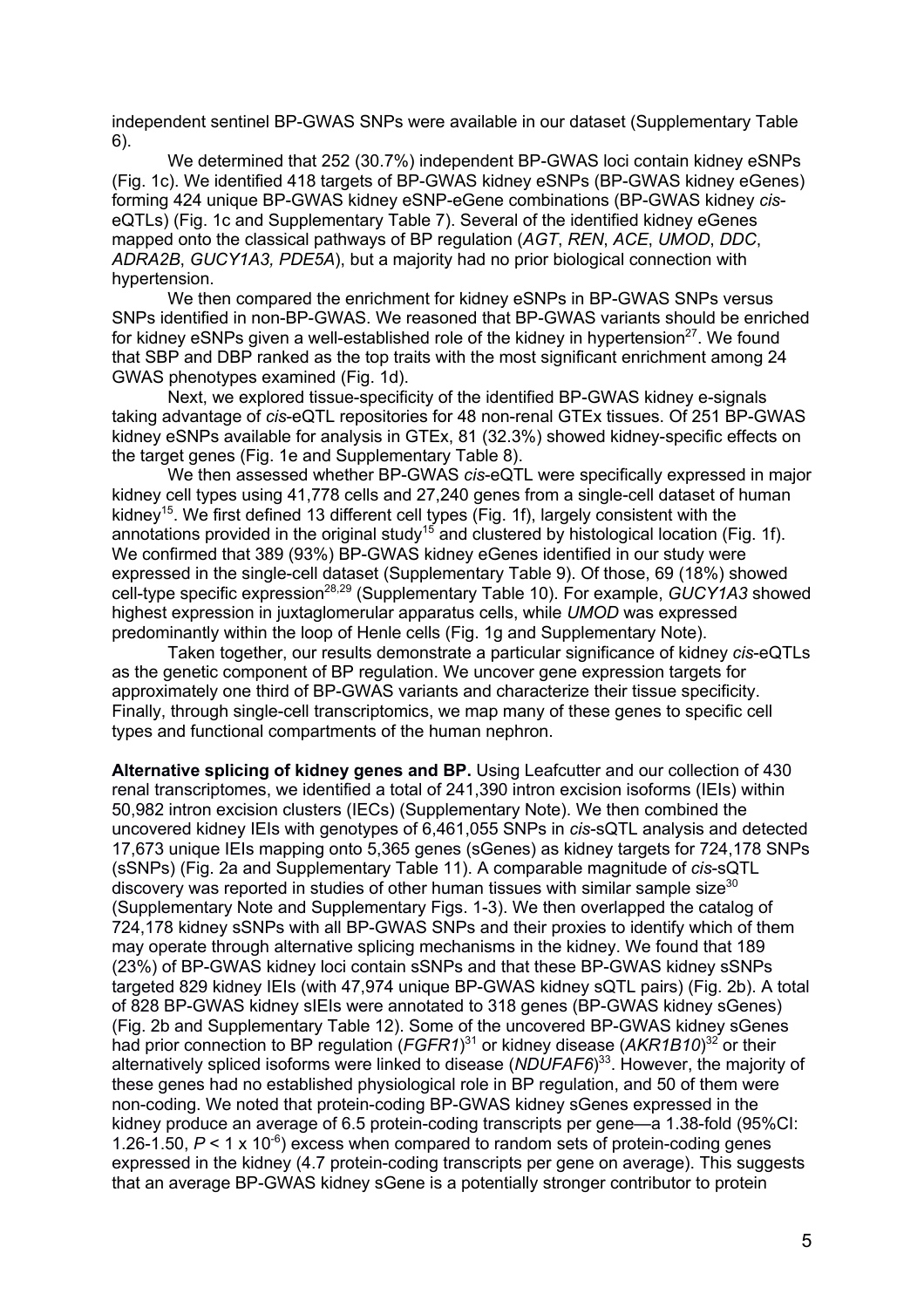diversity in the kidney than an average gene expressed in renal tissue. We then conducted a biological annotation analysis on all BP-GWAS kidney sGenes using DAVID and found enrichment for 10 different functional categories. As expected, the top two enriched categories were directly related to alternative splicing, while others (i.e. nucleotide-binding, magnesium) replicated the categories enriched for GWAS *cis*-sQTLs in other human tissues (Fig. 2c)<sup>34</sup>. The enrichment for mitochondria revealed through this analysis (Fig. 2c) is in line with the increasingly recognized role for this organelle in shaping the mRNA expression programs and alternative splicing<sup>35</sup>.

Next, we investigated the extent to which kidney sSNPs operate separately from kidney eSNPs within the BP-GWAS loci. We observed that 63 BP-GWAS loci (33.3% of all BP-GWAS loci with a splicing signature) contain variants operating exclusively as kidney sSNPs and not as eSNPs. This indicates that approximately 8% of all BP-GWAS loci associated with changes in splicing do not display a concomitant change in total gene expression in the kidney; this is slightly higher than the percentage of blood GWAS sSNPs that are not eSNPs<sup>34</sup>. For example, BP-GWAS variant, rs4750358, identified as the best sSNP for one of the IEIs of *BEND7,* was not associated with the total renal expression of the gene (Extended Data Fig. 1 and Supplementary Note). In line with previous studies, only a very small proportion (0.2%) of the BP-GWAS kidney sSNPs mapped directly onto known splicing sites<sup>30,34</sup>. However, we determined that BP-GWAS kidney sSNPs showed approximately 2.9-fold (*P* = 0.0086) enrichment for intron branch point locations when compared to one million permuted samples from our collection of autosomal imputed SNPs used in QTL analysis.

In summary, these data reveal that approximately one in four BP-GWAS signals is associated with alternative splicing mechanisms operating in the kidney and that a significant proportion of the relevant *cis*-sQTLs are not captured through the *cis*-eQTLs. We also demonstrate that while BP-GWAS kidney sGenes and sSNPs collectively exhibit some typical molecular characteristics expected of those involved in alternative splicing, they do not usually map in proximity to BP-GWAS sentinel variants or the classical splice sites. This suggests that a majority of genetic associations between BP and renal alternative splicing operate through more complex, subtle and distant regulatory elements and networks.

**Kidney DNA methylome and BP.** Our previous studies showed that the transcriptomic footprint of apparently healthy tissue collected from kidneys after cancer nephrectomies is similar to that of renal tissue samples from individuals who did not have cancer<sup>36</sup>. We conducted a similar type of a comparative experiment at the kidney epigenome level and found that the kidney DNA methylation profiles of samples collected from healthy (cancerunaffected) parts of the kidney after cancer nephrectomies cluster with those from noncancer kidney biopsies (conducted prior to transplantation) (Fig. 2d). Through the analysis of 195 available kidney DNA-wide methylation profiles, we identified 374,826 CpG sites. Of those, 32.6% mapped onto known CpG islands. Our *cis*-mQTL analysis uncovered 1,556,997 SNPs (mSNPs) as partners of 34,913 CpG sites with a total of 4,600,245 mSNP-CpG pairs (Fig. 2e and Supplementary Table 13). On average, each kidney mSNP was associated with three CpG sites, while each renal m-target (CpG) was partnered with an average of 132 mSNPs; this is most likely a reflection of LD in examined regions<sup>37</sup>. The median distance between the best mSNP to its CpG target was calculated at 8,648 bp, and 38.4% of mCpG sites were located within the promoter sequences of the respective genes (Fig. 2f). The best kidney mSNPs were mapped more frequently to the transcriptional start site (TSS) proximity than non-mSNPs (Fig. 2g). We also detected that a majority of kidney mCpG sites mapping onto the promoter sequences were associated with a negative effect on the respective gene's expression (Fig. 2h). This is consistent with the known role of DNA methylation in the initiation of transcription and the repressive effect of hyper-methylated promoters on mRNA expression<sup>14,37</sup>. We detected an overlap between kidney mSNPs and variants acting on transcriptional activity in the renal tissue—34.6% and 27.6% of kidney mSNPs were identified as kidney eSNPs and sSNPs, respectively. These values are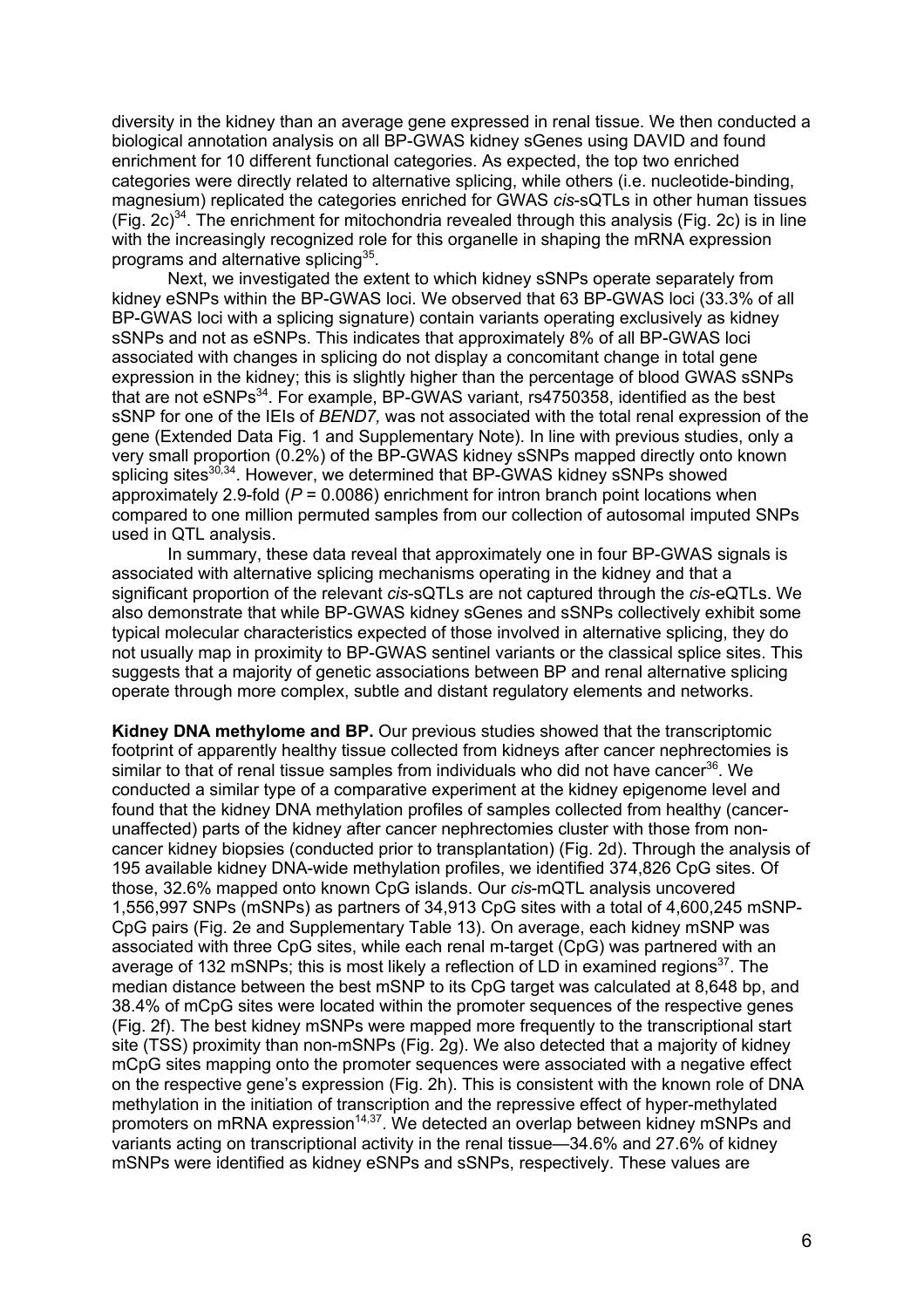comparable to data from other human tissues<sup>38</sup>. A total of 19.8% of kidney mSNPs received both additional e- and s- annotation.

The joint analysis of all kidney mSNPs and the catalog of BP-GWAS SNPs (and their proxies) uncovered that 391 (47.6%) independent BP-GWAS loci show at least one kidney *cis*-mQTL signature (Fig. 2i and Supplementary Table 14). Of 1,204 BP-GWAS kidney CpG sites partnering with BP-GWAS mSNPs, 920 (76.4%) were annotated to 578 known genes (BP-GWAS kidney mGenes) (Fig. 2i). Several of these genes (i.e. *EDN1*) <sup>39</sup> are well-known contributors to BP regulation and the development of hypertension. Others were implicated in syndromes that affect the function/structure of the kidney (*WDR73*) or diseases coexisting with hypertension, i.e. diabetes (*KCNJ11*) 40. Some were also mapped to potential drug targets; for example, cg04510874 (the CpG partner of rs4932373BP-GWAS kidney mSNP) is within the CpG island and the promoter sequence of *FES* (a gene target for naproxen—a non-steroidal anti-inflammatory medication with high BP known as one of its side effects) $6$  (Extended Data Fig. 2 and Supplementary Note).

A large proportion of BP-GWAS kidney mSNPs overlapped with both BP-GWAS kidney eSNPs, sSNPs or both (Supplementary Fig. 4). Further analysis centered on common target/common variant revealed that, within 87, 63 and 30 loci, the BP-GWAS kidney mSNP shared the same identity and the same target with the BP-GWAS kidney eSNP, BP-GWAS kidney sSNP or both, respectively (Supplementary Note and Supplementary Fig. 5).

In summary, we detect an abundance of kidney DNA methylation signatures within loci associated with BP in previous GWAS and demonstrate that approximately half of them map onto regions in the TSS vicinity. We also show clustering of kidney DNA methylation with gene expression and alternative splicing across a large number of BP-GWAS loci, suggesting that these interact together in regulatory processes shaping up the cellular and clinical BP phenotype.

**Insights from Mendelian randomization analyses with kidney SNPs.** Previous Mendelian randomization (MR) studies reported causal effects of BP on several cardiovascular and kidney outcomes, including CHD, stroke and urinary albumin to creatinine ratio (UACR)<sup>41</sup>. We sought to investigate how genetic instruments for BP, partitioned on presence/absence of kidney eSNPs, sSNPs and mSNPs, would influence causal associations with these outcomes using two-sample MR $42$  (Supplementary Table 15). We observed significant effects of higher SBP, DBP and PP on increased risk of CHD, ischemic stroke and heart failure, which were consistent when using genetic instruments derived from kidney SNPs or not. We also observed causal association between higher SBP and increased UACR as well as increased risk of microalbuminuria when using genetic instruments derived from kidney SNPs. Kidney-derived causal effects on these outcomes were stronger (*P* < 0.05) than those observed when considering genetic instruments derived from SNPs with no apparent functional relevance to the kidney (Supplementary Fig. 6). The effects of DBP and PP on UACR and microalbuminuria were less significant but were also stronger when using genetic instruments derived from kidney SNPs. We also detected statistically significant effects of DBP and SBP on hypertensive renal disease and of DBP on chronic kidney disease (CKD) when using the genetic instruments selected from kidney SNPs. However, for hypertensive renal disease and CKD, there was no significant difference in the causal effect size between genetic instruments derived from kidney SNPs or not. Taken together, these results suggest putatively causal effects of BP on a range of cardiovascular and renal outcomes commonly affecting hypertensive patients and the importance of BP-GWAS kidney SNPs in detecting these relationships.

**BP-GWAS kidney eGenes, mGenes and sGenes as therapeutic targets.** We then sought to investigate new therapeutic opportunities for hypertension through exploiting the concept of the 'druggable genome'43 by pairing BP-GWAS kidney genes (renal targets of BP-GWAS kidney eSNPs, sSNPs and mSNPs) with pharmacological agents and chemical compounds. We identified 210 unique licensed drugs that target 49 kidney gene products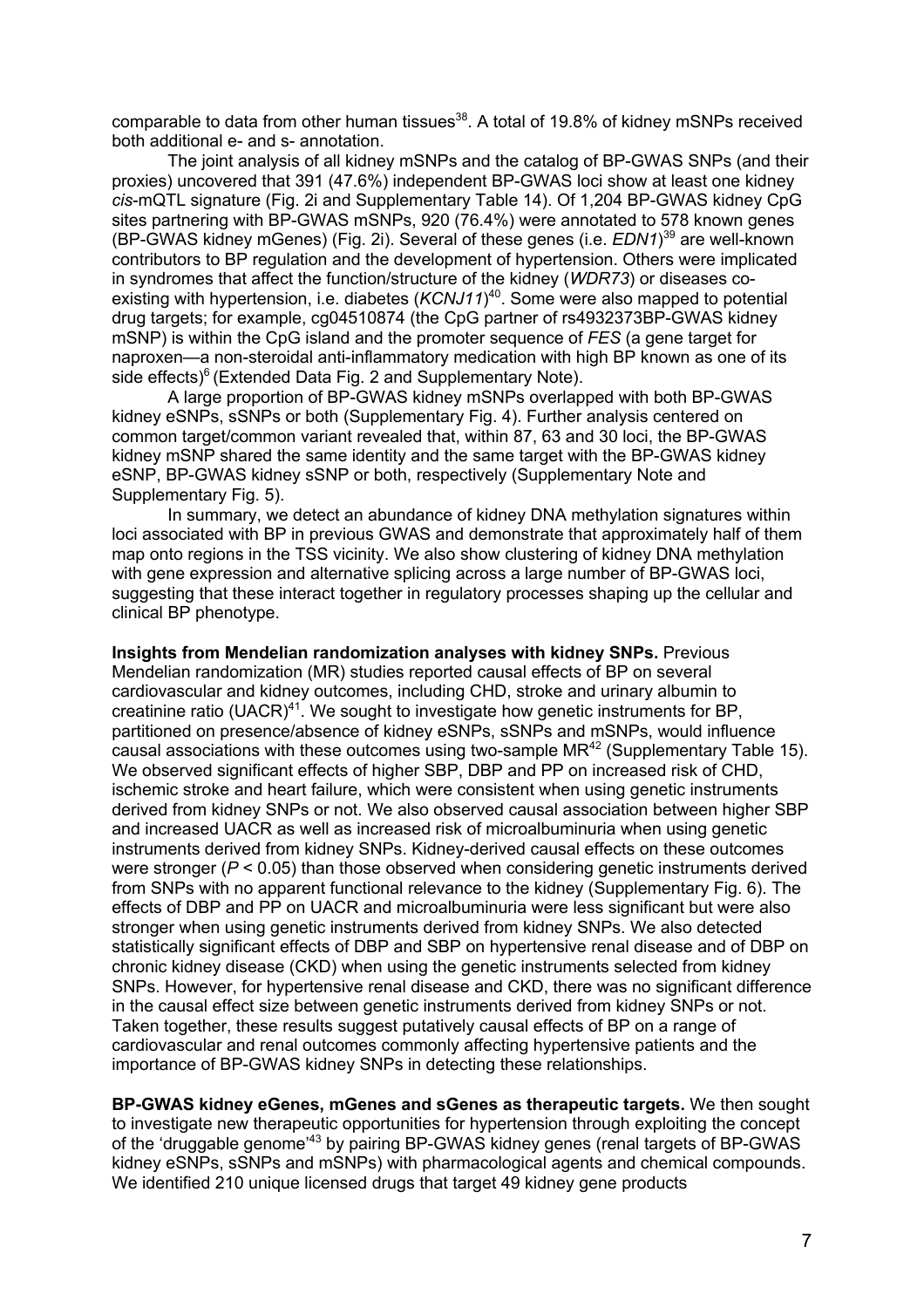(Supplementary Tables 16-19). Each drug was then assigned to one of three tiers corresponding to positions in the drug development pipeline (Supplementary Tables 18 and 19)<sup>44</sup>. Several of these associations were concordant with the clinical indications. For example, *KCNJ11* was identified as a target for minoxidil and diazoxide (antihypertensive medications), while *GUCY1A3* was identified as a target for nitrates and riociguat (medications with known BP lowering effect) (Supplementary Tables 16-19).

Three of the detected gene-drug associations were clinically discordant (Supplementary Table 19). Of those, bepotastine and entinostat have observational evidence of putative effects on BP regulatory systems from pre-clinical models<sup>45,46</sup>. Topiramate (approved for treatment of tonic-clonic seizures and migraine prophylaxis<sup>47</sup>) was reported to reduce BP concomitantly with body weight in clinical studies in hypertensive and diabetic patients<sup>48,49</sup>

Taken together, these data show that an integration of pharmacological resources with genome, transcriptome and epigenome from tissues of key relevance to BP regulation can verify the expected gene-drug associations and generate therapeutically relevant observations on potential drug repurposing.

**Colocalization of BP-GWAS and kidney QTL signals.** We further deployed colocalization to explore whether the overlapping BP-GWAS signals and kidney *cis*-QTL indeed track the same genetic variant. We detected colocalization between BP and kidney *cis*-QTL in 221 (27%) of independent GWAS loci, with 358 genes implicated as potential drivers of these signals (Supplementary Fig. 7 and Supplementary Tables 20-22). In 193 GWAS loci, the signals of colocalization between BP and kidney *cis*-QTL pointed to single genes (as exemplified in Fig. 3a-c).

Through summarized chromatin states of adult human kidney derived from RoadMap Epigenomics, we then explored whether BP-GWAS kidney e/s/m-SNPs with evidence of colocalization are over-represented in functionally relevant genomic regions. When compared to 1,000 randomly selected sets of matched autosomal SNPs, the colocalized BP-GWAS kidney SNPs showed approximately 3.0-, 2.5- and 3.6-fold enrichment for transcription start sites, transcribed regions, and enhancers, respectively, while being generally depleted in transcriptionally quiescent states (Fig. 3d). A very similar pattern of enrichment emerged from the comparison of the colocalized variants to non-BP-GWAS SNPs and all BP-GWAS SNPs (Fig. 3d). We then used Combined Annotation-Dependent Depletion (CADD) scores to see whether the colocalized SNPs are enriched for deleteriousness when compared to randomly selected sets of matched autosomal SNPs and GWAS variants. This analysis revealed a statistically significantly increase in median phredscaled CADD scores for the colocalized variants than those for the comparators (Fig. 3e).

In summary, our data demonstrate that approximately one in three BP-GWAS loci contain a colocalized kidney QTL and BP-GWAS association and that these signals are enriched for functional chromatin annotations and genetic deleteriousness.

**MR analysis of kidney eGenes, sGenes and mGenes and BP.** We then employed MR to further investigate putatively causal effects of renal gene expression, alternative splicing and methylation signals on BP (Supplementary Note). We uncovered 309 molecular (expression, splicing or methylation) targets (mapping to 179 kidney genes) with causal evidence of association with BP after correction for multiple testing (Fig. 3f). These MR signals were apparent in 125 BP-GWAS loci (Supplementary Tables 23-25, Supplementary Note, and Supplementary Fig. 8).

A total of 91.6% of the kidney genes showing causal association with BP were protein-coding (Supplementary Table 26). Of these, 7.8% had prior connection to BP regulation or human hypertension (Fig. 3f), and for the vast majority (78.6%), the directional effect on BP in MR was consistent with that expected from their biological function (Supplementary Table 26). For example, the reduced kidney expression of *GUCY1A3* (a mediator of nitric oxide effects on the target cells and tissues) was causally associated with increased BP in MR (Supplementary Table 26). A total of 11.2% of the genes had an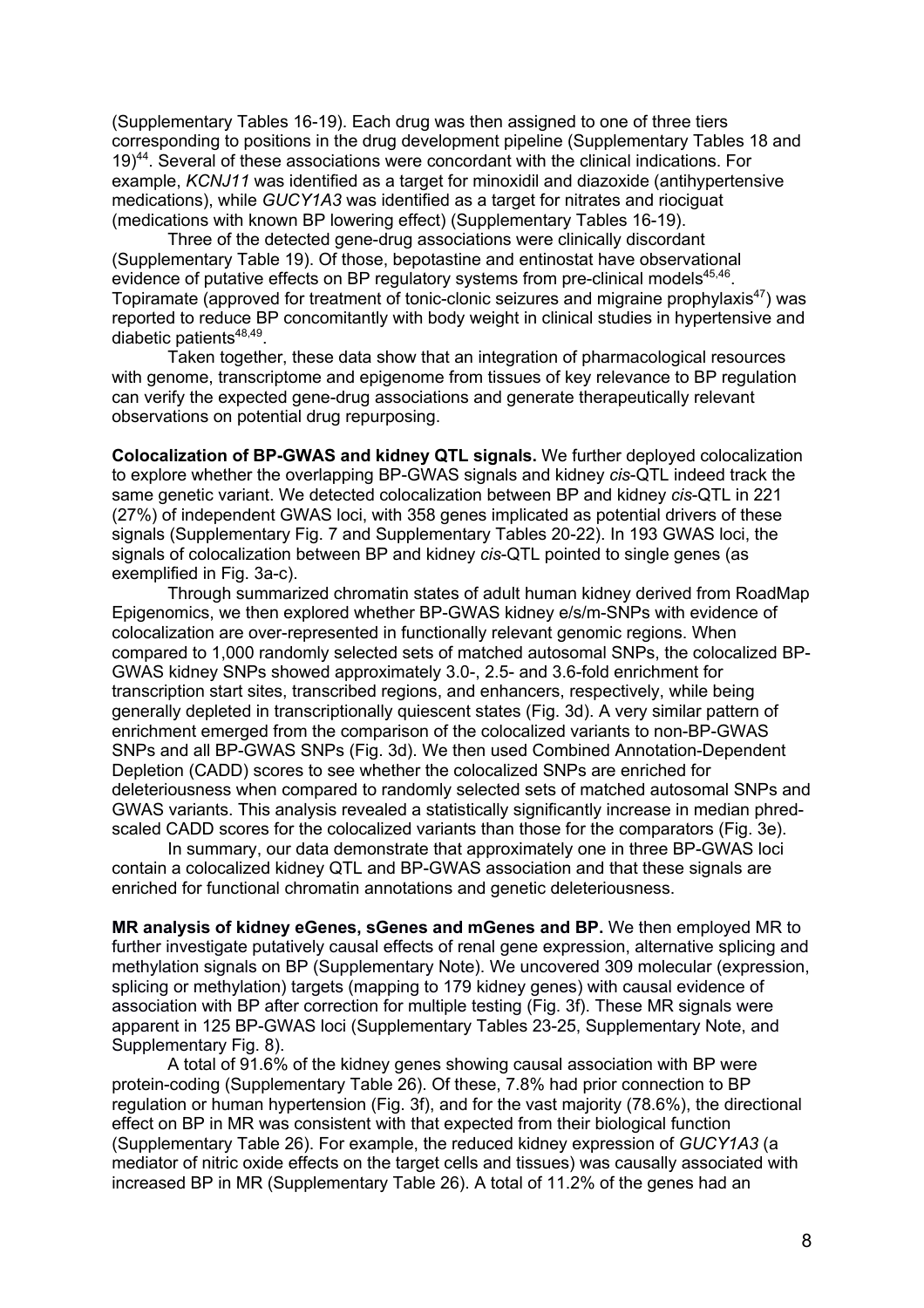established role/association with renal physiology or pathology (Supplementary Table 26). Others represented different biological themes underpinning basic housekeeping biological processes and cellular functions, intracellular degradation of proteins, mitochondrial energy balance and different dimensions of metabolism (Fig. 3f and Supplementary Table 26).

In summary, we found that 15% of BP-GWAS signals may be driven by a kidney gene at a different level of molecular regulation (expression, alternative splicing or DNA methylation). The vast majority of these genes had no established physiological connection to BP, human hypertension or the kidney, but many play essential biological roles of yet unknown relevance to cardiovascular and renal systems. This signifies the existence of novel uncharacterized regulatory networks connecting BP and the kidney with the molecular determinants of human health and disease.

### **Discussion**

GWAS have uncovered hundreds of loci associated with different complex traits and diseases. Yet, despite discovery of new loci, the investments in these studies have not fully matched the high expectations of the research community and the general public, partly because the causal genes and the downstream molecular pathways through which GWAS signals operate have not been uncovered. Indeed, only a few of >800 variants associated with BP in GWAS have been mapped to coding regions of the human genome and/or assigned a putative molecular mechanism<sup>5,20-26</sup>. By exploring the effects of BP-associated genetic variants on molecular targets operating at the intersection of the kidney transcriptome and the epigenome, our data help to bridge the existing knowledge gap between the "sequence" (discoveries from GWAS) and "consequence" (human hypertension).

We document an enrichment of transcriptionally active variants operating in the kidney for SNPs associated with BP in GWAS and the abundance of kidney genes whose expression, splicing or methylation shows putatively causal relationship with BP. We further demonstrate that many of these kidney genes are targets for drugs with proven therapeutic potential. Finally, through utilizing kidney SNPs as genetic instruments in MR, we reveal causal effects of BP on clinical kidney outcomes, including UACR, microalbuminuria and CKD. To this end, our data fill an important information vacuum driven by the absence of human renal samples in post-GWAS analyses<sup>50</sup>, and provide evidence for the role of the kidney as the tissue mediator of common genetic effects on BP and potentially causal role of BP in the development of renal disease (Supplementary Note).

Our results demonstrate the importance of characterizing multiple molecular layers within existing repositories of human tissue for post-GWAS discoveries. Indeed, by integrating kidney gene expression data with alternative splicing and renal DNA methylation, we increased the discovery of kidney genes with evidence of a causal effect on BP by approximately two-fold. The genome-wide evidence for the role of DNA methylation in BP regulation and human hypertension has only recently started to emerge through studies in the most accessible tissues (blood), but there has been no comprehensive analysis of the kidney DNA methylome in post-GWAS BP analyses $51,52$ . We also demonstrate that genetically mediated changes in kidney expression of alternatively spliced isoforms may have potentially causal contributions to BP regulation across loci identified by GWAS. Several of these BP-associated splicing isoforms overlapped with signals of expression and/or DNA methylation within the same kidney genes. This not only strengthens the evidence for the associations between these genes and BP but also indicates the existence of interactions between the kidney epigenome and transcriptome in shaping the molecular, cellular and clinical BP phenotype (Supplementary Note).

Although the vast majority of the novel kidney genes showing causal association with BP were protein-coding, 84.4% of them had no prior connection to hypertension or kidney physiology or pathology. However, many of them have very well established biological roles in human health and diseases yet without immediately obvious direct involvement of cardiovascular or urogenital systems (Supplementary Note).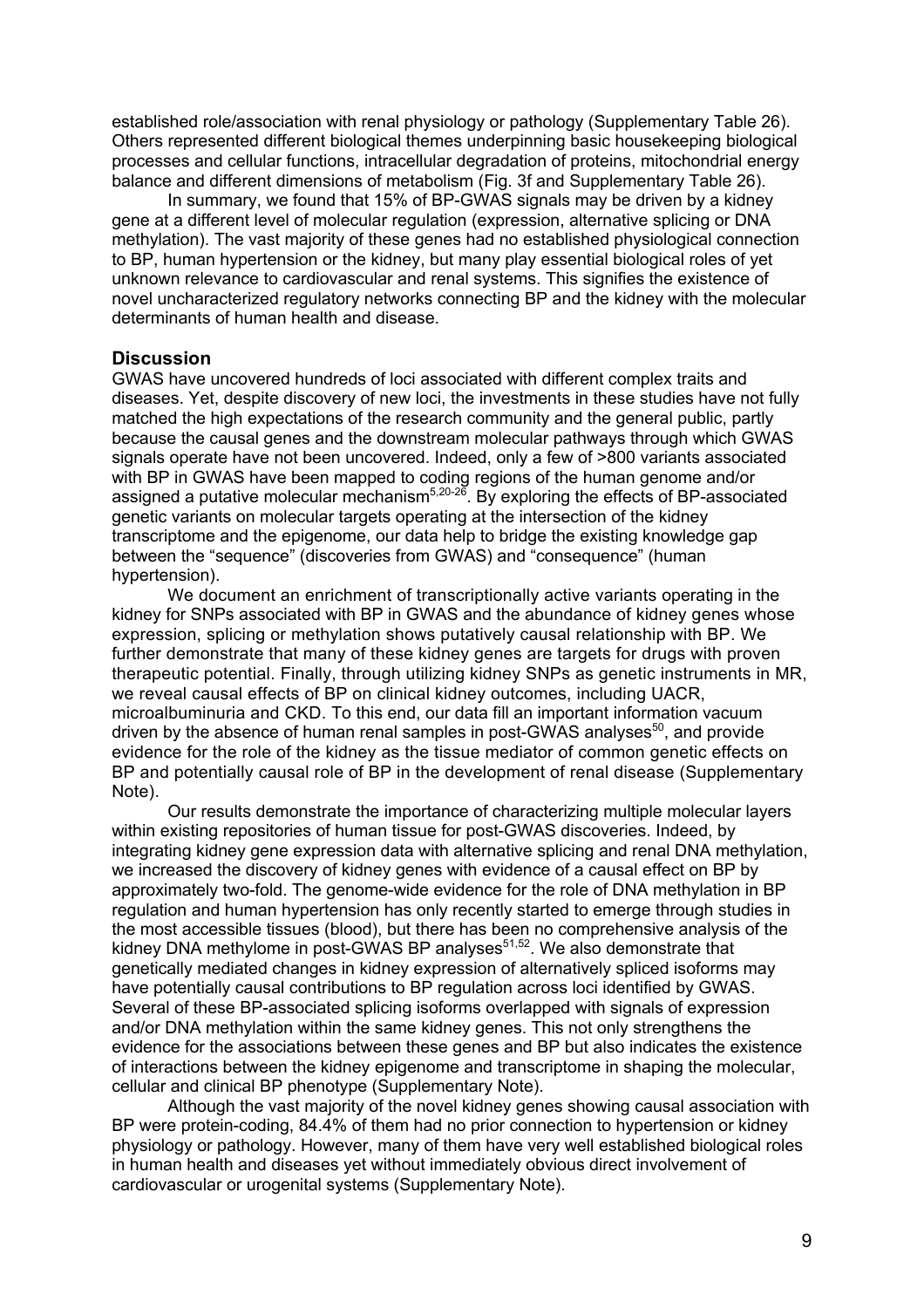In conclusion, our study has provided translation of the loci identified by GWAS of BP into specific renal RNA isoforms, methylation sites, genes and biological themes that represent plausible molecular mechanisms through which individual GWAS variants may act on the risk of hypertension. This functional interpretation of GWAS is a critical step for genomics to converge with medicine, more precise definition and classification of the disease, and the development of new therapeutic avenues for hypertension. By elucidating the molecular mechanisms of hypertension embedded in the kidney, our study will ultimately lead to advancements in patient-centered diagnostic accuracy in hypertension and new targeted strategies to BP lowering, thereby accelerating progress in precision medicine.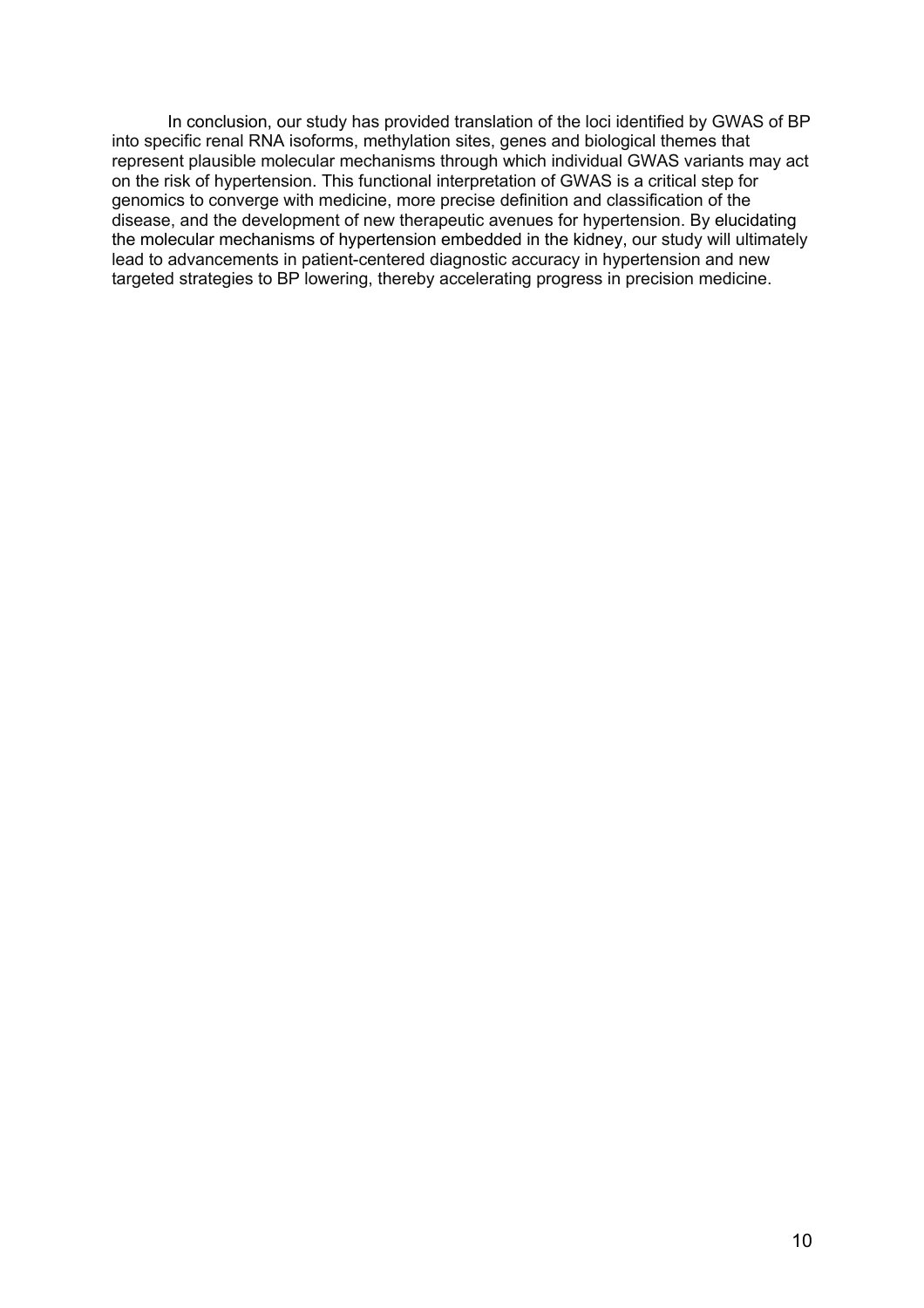### **Acknowledgements**

This work was supported by British Heart Foundation project grants PG/17/35/33001 and PG/19/16/34270 and Kidney Research UK grants RP\_017\_20180302 and RP\_013\_20190305 to M.T., National Institutes of Health grant R01 DK117445-01A1 to A.P.J., National Institutes of Health (USA) NIDDK grants R01 DK108805 and R01 DK119380 to M.G.S., British Heart Foundation Personal Chair CH/13/2/30154 and Manchester Academic Health Science Centre: Tissue Bank Grant to B.K., Medical University of Silesia grants KNW-1-152/N/7/K to J.Z. and KNW-1-171/N/6/K to W.W. T.G. acknowledges support from European Research Council - ERC-CoG-Inflammatension 726318 and European Commission/Narodowe Centrum Badan i Rozwoju, Poland - EraNet-CVD-Plaquefight. P.M. acknowledges support of British Heart Foundation grant PG/19/84/34771. D.T. acknowledges support of Medical Research Council New Investigator Research Grant MR/R010900/1. B.K. is supported by a British Heart Foundation Personal Chair. G.T. is supported by the Wellcome Trust (grant WT206194) and Open Targets. E.C.- G. is supported by a Gates Cambridge Scholarship (OPP1144). The Nephrotic Syndrome Study Network Consortium (NEPTUNE), U54-DK-083912, is a part of the National Institutes of Health (NIH) Rare Disease Clinical Research Network (RDCRN), supported through a collaboration between the NIH Office of Rare Diseases Research, National Center for Advancing Translational Sciences, and the National Institute of Diabetes, Digestive, and Kidney Diseases. Additional funding and/or programmatic support for this project has also been provided by the University of Michigan, NephCure Kidney International and the Halpin Foundation. Access to TCGA kidney and GTEx data has been granted by the NIH [approvals 50804-2 and 50805-2]. The results published here are in part based upon data generated by the TCGA Research Network: https://www.cancer.gov/tcga. We thank the Oxford Genomics Centre at the Wellcome Centre for Human Genetics funded by Wellcome Trust [grant reference 203141/Z/16/Z] for the generation and initial processing of sequencing data.

# **Author Contributions**

These authors performed the main analytical and experimental tasks: J.M.E., X.J., X.X., S.S., and A. Akbarov. The following authors provided additional analyses and data: E.C.-G., M.T.M., C.F., H.G., H.B.T., S.P., S.C., P.R.P., I.W., E.E., M.S., Y.S., M.E., M.D., F.E., B.G., S.E., C.B., J.B., M.C., M.K., A.S.W., D.T., B.K., P.M., T.J.G., R.T.-O'K., G.T., N.J.S., A.H., M.G.S., A.P.M., and F.J.C. The following authors were involved in the collection of kidney resources: W.W., M.S., A. Antczak, M.G., R.K., J.B., E.Z.-S., J.Z., and P.B. The following authors were involved in additional sample processing and sequencing: M.D., A.N., P.R.P., I.W., and F.J.C. The following authors contributed to drafting the manuscript: J.M.E., X.J., X.X., F.J.C., A.P.M., and M.T. Overall supervision of the project: M.T. All authors reviewed and approved the accepted version of the manuscript.

### **Competing Interests**

M.K. reports grants from NIH and Goldfinch Bio during the conduct of the study, and grants from AstraZeneca, Gilead, NovoNordisc, Eli Lilly, Janssen, Merck, Elipidera, Certa and Boehringer Ingelheim, outside the submitted work.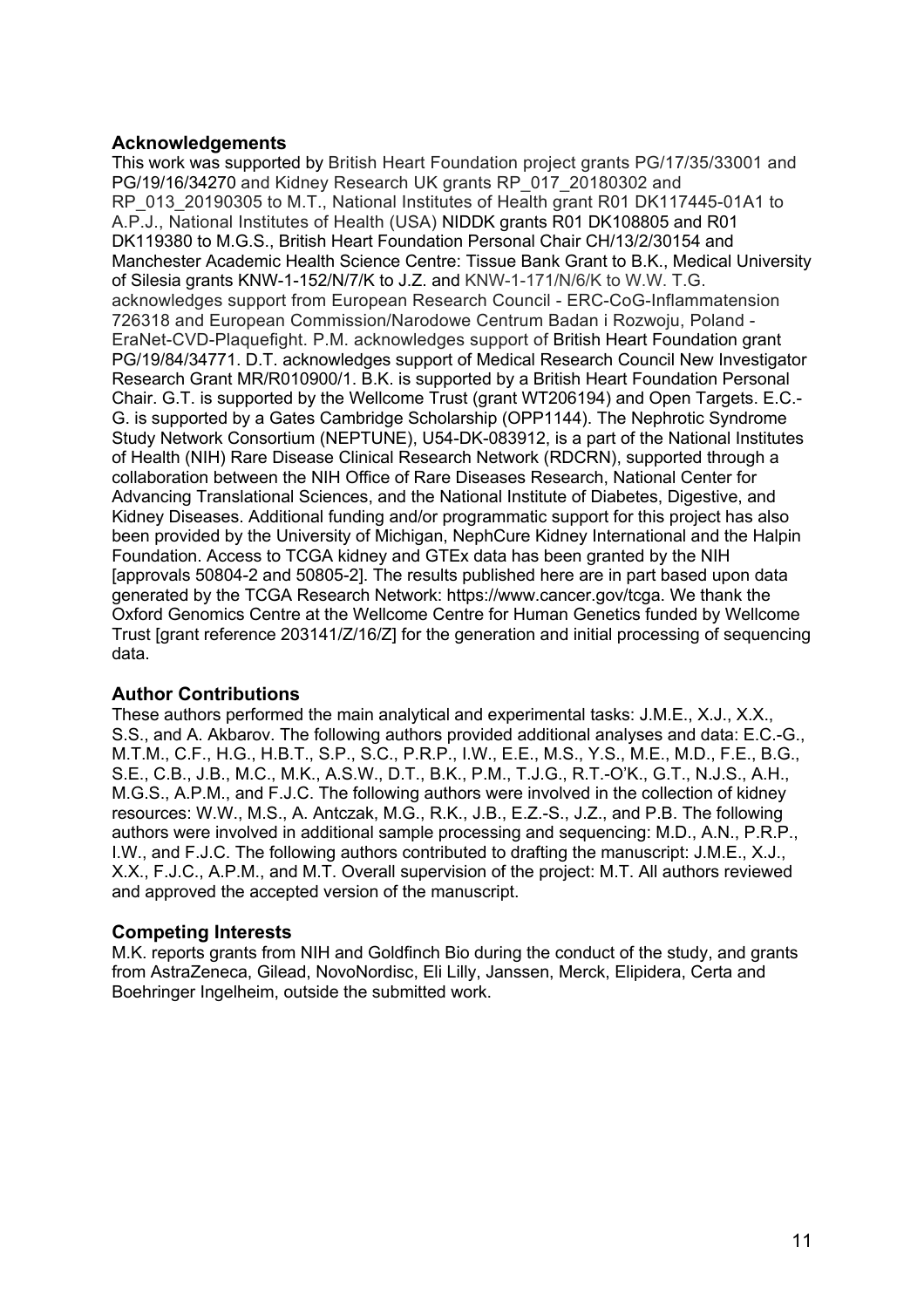# **References**

- 1. Beaney, T. et al. May Measurement Month 2017: an analysis of blood pressure screening results worldwide. *Lancet Glob. Heal.* **6**, e736–e743 (2018).
- 2. Lim, S. S. et al. A comparative risk assessment of burden of disease and injury attributable to 67 risk factors and risk factor clusters in 21 regions, 1990-2010: A systematic analysis for the Global Burden of Disease Study 2010. *Lancet* **380**, 2224– 2260 (2012).
- 3. Doris, P. A. The genetics of blood pressure and hypertension: the role of rare variation. *Cardiovasc. Ther.* **29**, 37–45 (2011).
- 4. Evangelou, E. et al. Genetic analysis of over 1 million people identifies 535 new loci associated with blood pressure traits. *Nat. Genet.* **50**, 1412–1425 (2018).
- 5. Warren, H. R. et al. Genome-wide association analysis identifies novel blood pressure loci and offers biological insights into cardiovascular risk. *Nat. Genet.* **49**, 403–415 (2017).
- 6. Giri, A. et al. Trans-ethnic association study of blood pressure determinants in over 750,000 individuals. *Nat. Genet.* **51**, 51–62 (2019).
- 7. Do, C. et al. Mechanisms and disease associations of haplotype-dependent allelespecific DNA methylation. *Am. J. Hum. Genet.* **98**, 934–955 (2016).
- 8. Do, C. et al. Genetic-epigenetic interactions in cis: a major focus in the post-GWAS era. *Genome Biol.* **18**, 120 (2017).
- 9. Park, E., Pan, Z., Zhang, Z., Lin, L. & Xing, Y. The expanding landscape of alternative splicing variation in human populations. *Am. J. Hum. Genet.* **102**, 11–26 (2018).
- 10. Smith, A. K. et al. Methylation quantitative trait loci (meQTLs) are consistently detected across ancestry, developmental stage, and tissue type. *BMC Genomics* **15**, 145 (2014).
- 11. Raj, T. et al. Integrative transcriptome analyses of the aging brain implicate altered splicing in Alzheimer's disease susceptibility. *Nat. Genet.* **50**, 1584–1592 (2018).
- 12. Jiang, X. et al. Hypertension and renin-angiotensin system blockers are not associated with expression of angiotensin-converting enzyme 2 (ACE2) in the kidney. *Eur. Heart J.* **41**, 4580–4588 (2020)
- 13. Xu, X. et al. Molecular insights into genome-wide association studies of chronic kidney disease-defining traits. *Nat. Commun.* **9**, 4800 (2018).
- 14. Rowland, J. et al. Uncovering genetic mechanisms of kidney aging through transcriptomics, genomics, and epigenomics. *Kidney Int.* **95**, 624–635 (2019).
- 15. Young, M. D. et al. Single-cell transcriptomes from human kidneys reveal the cellular identity of renal tumors. *Science* **361**, 594–599 (2018).
- 16. Butler, A., Hoffman, P., Smibert, P., Papalexi, E. & Satija, R. Integrating single-cell transcriptomic data across different conditions, technologies, and species. *Nat. Biotechnol.* **36**, 411–420 (2018).
- 17. Wang, X., Park, J., Susztak, K., Zhang, N. R. & Li, M. Bulk tissue cell type deconvolution with multi-subject single-cell expression reference. *Nat. Commun.* **10**, 380 (2019).
- 18. Ardlie, K. G. et al. The Genotype-Tissue Expression (GTEx) pilot analysis: Multitissue gene regulation in humans. *Science* **348**, 648–660 (2015).
- 19. Gillies, C. E. et al. An eQTL landscape of kidney tissue in human nephrotic syndrome. *Am. J. Hum. Genet.* **103**, 232–244 (2018).
- 20. Cabrera, C. P. et al. Exploring hypertension genome-wide association studies findings and impact on pathophysiology, pathways, and pharmacogenetics. *Wiley Interdiscip. Rev. Syst. Biol. Med.* **7**, 73–90 (2015).
- 21. Ehret, G. B. et al. Genetic variants in novel pathways influence blood pressure and cardiovascular disease risk. *Nature* **478**, 103–109 (2011).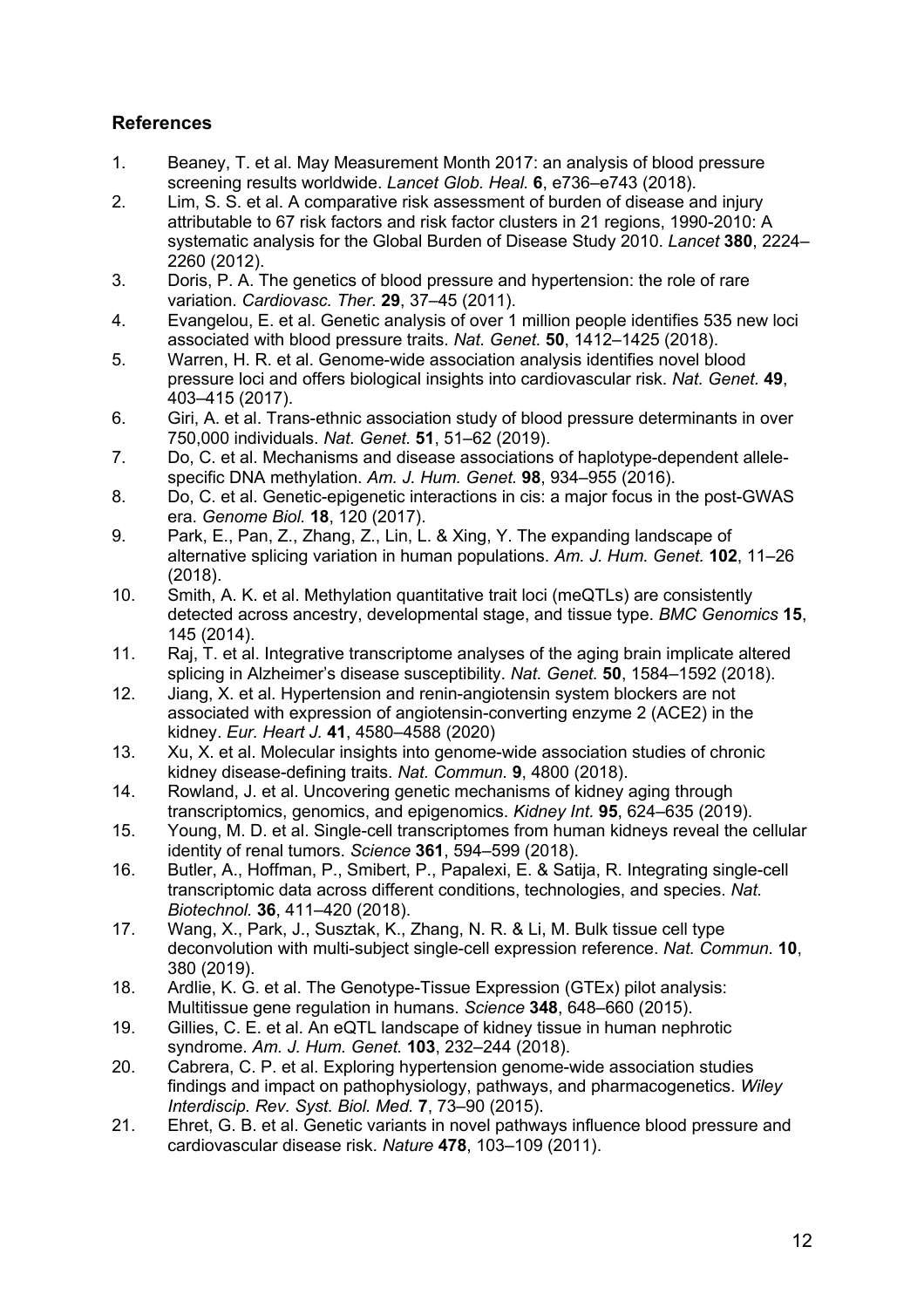- 22. Surendran, P. et al. Trans-ancestry meta-analyses identify rare and common variants associated with blood pressure and hypertension. *Nat. Genet.* **48**, 1151–1161 (2016).
- 23. Ehret, G. B. et al. The genetics of blood pressure regulation and its target organs from association studies in 342,415 individuals. *Nat. Genet.* **48**, 1171–1184 (2016).
- 24. Liu, C. et al. Meta-analysis identifies common and rare variants influencing blood pressure and overlapping with metabolic trait loci. *Nat. Genet.* **48**, 1162–1170 (2016).
- 25. Hoffmann, T. J. et al. Genome-wide association analyses using electronic health records identify new loci influencing blood pressure variation. *Nat. Genet.* **49**, 54–64 (2017).
- 26. Wain, L. V. et al. Novel blood pressure locus and gene discovery using genome-wide association study and expression data sets from blood and the kidney. *Hypertension*  **70**, e4–e19 (2017).
- 27. Crowley, S. D. & Coffman, T. M. The inextricable role of the kidney in hypertension. *J. Clin. Invest.* **124**, 2341–2347 (2014).
- 28. Morris, A. P. et al. Trans-ethnic kidney function association study reveals putative causal genes and effects on kidney-specific disease aetiologies. *Nat. Commun.* **10**, 29 (2019).
- 29. Wu, H. et al. Comparative analysis and refinement of human PSC-derived kidney organoid differentiation with single-cell transcriptomics. *Cell Stem Cell* **23**, 869- 881.e8 (2018).
- 30. Saferali, A. et al. Analysis of genetically driven alternative splicing identifies FBXO38 as a novel COPD susceptibility gene. *PLOS Genet.* **15**, e1008229 (2019).
- 31. Han, X. et al. Cardiovascular effects of renal distal tubule deletion of the FGF receptor 1 gene. *J. Am. Soc. Nephrol.* **29**, 69–80 (2018).
- 32. Shaw, N., Yang, B., Millward, A., Demaine, A. & Hodgkinson, A. AKR1B10 is induced by hyperglycaemia and lipopolysaccharide in patients with diabetic nephropathy. *Cell Stress Chaperones* **19**, 281–287 (2014).
- 33. Hartmannová, H. et al. Acadian variant of Fanconi syndrome is caused by mitochondrial respiratory chain complex I deficiency due to a non-coding mutation in complex I assembly factor NDUFAF6. *Hum. Mol. Genet.* **25**, 4062–4079 (2016).
- 34. Zhang, X. et al. Identification of common genetic variants controlling transcript isoform variation in human whole blood. *Nat. Genet.* **47**, 345–352 (2015).
- 35. Guantes, R. et al. Global variability in gene expression and alternative splicing is modulated by mitochondrial content. *Genome Res.* **125**, 633–644 (2015).
- 36. Marques, F. Z. et al. Signatures of miR-181a on the renal transcriptome and blood pressure. *Mol. Med.* **21**, 739–748 (2015).
- 37. Hannon, E. et al. Leveraging DNA-methylation quantitative-trait loci to characterize the relationship between methylomic variation, gene expression, and complex traits. *Am. J. Hum. Genet.* **103**, 654–665 (2018).
- 38. Ng, B. et al. An xQTL map integrates the genetic architecture of the human brain's transcriptome and epigenome. *Nat. Neurosci.* **20**, 1418–1426 (2017).
- 39. Schiffrin, E. L., Deng, L. Y., Sventek, P. & Day, R. Enhanced expression of endothelin-1 gene in resistance arteries in severe human essential hypertension. *J. Hypertens.* **15**, 57–63 (1997).
- 40. Barbetti, F. & D'Annunzio, G. Genetic causes and treatment of neonatal diabetes and early childhood diabetes. *Best Pract. Res. Clin. Endocrinol. Metab.* **32**, 575–591 (2018).
- 41. Haas, M. E. et al. Genetic association of albuminuria with cardiometabolic disease and blood pressure. *Am. J. Hum. Gen.* **103**, 461-473 (2018).
- 42. Pierce, B. L. & Burgess, S. Efficient design for mendelian randomization studies: subsample and 2-sample instrumental variable estimators. *Am. J. Epidemiol.* **178**, 1177–1184 (2013).
- 43. Hopkins, A. L. & Groom, C. R. The druggable genome. *Nat. Rev. Drug Discov.* **1**, 727–730 (2002).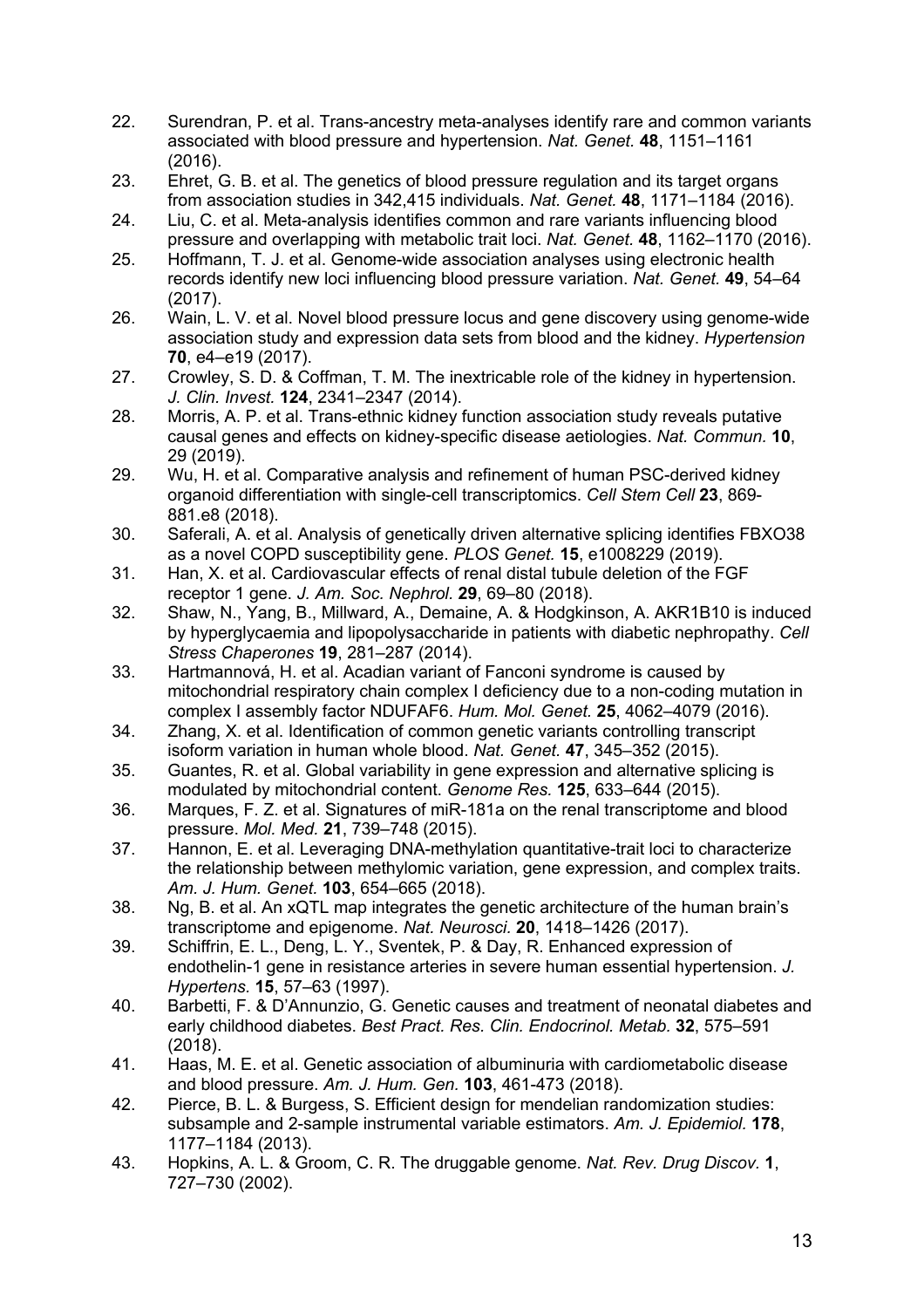- 44. Finan, C. et al. The druggable genome and support for target identification and validation in drug development. *Sci. Transl. Med.* **9**, eaag1166 (2017).
- 45. Kitaba, S., Murota, H., Yahata, Y., Azukizawa, H. & Katayama, I. Novel functional aspect of antihistamines: the impact of bepotastine besilate on substance P-induced events. *J. Allergy* **2009**, 853687 (2009).
- 46. Ryu, Y. et al. Class I histone deacetylase inhibitor MS-275 attenuates vasoconstriction and inflammation in angiotensin II-induced hypertension. *PLoS One*  **14**, e0213186 (2019).
- 47. Spritzer, S. D., Bravo, T. P. & Drazkowski, J. F. Topiramate for Treatment in Patients with Migraine and Epilepsy. *Headache* **56**, 1081–1085 (2016).
- 48. Tonstad, S. et al. Efficacy and safety of topiramate in the treatment of obese subjects with essential hypertension. *Am. J. Cardiol.* **96**, 243–251 (2005).
- 49. Moradi, S., Kerman, S. R. J. & Mollabashi, M. The effect of topiramate on weight loss in patients with type 2 diabetes. *J. Res. Med. Sci.* **18**, 297–302 (2013).
- 50. Gamazon, E. R. et al. Using an atlas of gene regulation across 44 human tissues to inform complex disease- and trait-associated variation. *Nat. Genet.* **50**, 956–967 (2018).
- 51. Kato, N. et al. Trans-ancestry genome-wide association study identifies 12 genetic loci influencing blood pressure and implicates a role for DNA methylation. *Nat. Genet.* **47**, 1282–1293 (2015).
- 52. Richard, M. A. et al. DNA methylation analysis identifies loci for blood pressure regulation. *Am. J. Hum. Genet.* **101**, 888–902 (2017).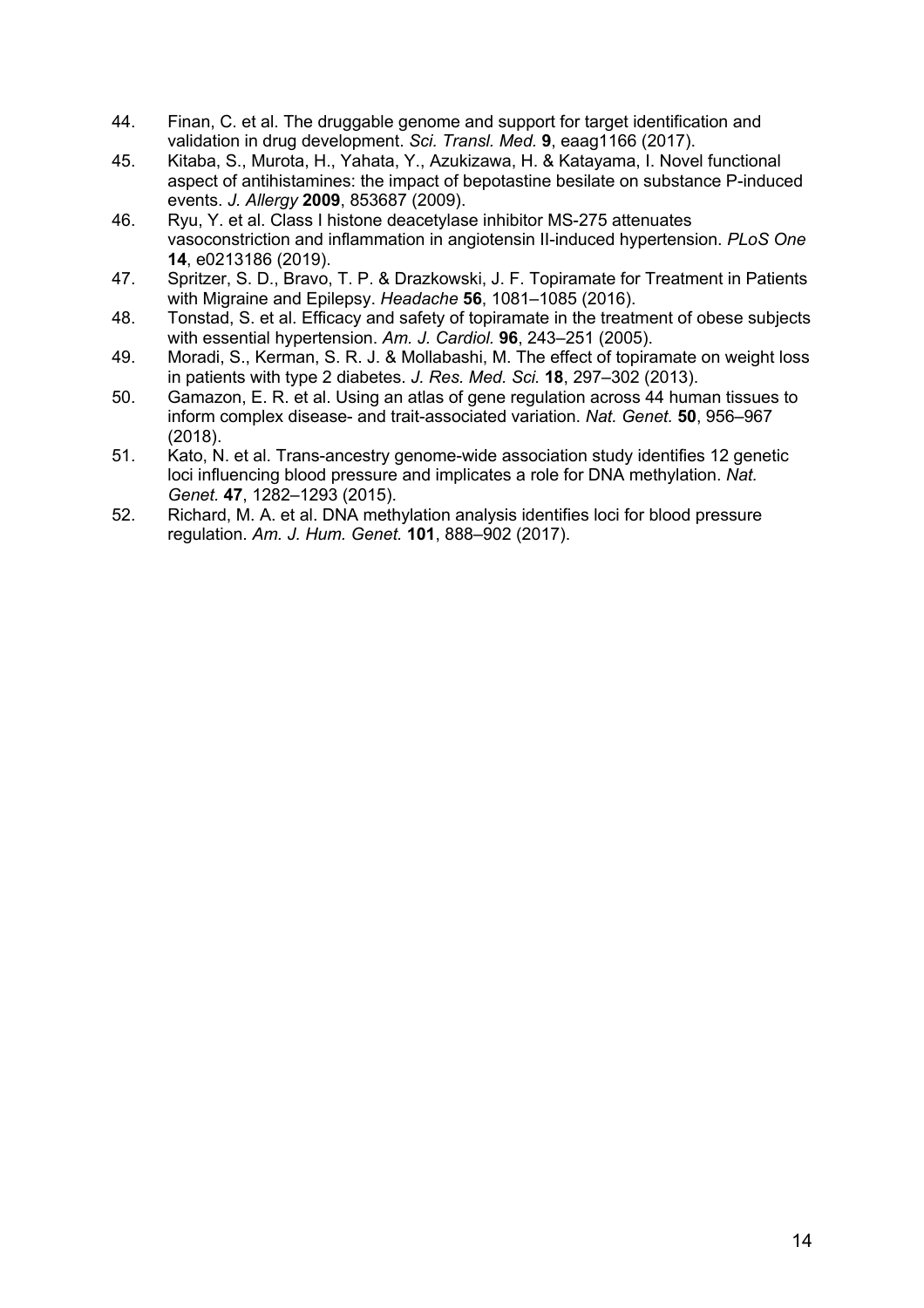**Fig. 1 |** *cis-***eQTL analysis of the human kidney and genetic variants identified in genome-wide association studies of blood pressure (BP-GWAS SNPs). a**, The discoveries from *cis*-eQTL analysis of 430 human kidneys. SNPs, single nucleotide polymorphisms; eSNPs, genetic variants with at least one renal expression target (eGene); eQTLs, pairs of kidney eSNPs and their target eGenes. **b**, The extent of replication for kidney eGenes identified in the analysis of 430 kidneys in an independent resource of 244 glomerular and 314 tubulointerstitial transcriptomes (top row, available for analysis; bottom row, replicated genes), data are counts and percentages (in brackets). **c**, The extent of overlap between 821 BP-GWAS sentinel SNPs (and their 26,197 proxies) and kidney *cis-*eQTL. **d**, GWAS trait enrichment in the human kidney. The enrichment estimate is expressed as a log-odds ratio (with 95% confidence intervals shown as error bars) for the association between trait-associated variants in GWAS and kidney eSNPs. Points are colored by log-odds ratio from white (lowest enrichment) to blue (highest enrichment). **e**, The proportions of BP-GWAS kidney eSNPs showing tissue-specificity; data are counts and percentages (in brackets); 1, kidney-exclusive BP-GWAS eSNPs (with expression targets operating as eGenes only in the kidney tissue); 2, kidney-exclusive BP-GWAS eSNP-eGene pairs (eGene targets are different between renal and non-renal tissues); 3, BP-GWAS eSNP-eGene pairs with kidney specific allelic direction (the direction of the association with eGene is different between renal and non-renal tissues); 4, BP-GWAS eSNPs showing no kidney specificity. **f**, t-SNE representation of cells from normal kidney tissue. Cells are colored and labelled by cell-type, as identified from gene expression of canonical markers and single cell clustering; t-SNE, t-distributed stochastic neighbor embedding. **g**, Heatmap of cell-type specific expression of BP-GWAS eGenes. Normalized gene expression is shown in shades of blue and red, from lowest expression (dark blue, 3 standard deviations below the mean) through mean expression (white) to highest expression (dark red, 3 standard deviations above the mean).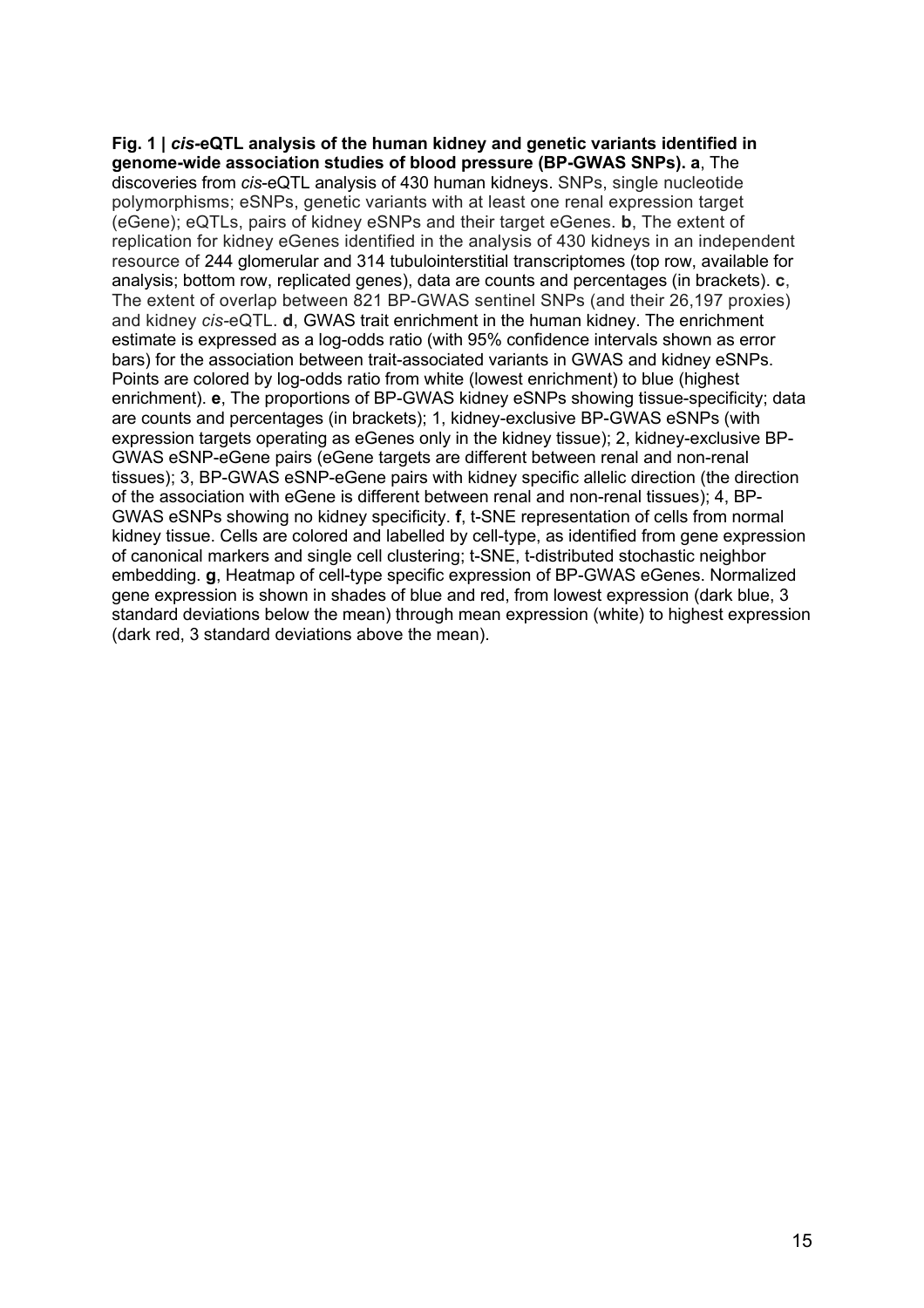**Fig. 2 |** *cis-***sQTL and** *cis***-mQTL analysis of the human kidney and variants identified in genome-wide association studies of blood pressure (BP-GWAS SNPs)**. **a**, The discoveries from *cis-*sQTL analysis of 430 human kidneys. IEIs, intron excision isoforms; sQTL pairs, pairs of single nucleotide variants and partnering renal IEIs (sIEIs); sSNPs, single nucleotide variants with at least one target IEIs in the kidney. **b**, The flowchart and outcomes from the analysis of overlap between BP-GWAS SNPs and kidney sSNPs. **c**, Network representation of 10 DAVID categories statistically enriched in BP-GWAS kidney sGenes (Fisher's exact test, all results  $P_{\text{BH}}$  < 0.05). Nodes are sized according to the number of BP-GWAS sGenes that fall into that category; larger nodes contain more genes. Edges represent an overlapping percentage of genes greater than 70% between two categories, thicker edges represent greater overlap. **d**, Hierarchical clustering of Euclidean distances derived from 90 human kidney DNA methylome profiles. Blue, TRANSLATE nephrectomy samples; green, non-cancer kidney biopsies prior to transplantation; red, kidney cancer samples. **e**, The discoveries from *cis-*mQTL analysis of 195 human kidneys. CpGs, DNA methylation probes; mQTLs, pairs of single nucleotide variants and their target kidney CpGs (mCpGs); mSNPs, single nucleotide variants with at least one target CpG in the kidney. **f**, Distribution of kidney mCpGs in relation to distance to the nearest TSS. mCpGs, DNA methylation probes associated with at least one single nucleotide variant; TSS, transcription start site; blue, gene body; yellow, 3' untranslated region; green, 5' untranslated region; light blue, first exon; light orange, promoter (≤ 200bp); orange, promoter (200-1,500 bp). **g**, Comparison of distance from TSS between kidney best mSNPs and nonmSNPs (chi-squared test). mSNPs, single nucleotide variants with at least one target CpG in the kidney; non-mSNPs, single nucleotide variants with no target CpG in kidney *cis*-mQTL analysis; light blue, > 100 kb; dark blue, 10-100 kb; very light blue, 5-10 kb; blue, 3-5 kb; light green, 1-3 kb; green, 0-1 kb. **h**, Comparison between the observed and expected percentage of kidney mCpG sites mapping onto the promoter sequences associated with the negative effect on the respective gene expression (binomial test). **i**, BP-GWAS SNPs as kidney mSNPs and their DNA methylation target genes (mGenes) in renal tissue.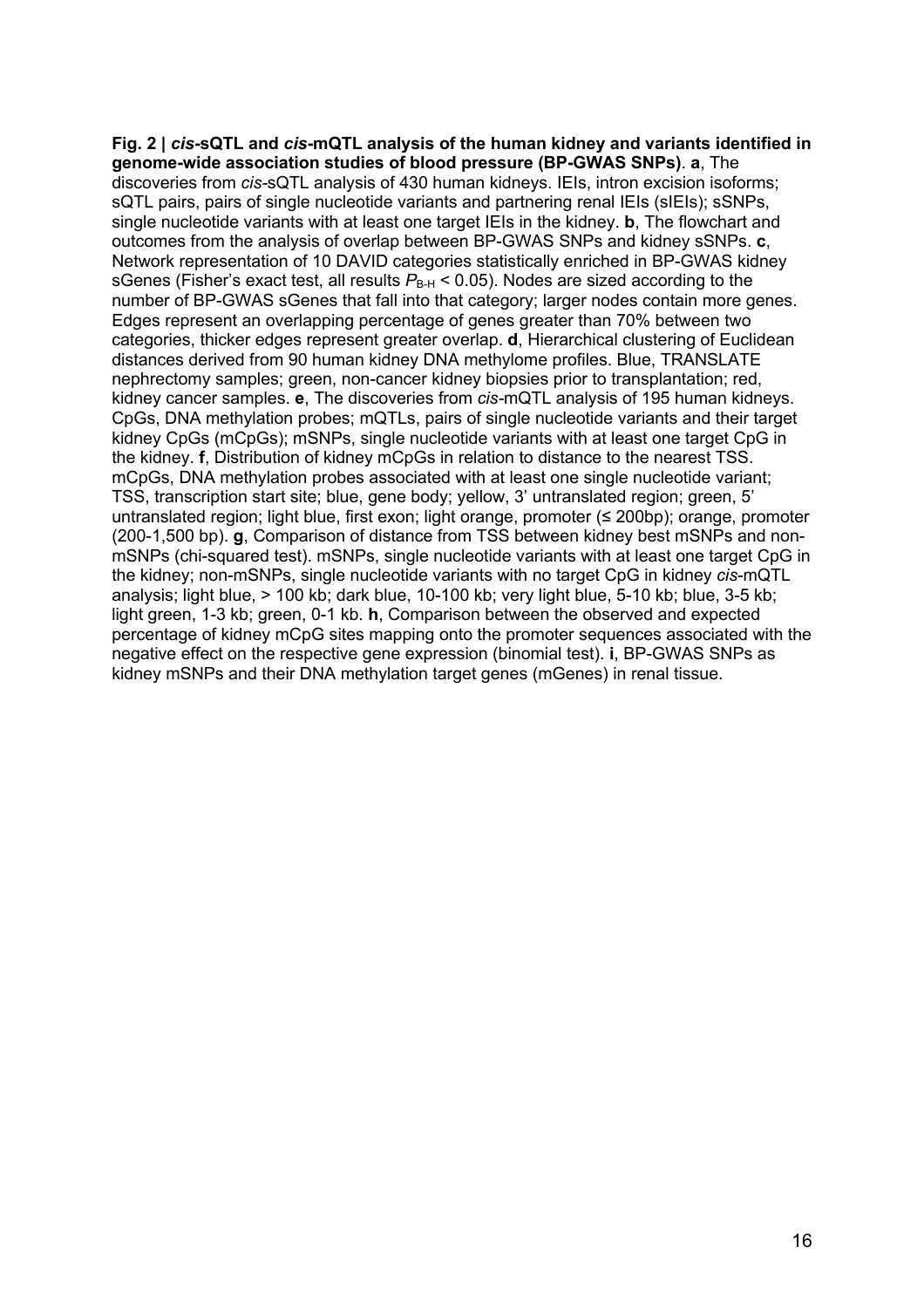**Fig. 3 | Colocalization and Mendelian randomization analyses**. **a-c**, Examples of loci where a *cis*-eQTL, *cis*-sQTL and *cis*-mQTL signal colocalizes with the BP-GWAS signal, pointing to single genes. The *x*-axis shows the negative log<sub>10</sub> P-value of the GWAS association (linear mixed model), and the negative log10 *P*-value for the QTL signal (linear regression) is shown on the *y*-axis. The most significant colocalizing SNP is shown in purple and is labelled with its refsnp ID. Other SNPs are colored by their *r* <sup>2</sup> with the most significant SNP. **d**, Heatmap of statistically significant enrichment of "best" colocalizing SNPs in summarized chromatin states from adult human kidney tissue (permutation test). Enrichment is shown in shades of red, from the least significant enrichment (pale red) to the most significant enrichment (dark red). Depletion is shown in shades of blue from the least significant depletion (pale blue) to the most significant depletion (dark blue). Non-significant results are shown in dark grey. Matched SNPs, autosomal variants matched for proximity to genes, number of LD buddies and proximal SNP density; non-BP-GWAS SNPs, a collection of non-BP-GWAS SNPs from GWAS Catalog; BP-GWAS SNPs, the catalog of BP-GWAS SNPs and its proxies. **e**, Permutation-based enrichment analysis (permutation test) for phred-scaled CADD scores (numeric measure positively correlated with the deleteriousness of a SNP). The median CADD score for the "best" colocalizing SNPs is shown as a red line. Density plots summarize 1 million permutations of the equally sized sets of SNPs drawn from Matched SNPs (yellow), non-BP-GWAS SNPs (red), and BP-GWAS SNPs (blue). **f**, Circular representation of information on 179 putative causal genes for BP. Genes are grouped by their biological theme, and this grouping is shown as colored regions. From outermost to innermost data circle: *cis*-eQTL, *cis*-sQTL and *cis*mQTL causal association signals (colored blue, green and red, respectively), established role in the kidney (black), established role in BP regulation (black), and specific expression in one or more kidney single cell types (black if specific to one or more celltype).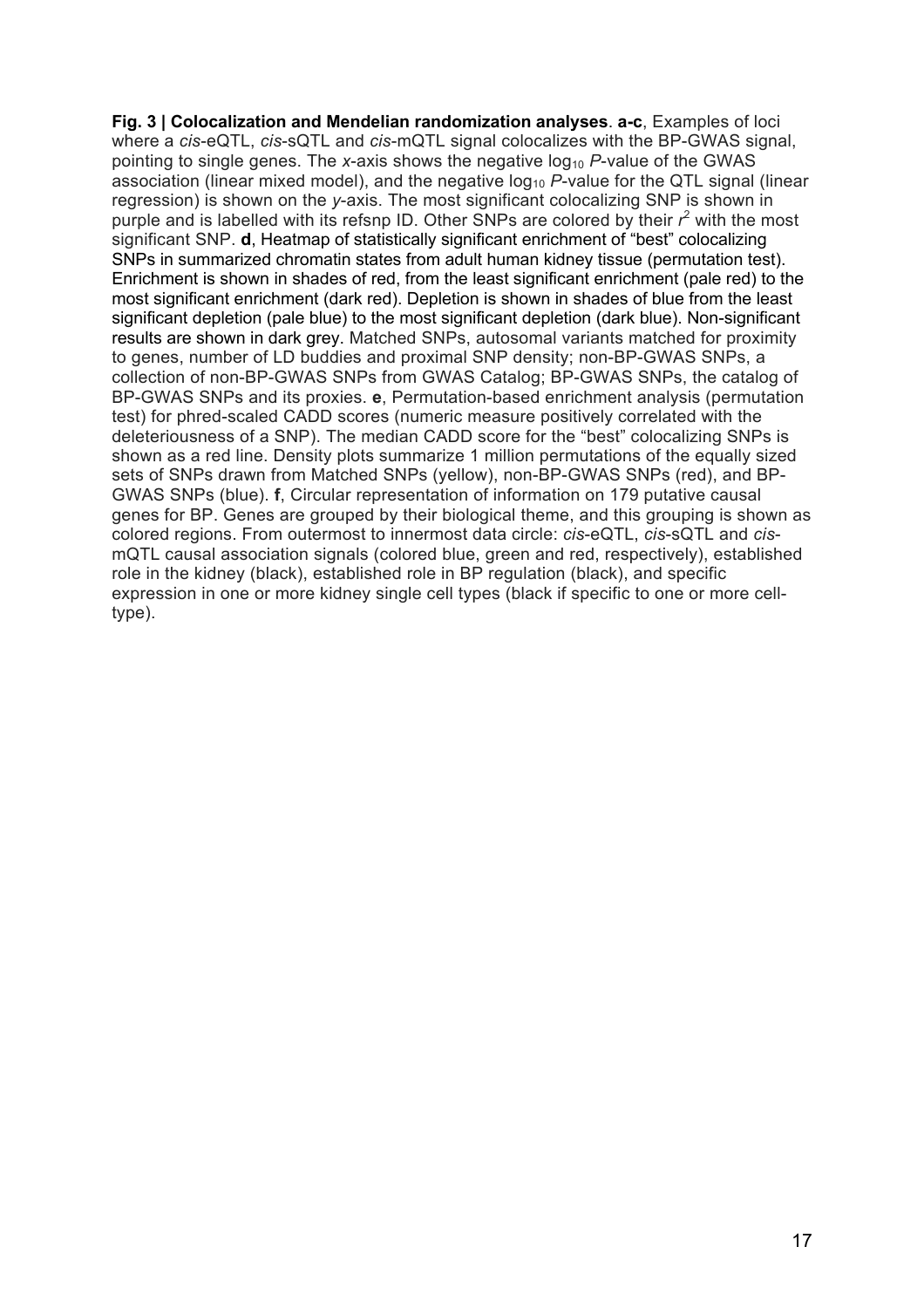# **Methods**

**Repository of variants associated with BP in previous GWAS.** We used information provided by Evangelou et al.<sup>4</sup> as the resource with most comprehensive and up-to-date information on variants associated with BP-defining traits in GWAS at the time the current project commenced. From this resource (generated using information from 1,006,863 participants), we selected a set of 885 sentinel single nucleotide polymorphisms (SNPs) showing association with at least one of BP-defining traits (SBP, DBP, PP) at the GWAS threshold of statistical significance  $(P < 5 \times 10^{-8})$  in either one of the previous GWAS (discovery or meta-analysis) or the combined meta-analysis conducted by Evangelou et al.4 (Supplementary Table 5). Out of the 885 sentinel variants, 822 were available for analysis in the panel of SNPs used for the purpose this project. These 822 variants were then pruned to 821 independent SNPs (based on an  $r^2$  threshold of 0.2). Using LD information provided by Google Genomics

(https://googlegenomics.readthedocs.io/en/latest/use\_cases/linkage\_disequilibrium/public\_ld \_datasets.html?highlight=linkage), we then obtained 26,197 proxies for the 821 sentinel BP-GWAS variants under the threshold of  $r^2 \ge 0.80$  (Supplementary Table 6).

**Populations.** *The TRANScriptome of renaL humAn TissuE Study* (*TRANSLATE*) study recruited patients of white European ethnicity diagnosed with unilateral non-invasive renal cancer, eligible for elective nephrectomy and with no previous personal history of primary nephropathy<sup>36,53</sup>. Every participant underwent standardized phenotyping, which consisted of taking personal history (using anonymized questionnaires), height, weight, waist circumference and BP measurements36,53. Different types of biological material (including blood, urine and kidney samples) were secured for further biochemical and molecular analysis<sup>36,53</sup>. The renal tissue specimens were taken directly from the healthy (unaffected by cancer) pole of the kidney immediately after nephrectomy and immersed in RNA*later* and formalin (for the purpose of renal histology)<sup>14</sup>. A recent extension of the TRANSLATE study (*TRANSLATE-T*) conducted "zero time" pre-implantation biopsy from deceased donors' kidneys prior to transplantation<sup>54</sup>, as reported before<sup>13</sup>. Needle biopsy samples were collected within 6–28 h after the extraction time (donation after brain death) $54$  and the material from each kidney biopsy sample was then used for further molecular processing<sup>13</sup>. The basic clinical information about the donors was collected from available hospital  $documentation<sup>13</sup>$ .

*MoleculAr analysis of human kiDney-Manchester renal tIssue pRojEct (ADMIRE)* is a resource of human kidney tissue developed in Manchester Biomedical Research Centre Biobank (MBRCB). Eligible for inclusion were individuals undergoing elective surgical removal of the kidney because of kidney cancer. Similar to the TRANSLATE Study, specimens were secured immediately after nephrectomy from healthy (unaffected by cancer) part of the kidney through immersion into RNA*later*, formalin and/or snap-freezing. Additional (blood, urine) biological materials were also collected for the purpose of biochemical analyses. The demographic and clinical information was retrieved retrospectively from the clinical files.

*Renal gEne expreSsion and PredispOsition to cardiovascular and kidNey Disease (RESPOND)* is an on-going project that recruits patients diagnosed with kidney cancer referred for an elective nephrectomy. The renal tissue samples were taken from the healthy (unaffected by cancer) pole of the kidney after surgical removal of the organ and processed through the pipeline developed earlier in the TRANSLATE study. Each individual provided a blood and urine sample for the downstream analyses, including standard blood biochemistry. The demographic and clinical information was collected using purposedesigned anonymized questionnaires; all patients were of white European ancestry. Basic anthropometry and blood pressure measurements were also conducted in line with the quidelines<sup>55</sup>.

In *Molecular analysis of mechanisms regulating gene expression in post-ischemic*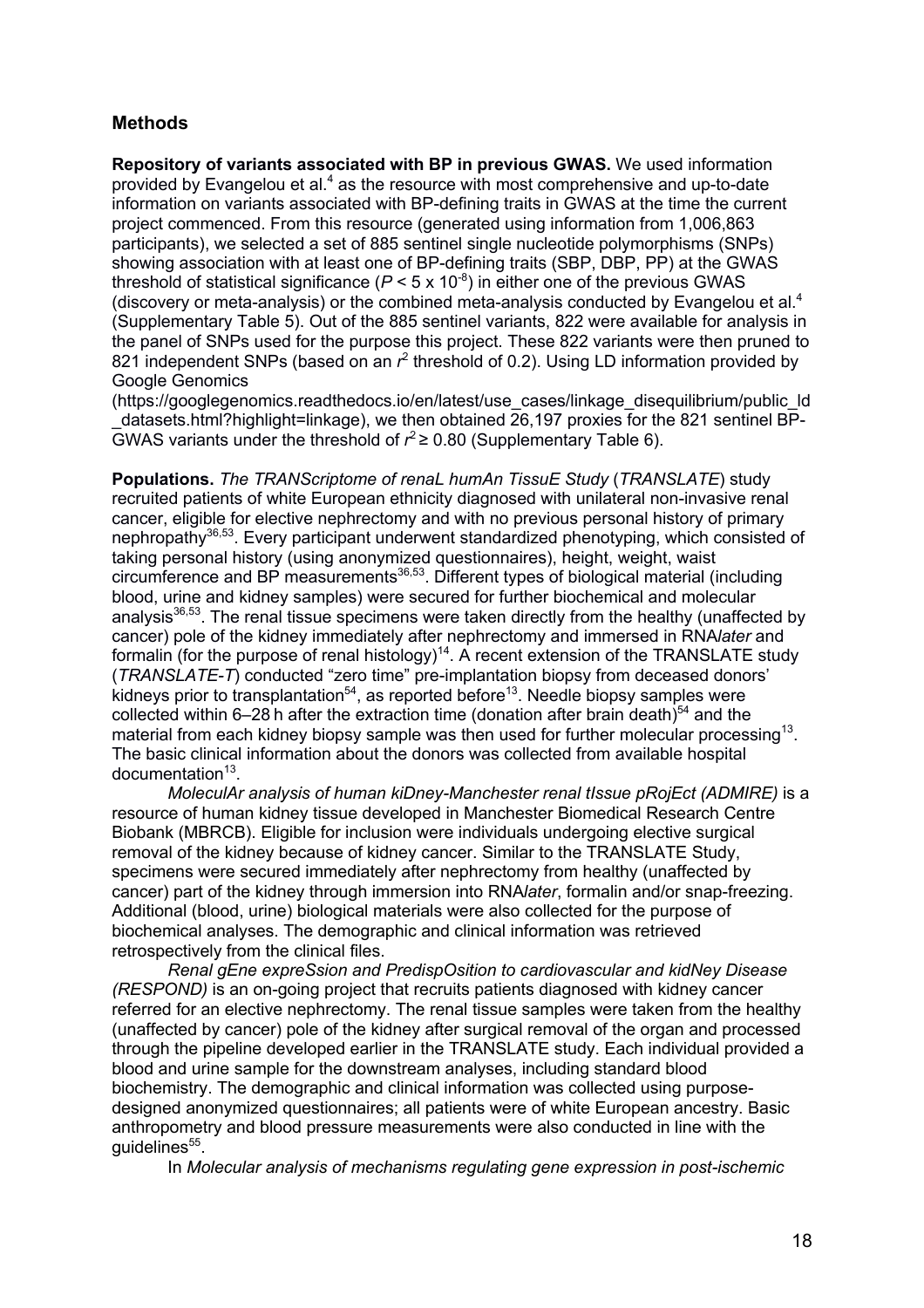*injury to renal allograft (REPAIR)*, kidney specimens were collected from renal grafts prior to the organ transplantation. All grafts were retrieved from deceased donors after brain death and cold-stored (8.2 h to 26.8 h of cold ischemia time). Two core needle (16Gx10mm) biopsy specimens were then taken from the upper pole of the kidney and immediately fixed in RNA*later* or formalin for further analyses. Each donor was of white European ancestry; their medical history and clinical data were obtained from available medical documentation.

*The Cancer Genome Atlas (TCGA)* is a National Institute of Health (NIH)-funded resource of human tissues (including the kidney) collected from over 10,000 individuals with cancer. The tissue samples were collected after elective surgical procedures for the purpose of molecular studies<sup>56</sup>. Apart from tissue taken from the kidney tumor, a healthy (cancerunaffected) sample was also secured as "companion normal tissue specimen" from adjacent normal renal tissue at the time of nephrectomy<sup>57</sup>. The biological materials were flash-frozen prior to further processing<sup>57</sup>. Only basic demographic information (ethnicity, age and sex) is available for patients recruited in TCGA. These samples have been used as a source of information on normal kidney transcriptome in both our and others' studies<sup>13,36,58</sup>.

**Ethical compliance.** The studies adhered to the Declaration of Helsinki and were approved/ratified by the Bioethics Committee of the Medical University of Silesia (Katowice, Poland), Bioethics Committee of Karol Marcinkowski Medical University (Poznan, Poland), Ethics Committee of University of Leicester (Leicester, UK), University of Manchester Research Ethics Committee (Manchester, UK) and National Research Ethics Service Committee North West (Manchester, UK). Informed written consents were obtained from all individuals recruited (for the deceased donors, the consent was obtained in line with the local governance; e.g. from the family members).

**DNA analysis – extraction, genotyping, imputation, quality control, and principal components.** In TRANSLATE, TRANSLATE-T, ADMIRE, RESPOND and REPAIR studies, DNA was extracted from the secured apparently normal kidney samples (upon prior homogenization) using Qiagen DNeasyBlood and Tissue Kit. The extracted DNA was then hybridized to the Infinium® HumanCoreExome-24 beadchip array composed of 547,644 variants. Genotype calls were made using GenomeStudio<sup>13,14</sup>.

In TCGA, DNA was extracted from blood samples using QiAAmp Blood Midi Kit (CGARN, 2016) and hybridized with probes on the Affymetrix SNP 6.0 array (composed of 906,600 probes); genotype calls were made using the Birdseed algorithm (https://www.broadinstitute.org/birdsuite/birdsuite-analysis). The TCGA genotype data were downloaded from the GDC Portal's legacy archive. A total of 525 cases/files were initially identified using the following query criteria: "project name"—"TCGA", "primary site"— "kidney", "sample type"—"solid tissue normal", "race"—"white", "data category"—"simple nucleotide variation", "data type"—"genotypes", "experimental strategy"—"genotyping array" and "access"—"controlled". We downloaded the data for 110 individuals who had matching RNA-seq-derived information on the transcriptome of normal kidney tissue.

We applied the same set of quality control filters to genotyped variants and individuals in all datasets using the following packages/software: PLINK<sup>59</sup>, KING (cryptic relatedness)<sup>60</sup> as well as SNPWeights<sup>61</sup> and EIGENSTRAT<sup>62</sup> (genetic ancestry). We excluded individuals with: (i) genotyping rate < 95%, (ii) heterozygosity rate outside  $\pm 3$ standard deviations from the mean, (iii) cryptic relatedness to other individuals, (iv) discordant sex information (mismatch between reported sex and genotyped sex), and (v) genetic ancestry other than white-European, as reported before. At the variant level, we excluded genetic variants with: (i) genotyping rate < 95%, (ii) genomic location mapped to the sex chromosomes or mitochondrial DNA, (iii) ambiguous genomic location, (iv) Hardy-Weinberg equilibrium (HWE)  $P$  < 1 x 10<sup>-3</sup>, and (v) minor allele frequency (MAF) < 5%. After quality control, there were 660,208 variants remaining for TCGA and 268,549 variants in the populations genotyped using Infinium® HumanCoreExome-24 BeadChip array.

Genotype imputations were carried out separately on the Michigan Imputation Server  $(MIS)^{63}$  using 1000 Genomes Project Phase 3 data as the reference panel applied to all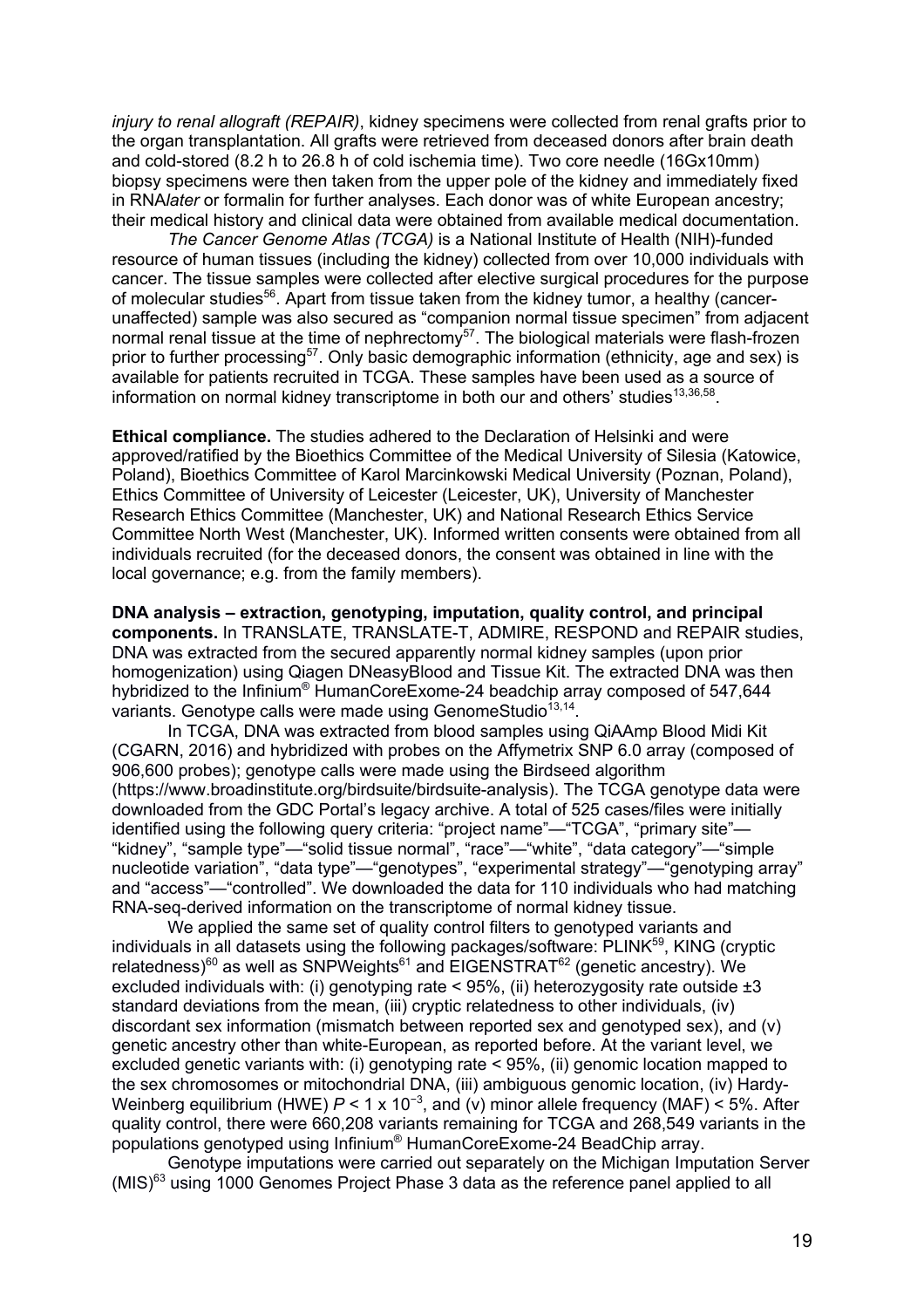genotyped variants that passed quality control. MIS uses minimac $3^{63}$  to perform imputations with the default phasing software Eagle v2.3. At the post-imputation quality control level, we excluded variants with: (i) duplicate genomic locations, (ii) imputation score < 0.40, (iii) MAF < 5%, and (iv) HWE *P* < 1 x 10−6 . A total of 6,461,055 variants common for all populations remained after the imputation quality control.

Genotype principal components were derived from genotyped autosomal variants that passed all genotyping quality control filters using EIGENSTRAT<sup>62</sup> and SNPWeights<sup>61</sup>.

### **RNA analysis – extraction, RNA-sequencing, data processing and gene expression**

**normalization.** In 76% of TRANSLATE, 16% of TRANSLATE-T, and 68% of ADMIRE samples, RNA was extracted from kidney tissue using RNeasy Kits (Qiagen). The remaining samples from these studies together with all RESPOND and REPAIR samples were subjected to an RNA extraction method using miRNeasy Mini Kit (Qiagen). Upon checking of RNA purity and integrity, 1 μg of kidney RNA extracted from each sample was processed through Illumina TruSeq RNA Sample Preparation protocol with poly-A selection. All the libraries were then sequenced using either 100-bp reads (on an Illumina HiSeq 2000) or 75 bp paired-end reads (on an Illumina NextSeq or HiSeq 4000), producing an average of 32 million paired reads and 5.5 Gb per sample. The base call and sequence quality across all generated FASTQ data was evaluated using FastQC

(http://www.bioinformatics.babraham.ac.uk/projects/fastqc).

In TCGA, kidney RNA was extracted from snap-frozen samples using a modification of the DNA/RNA AllPrep Kit (Qiagen, https://brd.nci.nih.gov/brd/sop/show/1450). The mRNA libraries were sequenced with 50-bp reads on a HiSeq 2000, yielding an average of 80.6 million paired reads and 7.9 Gb per sample. Data were downloaded from the GDC Portal using the following query criteria: "project name"—"TCGA", "primary site"—"kidney", "sample type"—"solid tissue normal", "race"—"white", "data category"—"raw sequencing data", "data type"—"aligned reads" and "experimental strategy"—"RNA-Seq". In total, 112 cases/files were identified; 103 of them had matching array-based DNA information that passed all DNA quality control filters.

In all studies, the input library complexity was assessed using  $\text{RNA-SeQC}^{64}$ . The preprocessing of reads for adapter trimming was conducted by Trimmomatic65. The reads were then pseudoaligned to the GRCh38 Ensembl transcriptome reference (Ensembl release 83) using Kallisto<sup>66</sup>. The expression of genes was quantified in transcripts per million (TPM) at a transcript level using Kallisto<sup>66</sup>. Transcript expression values were then summed to give gene-level expression values. A gene was selected for downstream analyses if its expression in at least 20% of kidney samples within each population was > TPM of 0.1 and the read count was ≥6. Genes not meeting the above expression criteria or those with either location on sex chromosomes or whose expression interquartile range was equal to zero were excluded from further analyses. After applying these quality control filters, 18,201 renal genes (common for all datasets) were identified as suitable for further analyses. All RNAsequenced samples were examined using several quality control filters including: (i) number of total reads (> 10 million reads), (ii) D-statistic test (a normalized measure of within tissue sample inter-correlation,  $D > 0.75$ )<sup> $67$ </sup>, (iii) sex compatibility check (consistency between the reported sex and gene expression sex, determined based on XIST and male-specific region of the Y-chromosome gene expression), (iv) verification of sample code based on comparing variant calls obtained from RNA-seq using GATK and DNA genotype calls, and (v) visual inspection of principal component plots of processed TPM data. The final number of samples that passed all RNA-seq sample quality control filters and had matching genotype data was 430 (332 in the non-TCGA resources and 98 in TCGA).

Gene expression data from all samples that passed quality control underwent normalization prior to any statistical analysis. The gene expression values underwent log<sub>2</sub>transformation (logarithm to base 2 of TPM (plus an offset of 1)) followed by quantile normalization (first within each study or sequencing batch and then across studies). We used robust quantile normalization, which uses the medians of quantiles rather than the means<sup>68</sup>. The quantile-normalized data were then standardized using rank-based inverse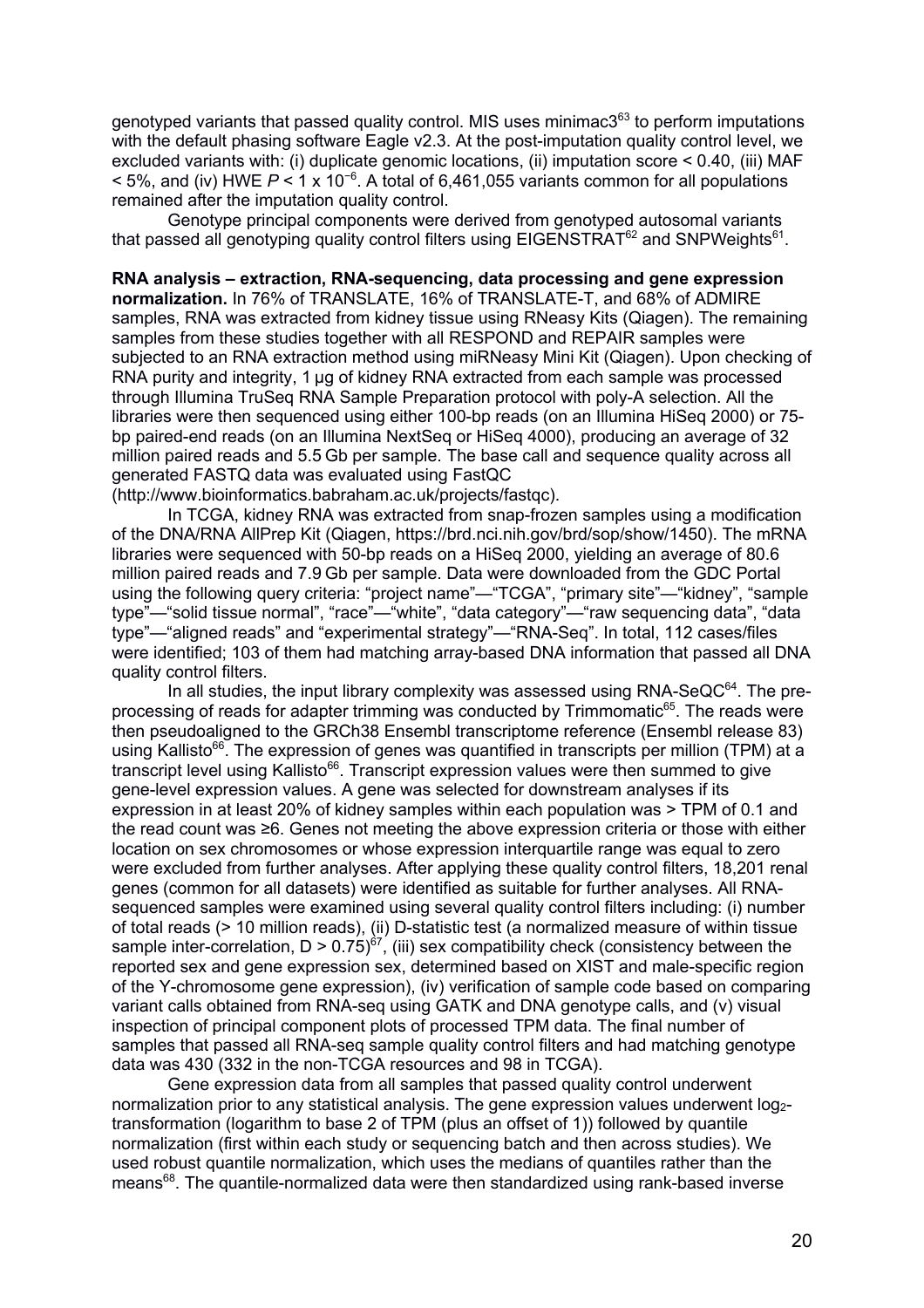normal transformation. To account for unmeasured variation in the RNA-seq data, we used probabilistic estimation of expression residuals (PEER)<sup>69</sup> as reported<sup>13</sup>. Briefly, PEER estimates hidden factors that account for global variation in the RNA-seq, datasets<sup>70</sup>. The optimal number of hidden factors (119) was determined based on the smallest number that maximizes the number of eGenes in the eQTL results, a strategy recommended by GTEx18,70-72.

**Identification, quantification and normalization of intron usage.** All 430 kidney samples that passed quality control filters for RNA-seq-derived gene expression quantification and had matching genotype information were included in this analysis. Of these, 332 were from non-TCGA resources and 98 from TCGA.

We used LeafCutter<sup>73</sup> to quantify intron usage levels. Briefly, this method defines intron excision clusters using information from intron spanning reads aligned to the human genome reference sequence. First, we used  $STAR^{74}$  to align reads to the GRCh38 genomic reference sequence producing a bam file for each sample. The output bam files were then converted into intron junction files (.junc) using CIGAR string data. Intron excision clusters were selected for further analysis if within introns that: (i) contained at least 10 aligned reads, (ii) were below 500 kb in size, (iii) were located on autosomes, and (iv) were present in more than 40% of all samples. Individual introns with a standard deviation of their intron excision ratios (across all samples) of < 0.005 were removed.

To obtain the normalized intron usage ratio as the phenotype data for the *cis-*splicing QTL-mapping (*cis-*sQTL) analysis, we used the phenotype preparation script provided by LeafCutter, which computed the intron usage ratio by standardizing the intron reads across samples and quantile normalizing the standardized values across all introns. The locus of each intron was converted from GRCh38 to GRCh37 using CrossMap<sup>75</sup>. To capture the unmeasured confounders, we calculated the hidden factors from the normalized intron usage ratios using PEER<sup>69</sup>. The optimal number of PEER factors was calculated at 65, using the strategy proposed in  $GTEx^{70}$ . We also applied the above computational pipeline on RNAseq data from 355 blood samples available in GTEx for the purpose of comparing the outputs from Leafcutter-based analysis of the kidney with those conducted in another human tissue.

**DNA methylation – sample and array processing, quantification, quality controls and normalization.** In non-TCGA studies (TRANSLATE, TRANSLATE-T, and REPAIR), we used DNA extracted from homogenized renal tissue samples. A total of 192 available kidney DNA samples underwent first bisulphite treatment to convert cytosine to uracil while leaving 5-methylcytosine (5-mC) intact and differentiate unmethylated from methylated cytosines. Briefly, 750 ng of high-quality kidney DNA underwent bisulphite conversion using the Zymo EZ DNA Methylation Kit (Zymo Research, USA). Conversion was conducted according to the manufacturer's guidelines using the alternative incubation conditions for the Illumina methylation arrays. Bisulphite-converted kidney DNA was then hybridized with the Infinium HumanMethylation450 BeadChip (Illumina) (96 samples) or MethylationEPIC BeadChip arrays (96 samples) as per the manufacturer's guidelines. The Infinium Methylation450 BeadChip provides a comprehensive DNA methylation status of over 485,000 CpG sites spanning 99.9% of Refseq genes (with an average of 17 CpG sites per gene region distributed across the promoter, 5' untranslated region, first exon, gene body and 3' untranslated region). Apart from a vast majority of CpG islands (covered in 96%), the array provides coverage for island shores and the regions flanking them. MethylationEPIC BeadChip arrays provide coverage for over 850,000 methylation sites, including CpG islands of RefSeq genes, promoter regions of microRNAs, FANTOM5 promoters, and ENCODE enhancers as well as transcription factor binding sites. The content of the array covers 90% of CpG sites of Infinium Methylation450 BeadChip, with an additional targeting of regulatory regions characterized by FANTOM5<sup>76</sup> and ENCODE projects<sup>77</sup>. All samples were then processed through Illumina iScan to deliver rapid, high-resolution imaging of the data.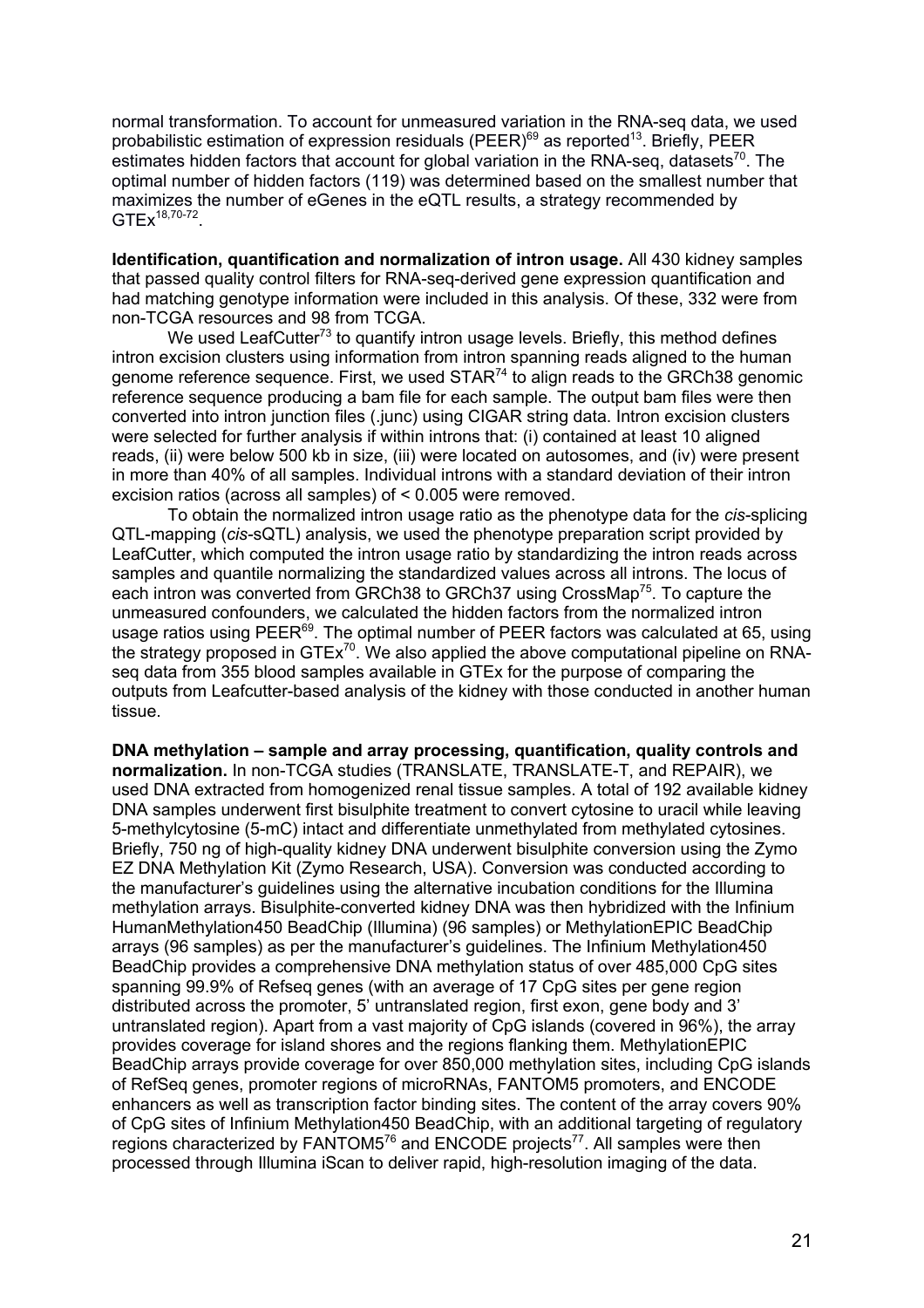All TCGA kidney DNA samples were processed using Methylation450 BeadChip arrays. The data were downloaded from GDC's legacy portal (https://portal.gdc.cancer.gov/) using the following criteria: "project name" – "TCGA", "primary site" – "kidney", "sample type" – "solid tissue normal", "race" – "white", "ethnicity" – "not Hispanic or Latino", "data category" – "raw microarray data", "data type" – "raw intensities", "experimental strategy" – "methylation array", "data format" – "idat", "platform" – "Illumina Human Methylation 450".

The data from all populations were merged using R package minfi<sup>78</sup>. The extent of regional methylation was quantified in M-values; the latter corresponds to the ratio of methylated to unmethylated intensity and have a statistical advantage over β-values<sup>79</sup>. Samples were excluded based on the following criteria: (i) sample label mix-ups, (ii) unavailability of the matching genotype information that passed all quality control filters, (iii) the overall methylation rate < 95% (sample contains > 5% CpG probes that failed signal to noise detection, determined by detection *P*-values with a threshold of 1 x 10-16). Of 192 non-TCGA samples (96 processed using Illumina Methylation450 BeadChip array and 96 using EPIC array), 177 samples (149 from TRANSLATE, 10 from TRANSLATE-T, 17 from REPAIR and 1 from RESPOND) passed quality control and were included in further analyses. Of 126 TCGA samples, two were excluded because of label mix-ups and 106 because their corresponding genotype data were either unavailable or failed quality control filters. The final combined dataset consisted of 195 samples (177 from non-TCGA studies and 18 from TCGA).

Of 452,567 CpG probes common for both types of arrays, excluded were those: (i) with a high detection *P*-value (an indicator of poor signal intensity and general measure of poor probe performance) $80$ , (ii) mapping onto the sex chromosomes, (iii) showing crossreactivity to more than one genomic location, and (iv) overlapping with SNPs (MAF > 1%). After these quality control filters, 374,826 CpG sites were available for further analysis. All M-values were normalized using the "dasen" method from the wateRmelon R package $81$ . This corrects for differences between Type I and Type II probes and applies quantile normalization within each probe type separately.

*Cis-***expression quantitative trait locus (***cis***-eQTL) analysis – discovery.** We combined 430 samples with informative genotype and transcriptome information from all studies in *cis*eQTL analysis to investigate the effects of common genetic variation on kidney gene expression. This analysis brought together 6,461,055 genetic variants and 18,201 kidney genes common for all studies. The normalized expression of each kidney gene was regressed against alternative allele dosage, age, sex, source of tissue indicator (nephrectomy/kidney biopsy), the top three principal components derived from genotyped autosomal variants, genotyping array and 119 hidden factors estimated using PEER. Only variants within 1 Mb from the transcription start site of a gene were considered, and the analysis was carried out using *FastQTL*82.

The correction for multiple testing was conducted in two stages. First, correction for testing each gene against its *cis* variants was conducted based on the analysis of permuted datasets the number of permutations was determined by FastQTL and was permitted to vary between 1,000 and 10,000. For each gene  $q$ , permutations were used to derive an approximate empirical distribution of the smallest *P*-value under the null hypothesis of no association modelled using a beta distribution:  $P_{g,min} \sim Beta(\hat{a}_g, \hat{b}_g)$ . The adjusted *P*-value for a gene g was then generated as  $P_{g,adjasted} = F_{g,min}(P_{g,min} \leq P_{g,nominal}$ . Secondly, correction for simultaneously testing thousands of genes was performed by applying Storey's method<sup>83</sup> (http://www.bioconductor.org/packages/release/bioc/html/qvalue.html) to the adjusted  $P$ -values to calculate false discovery rates (FDR). Genes with FDR  $\leq$  5% were declared as eGenes (genes whose expression is regulated by at least one genetic variant). Since more than one variant can be associated with the expression of a particular gene, nominal *P*-value thresholds were derived for each eGene as  $P_{g,threshold}=F_{g,min}^{-1}(P_t)$ , where  $P_t$  is the adjusted P-value closest to FDR of 5%. All variants with nominal P-values below the threshold for a given gene were declared as transcriptionally active variants (eSNPs).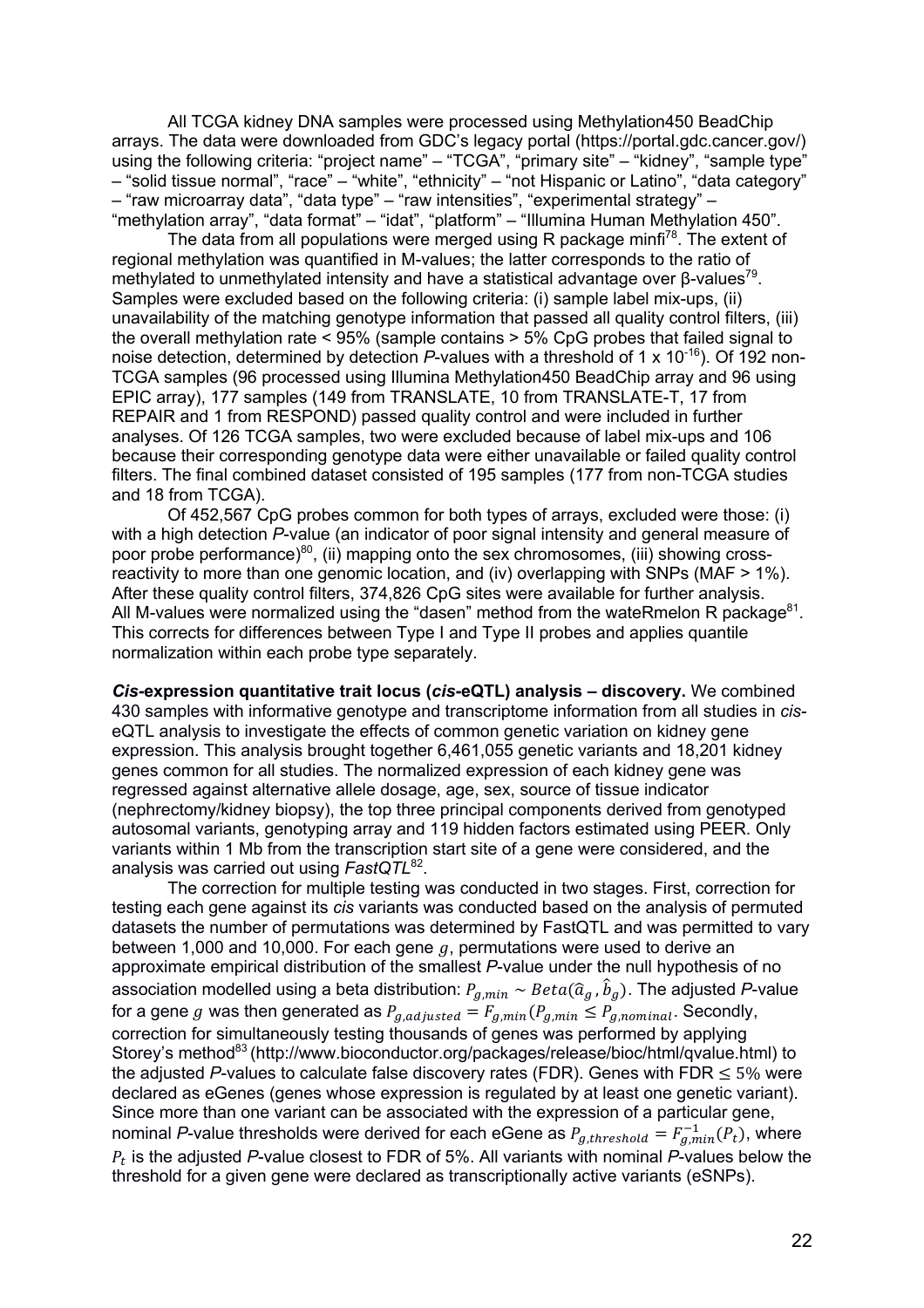**Overlap with independent kidney eQTL datasets.** We first obtained summary statistics from *cis*-eQTL analysis conducted by GTEx in kidney cortex samples from individuals of white-European ancestry

(https://storage.googleapis.com/gtex\_analysis\_v8/single\_tissue\_qtl\_data/GTEx\_Analysis\_v8 eQTL\_EUR.tar). Briefly, their *cis-eQTL* analysis was conducted using information on expression of 24,049 autosomal genes, >46 million SNPs and was adjusted for sex, sequencing protocol, sequencing platform, first 5 PCs and 15 PEER factors<sup>18</sup>. The correction for multiple testing was conducted by FDR with a corrected threshold of statistical significance of gval  $\leq$  0.05).

We then used a collection of kidney tissue from *Nephrotic Syndrome Study Network (NEPTUNE)* cohort. Briefly, kidney biopsy samples collected from patients with nephrotic syndrome were microdissected into glomeruli and tubulointerstitium<sup>19</sup> and underwent whole genome sequencing (WGS) and RNA-sequencing.

WGS (30x) was conducted using the Illumina HiSeq system. Alignment and variant calling was performed using default settings of GotCloud with the GRCh37 human genome reference84. Using VCFtools, PLINK and the HardyWeinberg R (v3.5.1) package, the following quality control filters were applied on variants $85-87$ : (i) multi-allelic variants were converted to bi-allelic, (ii) variants with  $GQ < 20$  and AB  $< 0.2$  or  $> 0.8$  were set to missing, (iii) variants with genotyping rate < 0.85, MAF < 0.01 and inbreeding coefficient < -0.3 were removed, and (iv) variants failing HWE ( $P < 1 \times 10^{-6}$ ), in either European or African subsamples were removed. After quality controls, a total of 12,481,386 and 11,956,449 variants remained in glomeruli and tubulointerstitial analyses, respectively.

Total RNA from glomerular and tubulointerstitial biopsies were extracted, and libraries were prepared using the Clontech SMARTSeq v4 kit. Samples underwent sequencing using Illumina HiSeq 2500, resulting in 150-bp paired-end reads. Reads found in fastq files underwent quality control filtering and trimming using fastQC, fastQScreen (https://www.bioinformatics.babraham.ac.uk/projects/fastq\_screen), and picardtools (https://broadinstitute.github.io/picard). Trimmed reads were then aligned to the human genome (GRCh37) with STAR 2.6.0a<sup>74</sup>. Read counts for each sample were obtained using HTSeg version 0.9.1<sup>88</sup>. Read counts for each sample were initially normalized and converted to counts per million (CPM) then  $log_2$ -transformed. Normalization was performed using the trimmed mean of M-values (TMM) method of the edgeR package<sup>89</sup>. Genes with 0.3 CPM in at least 20% of the samples were kept. This filtering resulted in 19,912 and 19,922 genes in glomeruli and tubulointerstitial compartment, respectively. Since sample normalization depends on the genes included, read counts for these selected genes were extracted and underwent normalization again using the TMM method. Finally, log<sub>2</sub> CPM expression values were normalized across genes using rank-based inverse normalization in R. Only proteincoding RNAs and lincRNAs were considered for downstream analyses, resulting in 16,481 glomeruli and 16,435 tubulointerstitial expressed genes.

After all quality controls, a total of 244 and 314 of glomeruli and tubulointerstitial samples with matched informative genome and transcriptome were included in the *cis*-eQTL analysis, respectively. Matrix eQTL was used with a window of 500 kb from the gene boundaries adjusting for age, sex, four PCs, and PEER factors (30 in glomeruli, 45 in tubulointerstitial)<sup>90,91</sup>, correcting for multiple testing using FDR. PCs for genetic ancestry were calculated on LD-pruned WGS data using PLINK. PEER factors were calculated with the PEER framework adjusting for age, sex, and batch. We used Bayesian fine mapping and eGene discovery through the TORUS/DAP pipeline described previously<sup>19</sup>, accounting for distance to the genes TSS and LD. A total of 4,324 eGenes (those with at least one variant in *cis* with FDR < 0.05) were identified in the glomerulus and 6,951 in the tubulointerstitium. We then examined (i) proportion of kidney eGenes identified in the discovery resource that is expressed in the replication dataset and (ii) the overlap between the kidney eGenes uncovered in the discovery sample (available for lookup) and the eGenes identified in the replication datasets.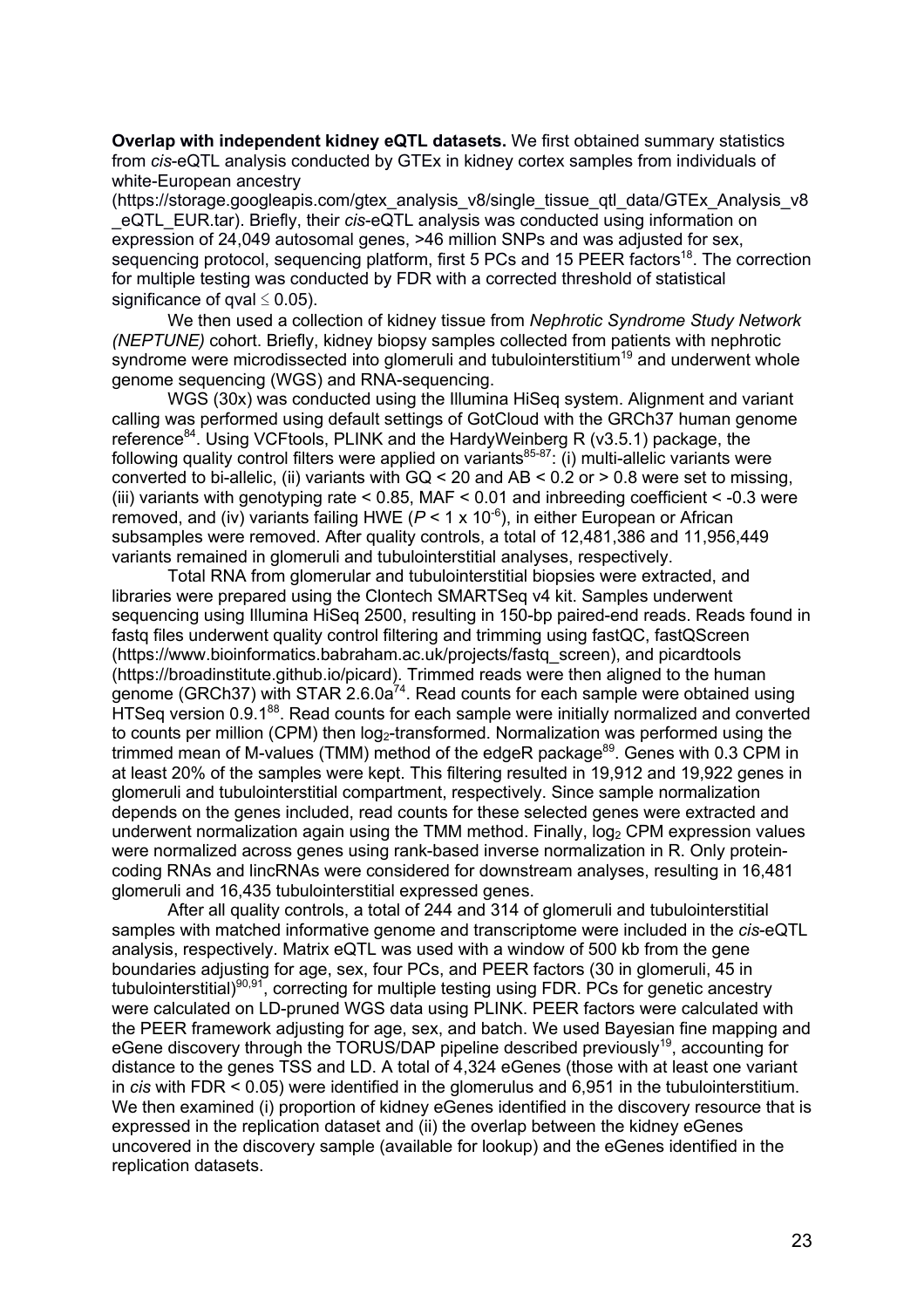**Analysis of cellular heterogeneity in the human kidney transcriptome and its effect on the** *cis***-eQTL analysis.** To account for heterogeneity resulting from variance in cell-type proportions between kidney samples, we used computational deconvolution combined with single-cell renal gene expression profiling. Briefly, single-cell gene expressions from 3,448 normal kidney cells were first obtained from Young et al. 15. These profiles were generated from FACS-sorted single-cell suspensions of 30 mm<sup>3</sup> kidney tissue samples; cDNA libraries were created by the 10X Genomics Chromium single-cell platform and sequenced on an Illumina HiSeq4000. The expression profiles were then normalized, clustered and cell types identified using the Seurat R package<sup>16</sup>. For the purpose of this analysis, we identified 10 distinct cell-type clusters in these cells. We then used non-negative least squares multivariate regression on the single-cell data to determine cell-type specific gene weightings (by prioritizing genes that show stable expression across individuals as well as within cell-type clusters) using MuSiC R package<sup>17</sup>. We applied these gene weightings to all our bulk tissue sample gene expression profiles and de-convolved the cell-type proportions in each sample. We conducted the sensitivity *cis*-eQTL analysis using the parameters specified above plus 10 variables illustrating proportions of cell types in each of 430 kidney samples as additional covariates in the regression models. We then estimated an effect of adjustment for inter-individual differences in cellular heterogeneity on the outputs from our *cis*-eQTL analysis (through measuring the percentage of initially identified kidney eGenes that retained their significant associations with the partner eSNPs after the adjustment).

**Kidney eQTL GWAS traits enrichment analysis.** To investigate whether the identified kidney eQTLs are enriched for variants identified before in BP-GWAS, we used a computational framework known as TORUS<sup>92</sup>. Briefly, the enrichment calculated by TORUS is the logistic regression coefficient for association between absolute *Z* scores from a given GWAS and the probability of genetic variants being causal eQTLs. The coefficient is expressed on log-odds scale and is used to rank GWAS traits within a specific tissue; it is not sensitive to the sample sizes of the compared GWAS traits<sup>92</sup>. The positive enrichment indicates that variants with stronger evidence for association in a GWAS (higher absolute *Z* scores) are more likely to be causal eQTLs in the tissue of interest. The sources of information on 25 GWAS used in this analysis are listed in Supplementary Table 27.

**Analysis of tissue-specificity of the kidney BP-GWAS eQTLs.** We compared the results of our kidney BP-GWAS *cis*-eQTL studies against the outputs generated by *cis*-eQTL analyses across 48 non-kidney GTEx tissues to explore the renal tissue specificity of the uncovered BP-GWAS kidney eQTL signals<sup>18,70-72,93</sup>. A BP-GWAS kidney eQTL was considered as tissue-specific if it fulfilled one the following criteria: (i) kidney-exclusive BP-GWAS eSNPs (variants with the expression targets operating as eGenes only in the kidney tissue), (ii) kidney-exclusive BP-GWAS eSNP-eGene pairs (variants whose eGene targets are different between renal and non-renal tissues), and (iii) BP-GWAS eSNP-eGene pairs with kidney specific allelic direction (variants whose eGene partner overlap between the kidney and other tissues but the allelic direction of association with a given eGene is different between renal and non-renal tissues).

**Single-cell analysis of BP-GWAS kidney eGenes.** Single-cell RNA-seq data for the human kidney was obtained from Young et al.<sup>15</sup> and imported into R. This study profiled 72,501 cells from kidney samples, including those of cancer origin, but for the purpose of this analysis only cells derived from normal kidney tissue were retained in the dataset (41,778 cells). Cell-level quality control included: removing cells with less than 200 or more than 8,000 unique molecular identifiers (UMIs), as well as those with more than 20% of UMIs coming from mitochondrial genes. Gene expression values were next normalized to the total number of UMIs per cell, log-transformed, and scaled using standard Seurat parameters<sup>16</sup>. This was followed by PCA using the highest variable genes in the dataset. Based on the percentage of variance explained, we determined that the first 30 PCs captured most of the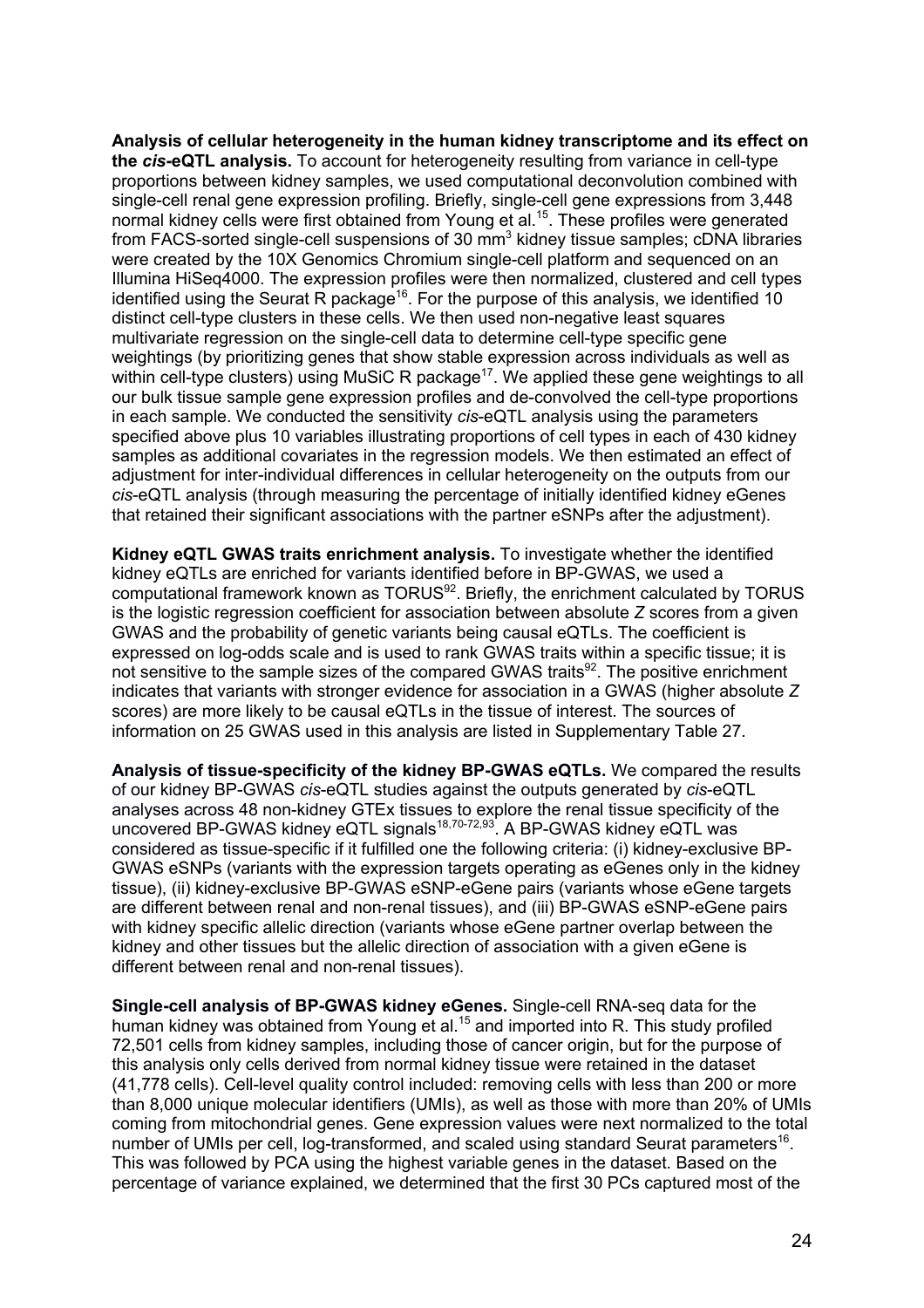variability in the data. Thus, we embedded the first 30 PCs in two dimensions using tdistributed stochastic neighbour embedding (tSNE) with a perplexity value of  $30^{94}$ .

In order to identify distinct kidney cell types, we performed unsupervised clustering using Seurat's sNN algorithm. We used the first 30 PCs as input to sNN, and a resolution of 0.6. Based on this approach, we identified 23 distinct cell clusters. We then combined the cluster specific gene expression with known markers of immune and kidney cell types reported in the literature. This led to collapsing the 23 clusters into 13 cell types of known renal and immune identity and expressing canonical cell type markers. We then verified that these cell types also clustered by histological location in the tSNE space.

Next, we calculated the proportions of kidney eGenes and BP-GWAS kidney eGenes (identified at previous stages of the project) in the single cell-type dataset. For BP-GWAS kidney eGenes with confirmed presence in the single cell dataset, we calculated the average expression in each cell-type (normalized UMIs per cell) (Supplementary Table 9). We then examined if any of these eGenes showed cell-type specific expression. Thus, we intersected our kidney eGenes with the computational markers identified for each cell-type. To define these markers, we used Seurat with previously verified criteria: (i) expression in > 25% of the total cells in the given cell-type; and (ii) log-fold change in expression  $> 0.25$  in the specified cell-type when compared to all other cell-types<sup>28,29</sup>.

To determine if there was enrichment for cell type-specific genes in any particular cell type, we compared all kidney cell type-specific BP-GWAS kidney eGenes to 1,000 numerically equivalent random sets of non-BP-GWAS kidney genes and determined the proportion of cell type-specific genes across all 13 different renal cell types. The statistical significance of this difference was examined using the chi-squared test.

*Cis-***splicing quantitative trait locus (***cis***-sQTL) analysis in kidney and blood.** The *cis*sQTL analysis was performed in FastQTL using normalized intron usage ratios calculated by LeafCutter<sup>73</sup> from 430 kidney samples and a common panel of  $6,461,055$  genetic variants. The *cis*-region was specified as ±1 Mb from the middle point of each intron. All the regression analyses (whereby normalized intron usage ratio was regressed against alternative allele dosage) were conducted under additive model and adjusted for age, sex, source of tissue indicator (nephrectomy/kidney biopsy), genotyping array, the top three genotype PCs from autosomal DNA, and 65 hidden factors estimated using PEER<sup>69</sup>. The multiple testing correction followed the principles of the two-stage strategy used in *cis*-eQTL studies. Briefly, at the first stage we calculated the corrected *P*-value by applying the 'qvalue' method<sup>83</sup> to the Beta-approximated permuted P-value from FastQTL (in agreement with that used in *cis-*eQTL analysis). Introns with adjusted FDR < 5% were declared *cis-*splicing intron excision isoforms (sIEIs, introns whose usage ratios is regulated by at least one variant in *cis*). Clusters with at least one sIEIs were declared *cis-*splicing intron excision cluster (sIECs), and genes overlapping at least one sIEC were declared *cis-*sGenes (sGenes). The genetic variants associated with sIEIs at the level of significance below the nominal *P*-value threshold (calculated by the inverse quantile Beta-approximation) were declared as sSNPs.

In the absence of publicly available *cis*-sQTL resources using LeafCutter from other human tissues, we conducted *de novo* analysis of 355 GTEx blood samples using the strategy reported above. Included in this analysis were 39,459,042 common genetic variants derived from WGS and 41,933 IECs containing 198,715 IEIs generated by LeafCutter from RNA-seq reads provided as BAM files. The *cis*-sQTL analysis was conducted in FastQTL with the window parameters used in the kidney resource and adjusted for age, sex, top three genotype PCs, and 54 hidden factors estimated using PEER<sup>69</sup>. The correction for multiple testing was conducted in agreement with that used in *cis*-sQTL analysis of the kidneys.

**Functional characterisation of kidney sSNPs and sGenes.** *Comparative analysis of BP-GWAS kidney sGenes with expressed kidney genes.* We examined the average number of protein-coding transcripts per gene for 254 protein-coding BP-GWAS sGenes and 10 million randomly selected sets of 254 expressed protein-coding kidney genes. We quantified the latter through counting the number of times the mean number of protein-coding transcripts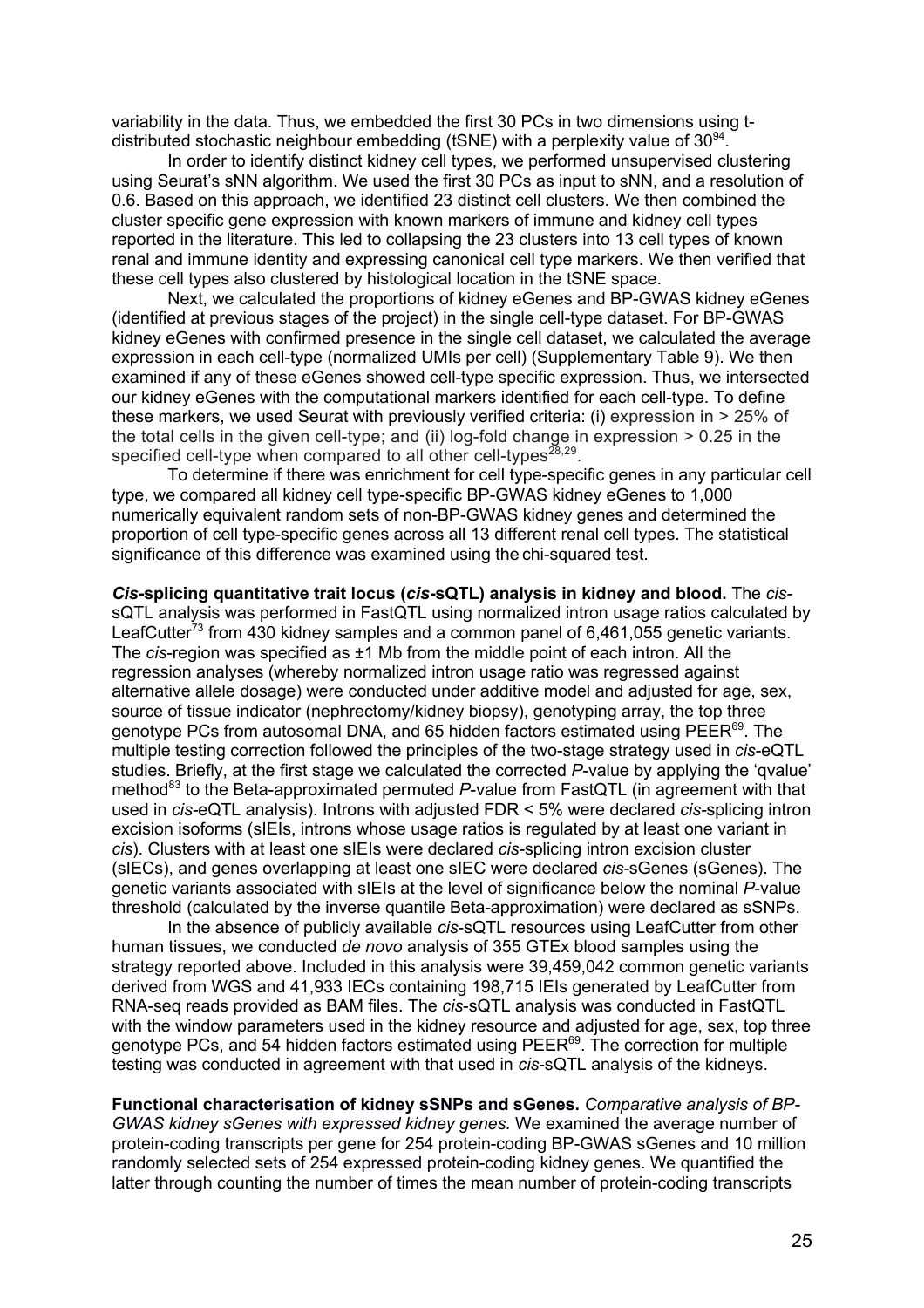from each permutation exceeded the mean for the BP-GWAS sGenes. The statistical significance of this difference was calculated by dividing the number of times the BP-GWAS sGenes mean was exceeded by the number of permutations performed. This analysis was performed in R using the "future.apply" package (https://CRAN.R-

project.org/package=future.apply). The 95% confidence interval of the observed enrichment was calculated as the 2.5% and 97.5% percentiles of the distribution of enrichment values calculated from 1 million bootstrap resamplings of the original data.

*Functional categories annotation to BP-GWAS kidney sGenes.* We used DAVID to examine whether BP-GWAS kidney sGenes are enriched for functional annotations<sup>95</sup>. The latter is a web-based interface that stores and calculates enrichment for a wide variety of gene annotations. We submitted 318 BP-GWAS kidney sGene symbols (276 were matched by DAVID) and used all human genes as the background comparator. The fold-enrichment were calculated by a Fisher's exact test and the correction for multiple testing was calculated using the Benjamini-Hochberg method.

*BP-GWAS kidney sSNPs and intron branch points – enrichment analysis.* We compared 9,326 BP-GWAS kidney sSNPs with 1 million permuted samples of 9,326 SNPs drawn from our set of imputed autosomal SNPs (as used in the QTL analyses). We counted the number of SNPs that overlapped with 63,734 branch point locations from Supplementary Table 1 of Taggart et al.<sup>96</sup> in each of our SNP groups. Intron branch points are one of the key sequence-based regulators of splicing outside of intron-exon junctions<sup>96</sup>. The statistical significance of the difference in branch point overlap was calculated as the proportion of permuted samples that contained more branch point overlaps than the BP-GWAS kidney sSNPs divided by the number of permutations performed (1 million). This analysis was performed in R using the "future.apply" package (https://CRAN.Rproject.org/package=future.apply).

*BEND7 mRNA isoform quantification.* In order to accurately quantify the BEND-002a and BEND7-002b transcripts, we created a custom Kallisto<sup>66</sup> transcriptome based on the standard Ensembl v83 transcriptome but with a single manual addition of the BEND7-002b  $c$ DNA sequence. The Kallisto $66$  gene expression quantification process was then repeated exactly as previously described for the standard RNA-sequencing but using the custom transcriptome instead of the standard Ensembl v83 transcriptome. BEND7 transcript abundances were then extracted and summarised for all samples.

*BEND7 analyses in silico.* BEND7-2a and BEND7-2b exons were extracted from the Ensembl<sup>97</sup> release 97 ENSG00000165626 entry. Both sequences of concatenated exons were computationally translated using all possible translation frames (https://web.expasy.org/translate/)<sup>98</sup>, and the most likely ORFs were selected. The translated BEND7-2a protein sequence was confirmed to be identical to the Ensembl ENSP00000367868.3 sequence. BEND7-2a and BEND7-2b protein sequences were analysed with InterProScan (https://www.ebi.ac.uk/interpro/beta/)<sup>99,100</sup> in order to identify functional domains. PSIPRED (http://bioinf.cs.ucl.ac.uk/psipred/)<sup>101</sup>, Quick2D (https://toolkit.tuebingen.mpg.de/tools/quick2d)<sup>102</sup> and NetSurfP (http://www.cbs.dtu.dk/services/NetSurfP/)<sup>103</sup> were used to analyze the physicochemical properties of the protein sequences, including their propensities for secondary structure elements and disordered regions. The absence of signal peptides and transmembrane

helices was confirmed with SignalP (http://www.cbs.dtu.dk/services/SignalP/)<sup>104</sup>, TargetP (http://www.cbs.dtu.dk/services/TargetP/)<sup>105</sup>, TMHMM

(http://www.cbs.dtu.dk/services/TMHMM/)<sup>106</sup> and TOPCONS

(http://topcons.cbr.su.se/pred/)<sup>107</sup>. Finally, NetPhos

(http://www.cbs.dtu.dk/services/NetPhos/)<sup>108,109</sup> was used to identify possible phosphorylation sites in the protein sequences as well as the protein kinases responsible for the attachment of the phosphoryl groups.

### **Hierarchical clustering of Euclidean distances derived from human kidney DNA methylome profiles of different origin.** We examined kidney methylome of 90 samples from three different sources of human renal tissue: (i) apparently normal tissue collected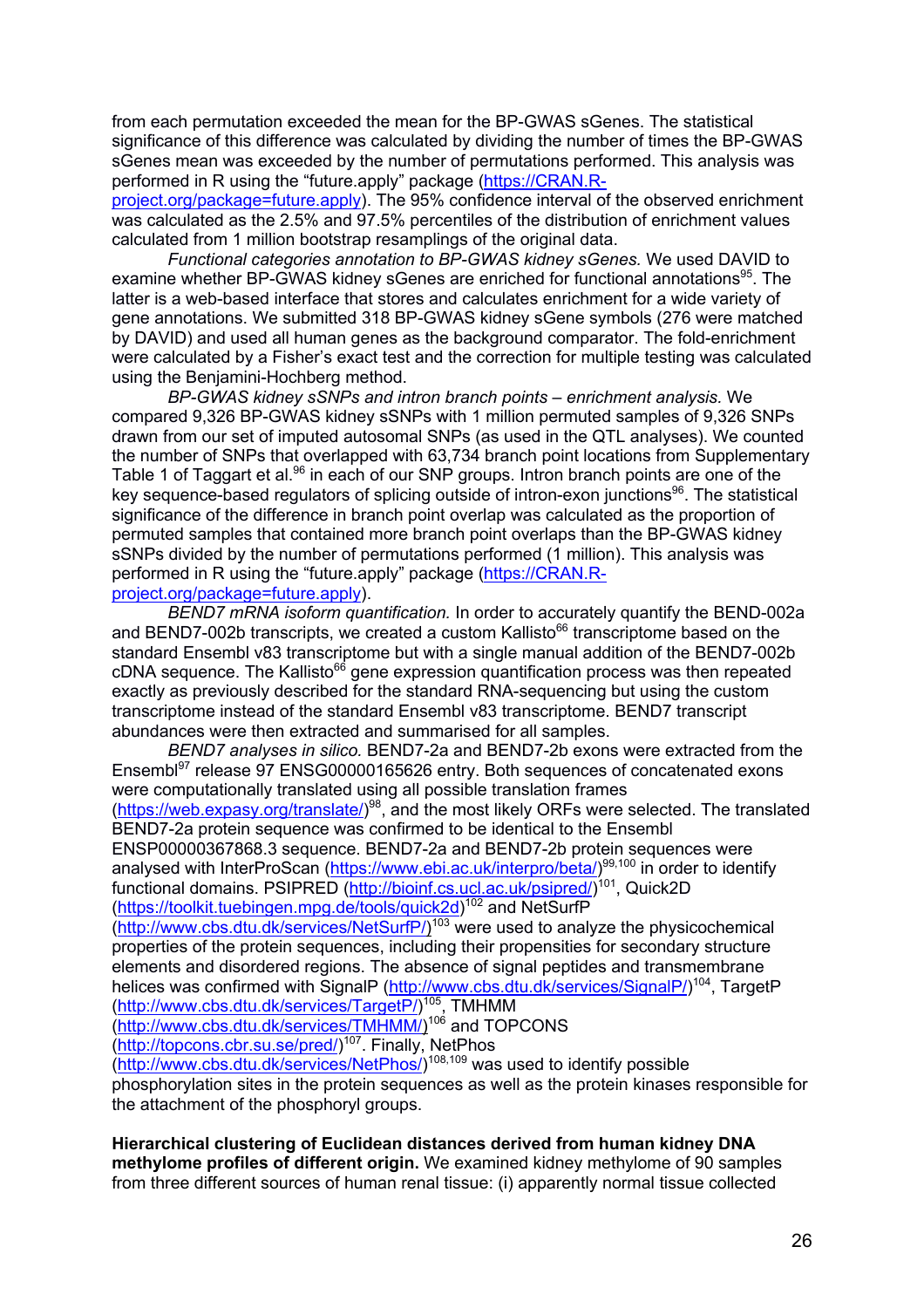from cancer-unaffected pole of the kidney after cancer nephrectomy (nephrectomy group, *n* = 57), (ii) non-cancer kidney samples from biopsies conducted prior to the transplantation (biopsy group, *n* = 27) and (iii) kidney cancer (cancer group, *n* = 6). Kidney DNA extracted from these samples was processed using the biochemical and bioinformatic pipelines established for methylome profiling and reported above. We then calculated Euclidean distances between all kidney DNA methylation profiles across all three groups of samples using the "dist" function in R. Hierarchical clustering of these values was performed by R (https://www.r-project.org/) and visualized using FigTree v1.4.2 (http://tree.bio.ed.ac.uk/software/figtree).

*Cis-***methylation trait locus (***cis***-mQTL) analysis in the kidney.** Our *cis*-mQTL analysis was performed on 195 samples kidney DNA samples by FastQTL<sup>82</sup>. We used normalized Mvalues (as the dependent variable) and genotype information for all genotyped and imputed variants surviving the quality control filters as an independent covariate under an additive mode of inheritance. Included in the regression model as additional covariates were age, sex, genotyping array, source of tissue indicator (nephrectomy/kidney biopsy), the top three PCs derived from genotyped autosomal variants (genotype PCs), and six PCs derived from the methylation array control probes (methylation PCs) as the independent variables. The latter set of PCs was derived from the PCA of 220 Illumina HumanMethylation450 array control probes based on the approach of Lehne et al.<sup>110</sup> and Schulz et al.<sup>111</sup> (to account for unmeasured confounding). The FastQTL *cis*-region was specified as ±1 Mb from each tested CpG position. The correction for multiple testing was conducted using the principles similar to those used in the *cis*-eQTL analysis. We defined a significant CpG as the DNA methylation site associated with at least one SNP in *cis* after the correction for multiple testing (FDR < 0.05). Given that more than one variant can be associated with a particular CpG, nominal *P*-value thresholds were derived for each significant CpG using the same method as for identifying eGenes. All variants with nominal *P*-values below the threshold for a given CpG were declared as mSNPs. We mapped all significant CpG sites to the closest gene using annotation from the IlluminaHumanMethylation450kanno.ilmn12.hg19 R package

(https://bioconductor.org/packages/release/data/annotation/html/IlluminaHumanMethylation4 50kanno.ilmn12.hg19.html) and defined genes that the significant CpG was mapped to as kidney mGenes.

### **Functional characterization of kidney DNA methylation targets.** *Positional*

*characteristics of kidney mSNPs and CpG sites under genetic control of mSNPs.* We characterized the distribution of CpGs partnering with mSNPs across six categories of location in relation to the closest gene (gene body, 3' untranslated region, 5' untranslated region, first exon, proximal promoter (≤ 200 bp), distal promoter (200 bp-1,500 bp)) using information from the Illumina annotation file. We compared the differences in the categories pertaining to the distance from transcription start site (> 100 kb, 10-100 kb, 5-10 kb, 3-5 kb, 1-3 kb, 0-1 kb) between kidney best mSNPs and non-mSNPs. The statistical significance of the difference was assessed by Fisher's exact test.

*Analysis of the effect of kidney mCpG sites in promoter sequences on renal gene expression.* We examined how the location of mCpG sites in promoter sequences affects the expression of kidney genes. First, we generated residuals of methylation and expression of the mapped gene from regression models adjusted for age, sex, source of tissue indicator (nephrectomy/kidney biopsy), top three PCs derived from genotyped autosomal variants, genotyping array, and corresponding hidden factors from the respective *cis*-QTL analysis. Second, the residuals of gene expression were regressed on the residuals of methylation. We only examined genes whose association between methylation and expression survived the statistical significance after correction for multiple testing (FDR < 0.05). Then, we applied the binominal test to compare the statistical significance of the distribution in directionality of association between promoter methylation and kidney gene expression (positive versus negative).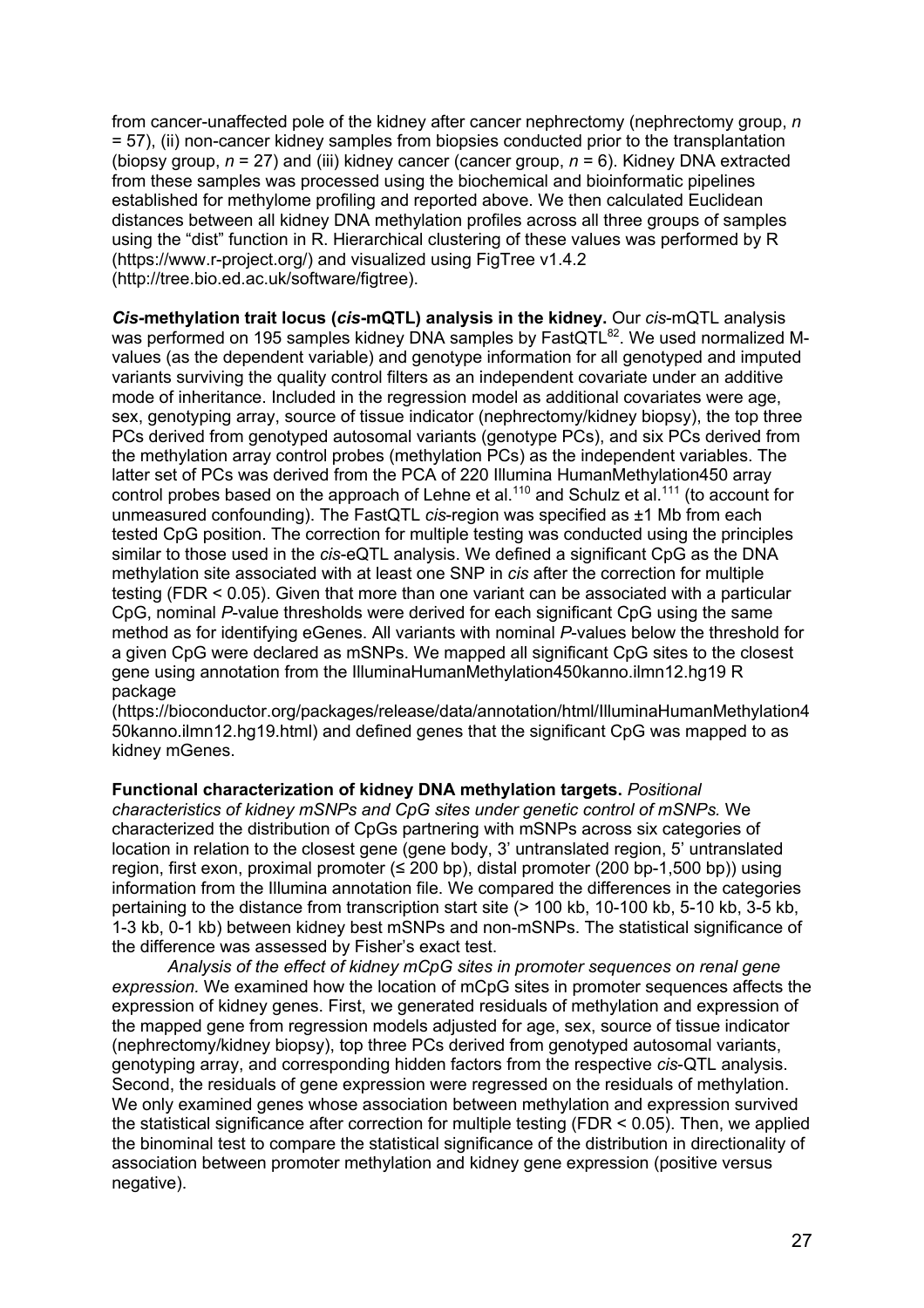**Analysis of potentially causal effects of BP on clinical outcomes using kidney SNPs as instruments.** We obtained DBP, SBP and PP association summary statistics for lead BP SNPs from the ICBP Genetics Consortium<sup>4</sup>. We performed a lookup of association summary statistics for these SNPs across a range of clinically relevant cardiovascular and kidney outcomes from public resources. Cardiovascular outcomes included: coronary heart disease (60,801 cases and 123,504 controls, published data from the CardiogramplusC4D Consortium112), heart failure (ICD10 I50, 5,901 cases and 446,363 controls, extracted from UK Biobank using GeneATLAS<sup>113</sup>) and ischemic stroke (10,307 cases and 19,326 controls, published data from the MEGASTROKE Consortium<sup>114</sup>). Kidney outcomes included: CKD  $(12.385 \text{ cases and } 104.780 \text{ controls, published data from the CKDGen Consortium<sup>115</sup>).$ eGFR from creatinine (133,814 individuals, published data from the CKDGen Consortium115), eGFR from cystatin C (33,152 individuals, published data from the CKDGen Consortium115), hypertensive renal disease (ICD10 I12, 1,663 cases and 450,601 controls, extracted from UK Biobank using GeneATLAS<sup>113</sup>), UACR (46,061 individuals without diabetes mellitus, published data from the CKDGen Consortium<sup>116</sup>) and microalbuminuria (55,390 individuals, published data from the CKDGen Consortium<sup>116</sup>).

We performed two-sample MR to identify putatively causal effects of each BP trait on each cardiovascular and kidney outcome. The lead BP SNPs were not in LD with each other, so that their effects on BP traits and cardiovascular and kidney outcomes were uncorrelated. Analyses were performed separately for two sets of genetic instruments; (i) all kidney eSNPs, mSNPs and sSNPs, and (ii) all other SNPs with no apparent functional relevance to the kidney. For each analysis, we first accounted for heterogeneity in causal effects via modified Q-statistics<sup>117</sup>, implemented in the R package RadialMR, which identified outlying SNPs that were removed from the genetic instruments to reduce the impact of pleiotropy. Our primary MR analysis was then performed using inverse variance weighted (IVW) regression<sup>118</sup>, implemented in the R package TwoSampleMR<sup>119</sup>. We also assessed the evidence for causal association using two additional approaches that are less sensitive to heterogeneity (although less powerful) and implemented in the R package TwoSampleMR<sup>119</sup>: weighted median regression<sup>120</sup> and MR-EGGER<sup>121</sup>. Differences in causal effects from the IVW meta-analysis between instruments with or without functional relevance in kidney were assessed using a *Z*-test. The significance threshold was set at *P* < 0.00093 based on Bonferroni correction for three exposures, nine outcomes and two instruments (i.e. 54 tests).

**Druggability analyses.** We identified 479 informative genetic variants partnering with 918 protein-coding kidney e-, s- and mGenes. We then mapped the proteins encoded by these genes onto a set of licensed drugs or compounds with bioactivities against these targets *in silico*. Briefly, gene annotations from Ensembl version 79 were extracted and filtered followed by identification of drug targets from ChEMBL 20 and DGIdb (accessed June 2019). We stratified druggable genes into three tiers corresponding to position in the drug development pipeline, as per Finan et al.<sup>44</sup>. Tier 1 included efficacy targets of approved small molecule and bio-therapeutic drugs as well as clinical-phase candidates (e.g. *KCNJ11*, *EDNRA* and *ADRA2B*). Tier 2 comprised genes encoding targets with known bioactive druglike small molecules binding partners, as well as those with ≥ 50% identity (over ≥ 75% of the sequence) with approved drug targets (e.g. *PDE1A*, *CDK14* and *TERT*). Tier 3 contained genes encoding secreted or extracellular proteins, proteins with more distant similarity to approved drug targets, and members of key druggable gene families not already included in Tier 1 and Tier 2 (GPCRs, nuclear hormone receptors, ion channels, kinases and phosphodiesterases). Any drugs not falling into one of the three tiers were excluded from further analysis. We conducted manual classification of all drugs with an *in silico* evidence for targeting kidney eGenes/mGenes/SGenes into the following categories: (i) disease association and treatment indication precisely concordant; (ii) disease association and treatment indication concordant within the same disease area; (iii) disease association corresponding to a mechanism-based adverse effect; (iv) disease association with a known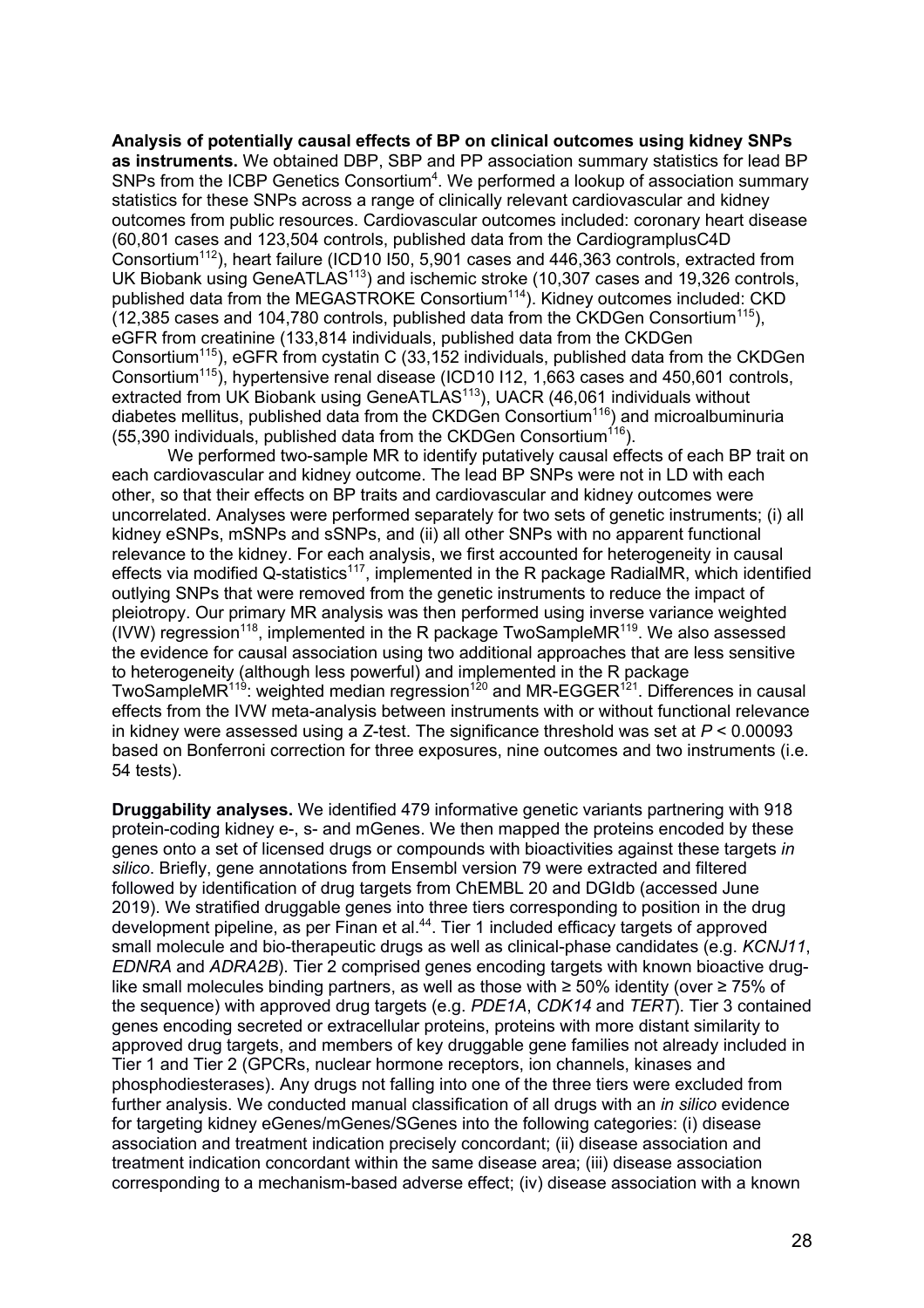biomarker of therapeutic efficacy that can also be responsible for mechanism-based sideeffects; (v) discordant disease association and target indication considered to imply a potential repurposing opportunity; (vi) discordant disease association and target indication considered to imply either a repurposing opportunity or mechanism-based side effect depending on the direction; and (vii) unclassified (no clear relation between gene expression and blood pressure). Information on drug indication and adverse effects were obtained from Drug Bank<sup>122</sup>, CheMBL 21<sup>123</sup>, first drug bank database (http://www.fdbhealth.co.uk) and Side Effect Resource (SIDER) database<sup>124</sup>. The analyses of directionality were conducted when there was uncertainty about whether discordance represented a repurposing opportunity, or an unrecognized mechanism-based adverse effect. Directionality plots of gene expression against BP were plotted and the effect of drug on the gene was determined using DGIdB database<sup>125</sup>. If a drug inhibited a gene associated positively with BP then it represented a repurposing opportunity, while if a drug was an agonist for such a gene it was considered to represent a mechanism-based adverse effect, and *vice-versa*.

We also conducted two-sample MR (IVW method) to determine whether discordant drugged genes in categories v and vi may potentially have a causal influence on BP. Each MR analysis of the putative causal effect of a drugged renal gene on BP was based on a selected set of independent (*r* <sup>2</sup> < 0.2) instrumental SNPs showing a significant (*P* < 0.05) association with the renal gene in a respective *cis*-eQTL analysis. The summary statistics for outcome (BP) were derived from the meta-analysis summary of the associations between the instrumental SNPs and SBP/DBP, calculated from UK Biobank and ICBP data across 750k individuals. Nominal *P* < 0.05 was considered as the level of statistical significance in two-sample MR results.

**Colocalization analysis.** Using the R package *moloc*126, we examined pairwise colocalization between BP defining traits and kidney *cis*-QTLs. We defined the test regions as genetic regions with a distance of 200 kb on each side of the sentinel BP-GWAS SNPs. In each of these test regions, as an input into the analysis we used summary statistics (estimated SNP effects and their standard errors) for all overlapping SNPs included in both BP-GWAS and kidney *cis*-QTL (eQTL, sQTL or mQTL) analyses. As the method requires dense genotype information, regions with sparse  $(\leq 30)$  SNPs were excluded from the analysis. The prior probability of a SNP being causal to BP and to a kidney QTL were both set to 1 x  $10^{-4}$  by default. The prior probability of this SNP being a shared causal variant for both BP and a QTL trait was set to 1 x 10<sup>-5</sup>. Therefore, the overall probability of a SNP that is causal to BP also being causal to a QTL trait is 0.1; this is also true for the inverse situation. On the basis of the posterior probabilities (PP), regions with PP(1 shared or 2 distinct causal  $SNP(s)$ ) > 0.9 and PP(1 shared causal SNP):PP(2 distinct causal SNPs) >  $3^{127}$  were considered as showing evidence for colocalization if the best causal SNPs were also the BP-GWAS SNPs or their proxies ( $r^2$  > 0.8). Within each BP-GWAS locus, we then identified and selected best independent colocalization signals through filtering out those that are a result of correlation between the tested clinical phenotypes (between SBP, DBP and PP) or molecular traits (i.e. between CpG sites or sIEIs) or those that do not map to any known coding or non-coding genes. We then classified the colocalization signals as those pointing out to single or numerous genes. We visualized the colocalization using an R package LocusCompareR (https://github.com/boxiangliu/locuscomparer). For each test region, in addition to a Manhattan plot for each trait, this software also provides  $-\log_{10}(P\text{-value})$  plots for each pair of traits. SNPs were marked in different colours depicting the strength of LD  $(r^2)$ between the lead SNP and other SNPs.

*In silico* **functional annotations of variants implicated in colocalization studies.** Gene biotype, location and description data for all expressed kidney genes was obtained from Ensembl BioMart release 83 (https://www.ensembl.org/biomart). To functionally characterize colocalized BP-GWAS kidney QTL SNPs, we first generated the 15-state chromatin segmentation in adult kidney tissue using ChIP-seq signal data for four different histone modifications (H3K4me1, H3K4me3, H3K36me3, H3K9me3) from Roadmap Epigenomics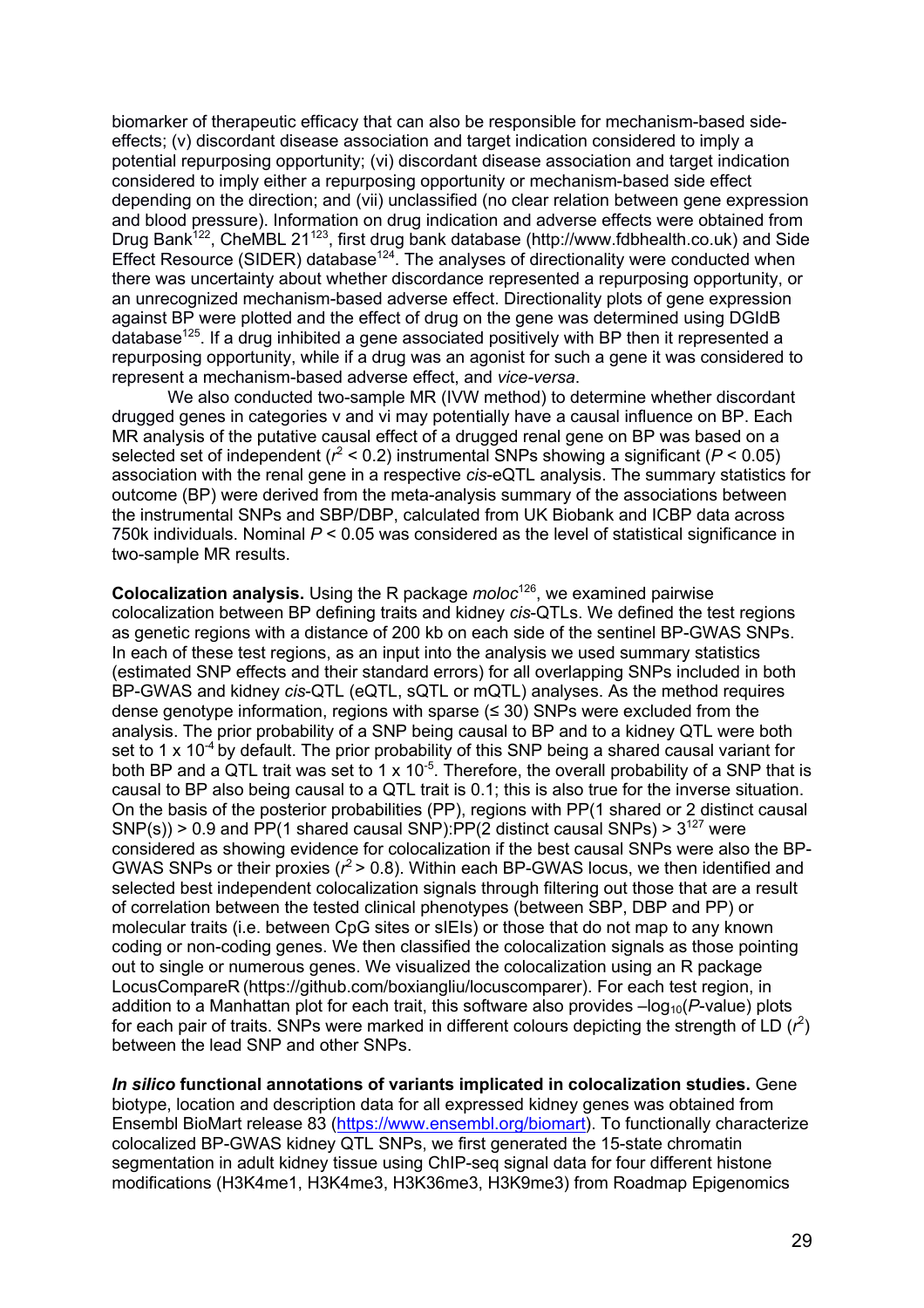GEO Series GSE19465. The input bed files were binarized (using the background input signal) and combined into a single chromatin state segmentation using

 $ChromHMM<sup>128</sup>$  following the standard Roadmap Epigenomics protocol<sup>129</sup> for the 15-state segmentation. The 15-state model file from Roadmap

(http://egg2.wustl.edu/roadmap/web\_portal/chr\_state\_learning.html#core\_15state) was used for the final segmentation by ChromHMM. We grouped the 15 chromatin states into 6 summarized states using a combination of histone mark specificity (Supplementary Table 28) and the 15-state clustering as reported by Roadmap Epigenomics in Extended Data Figure 2129. The chromatin state annotations for colocalized BP-GWAS kidney SNPs were compared to (i) 1,000 sets of matched autosomal SNPs, (ii) all SNPs from our catalogs of BP-GWAS SNPs and their proxies, (iii) a collection of 202,511 GWAS SNPs for non-BP traits from GWAS catalog. Each summarized state was tested individually for each of the comparators. The enrichment fold-change and level of statistical significance were determined using Fisher's exact test, and *P*-values were corrected for multiple testing by FDR130. We used phred-scaled CADD scores extracted from the v1.4 GRCh37 CADD release to assess enrichment of functional potential in our colocalizing BP-GWAS SNPs. CADD score enrichment was calculated by permutation; first, we calculated the median phred-scaled CADD score for all colocalized BP-GWAS SNPs; second, we calculated the number of times this value was exceeded in 1 million randomly sampled and equally sized sets of SNPs drawn from each of our three comparators (1,000 sets of matched autosomal SNPs, BP-GWAS SNPs and non-BP-GWAS SNPs). The *P*-value was calculated as the number of times the colocalized BP-GWAS SNP median was exceeded by the comparator median, divided by the number of random permutations performed (1 million). This analysis was performed in R using the "future.apply" package (https://CRAN.Rproject.org/package=future.apply).

**Analysis of causal effect of BP-GWAS kidney genes on BP using MR.** We used twosample MR to identify BP-GWAS eGenes, sGenes and mGenes (collectively referred to as xGenes) with putatively causal effect on BP. MR is a common approach to causal inference; the analytical design mimics a randomized controlled trial, where exposure associated SNPs are used as instruments to investigate if the exposure is causally associated with an outcome of interest<sup>131</sup>. In our MR analysis, kidney molecular targets (those emerging from renal expression, splicing and methylation analyses) were exposures of interest. Mutually independent SNPs (eSNPs, sSNPs and mSNPs) that were associated with the respective kidney molecular targets were selected as instruments. BP-defining traits (SBP and DBP) were used as the outcomes. Included in these analyses were genes that fulfilled the following criteria: (i) evidence of colocalization between BP and kidney *cis*-QTL analyses and (ii) molecular targets mapped to known protein-coding or non-coding kidney genes.

We applied several MR methods; the IVW method and penalized weighted median method<sup>132</sup> were used to quantify putatively causal effects of kidney molecular targets on SBP and DBP. Each MR analysis of the putative causal effect of a kidney molecular target on BP was based on a selected set of independent ( $r^2$  < 0.2) instrumental SNPs showing a significant (*P* < 0.05) association in a respective *cis*-QTL analysis. We excluded kidney targets with fewer than 15 available and valid instrumental SNPs. As an input to each MR analysis we used: (i) meta-analysis summary of the associations between the instrumental SNPs and SBP/DBP, calculated from UK Biobank and ICBP data across 750K individuals<sup>4</sup>; and (ii) summary of the associations between the same SNPs and the respective kidney molecular targets generated in kidney *cis*-QTL studies. Point estimates and standard errors were calculated for each method separately. MR-Egger regression was then used to detect horizontal pleiotropy<sup>132</sup>. As an additional sensitivity analysis, we evaluated individual instruments (e-, s- and mSNPs) for potential violation of the assumptions of our MR analyses by using the Mendelian Randomization Pleiotropy RESidual Sum and Outlier (MR-PRESSO) method. MR-PRESSO is capable of detecting and removing instruments that show evidence of horizontal pleiotropy or may otherwise be acting as outliers<sup>133</sup>. The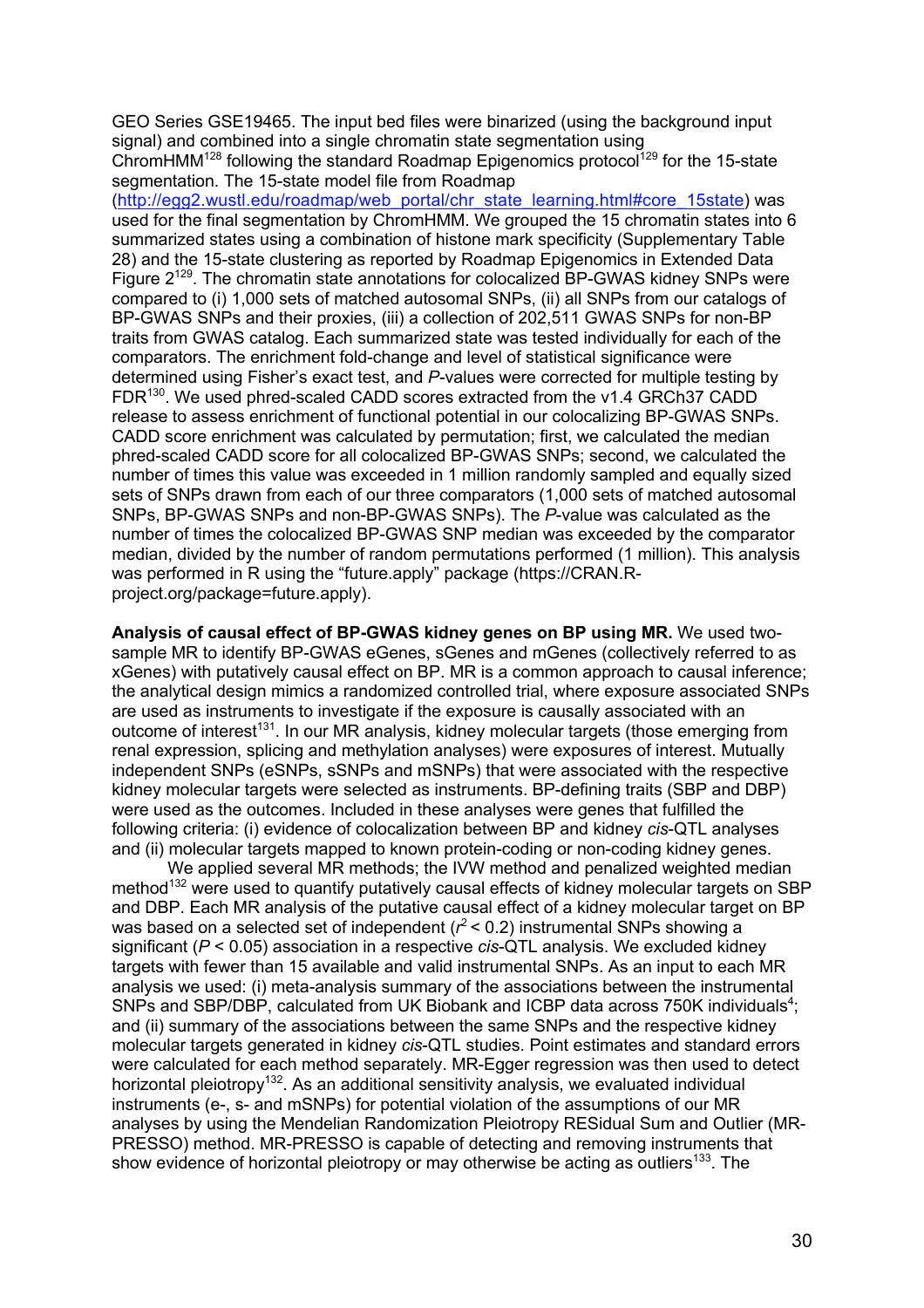correction for multiple testing was calculated using the Benjamini-Hochberg FDR, and the threshold of corrected statistical significance was established at FDR < 0.05.

We set the following criteria for the indication of a positive finding of causality: (i) causal effect estimates from the two main MR methods (the IVW method and penalized weighted median) must be significant after a correction for multiple testing. (ii) there is no evidence of horizontal pleiotropy in MR-Egger and (iii) signals identified through (i) and (ii) must be significant in MR-PRESSO after a correction for multiple testing.

To examine the relationships between kidney DNA methylation, alternative splicing and gene expression in a specific locus with multiple signals of causality mapping onto one gene (i.e. FES), we further used MR Steiger tests<sup>134</sup> to infer the direction of putatively causal effect between molecular traits (gene expression, CpGs and sIEIs) and then conducted robust IVW to quantify a potentially causal effect on signals identified by MR Steiger tests. Each MR Steiger test was based on independent (*r* <sup>2</sup> < 0.2) SNPs significantly associated (*P* < 0.001) with a kidney molecular target and each robust IVW test was based on a set of independent SNPs significantly associated (*P* < 0.05) with a kidney molecular target. Bonferroni-adjusted *P*-value was used to correct for multiple testing. MR Steiger tests were performed using the R package TwoSampleMR<sup>119</sup>. All other MR analyses were conducted using the R package MendelianRandomization<sup>135</sup>.

**Biological characterisation of kidney genes with a causal effect on BP.** All genes with evidence of a causal effect on BP underwent initial functional characterization via manual inspection of data available on PubMed, OMIM and GeneCards. Based on the revision of the collected information, each gene was assigned into one of the key biological themes (acid-base balance, cell cycle, cell growth and proliferation, cellular architecture, cell-cell contact, ciliogenesis, intracellular signalling, intracellular processing and degradation of proteins, immunity, metabolism, mitochondria and energy metabolism, sympathetic nervous system, vascular tone/sodium reabsorption, transcription). Each gene was also classified using the following categories: (i) prior evidence of connection to blood pressure/hypertension, (ii) prior evidence of role in kidney physiology/pathology, (iii) evidence of specificity to single kidney cells. For genes with prior evidence of relevance to BP regulation/hypertension, we further examined whether the direction of expected effect on BP/hypertension based on the available information is consistent with that observed in our eQTL dataset.

### **Data availability**

The data supporting the results presented in this article are available either in the Supplementary Information (Supplementary Tables, Supplementary Note) or can be obtained from the authors upon reasonable request. The normalized gene expression, splice junction usage and DNA methylation data are archived at the Dryad digital repository (https://doi.org/10.5061/dryad.15dv41nvx). The e-, s- and mQTL summary statistics are available in the Supplementary Tables.

#### **Code availability**

Our studies make use of well-established computational and statistical analysis software and these are fully referenced in the Methods. All custom code used to orchestrate these analyses are available on request.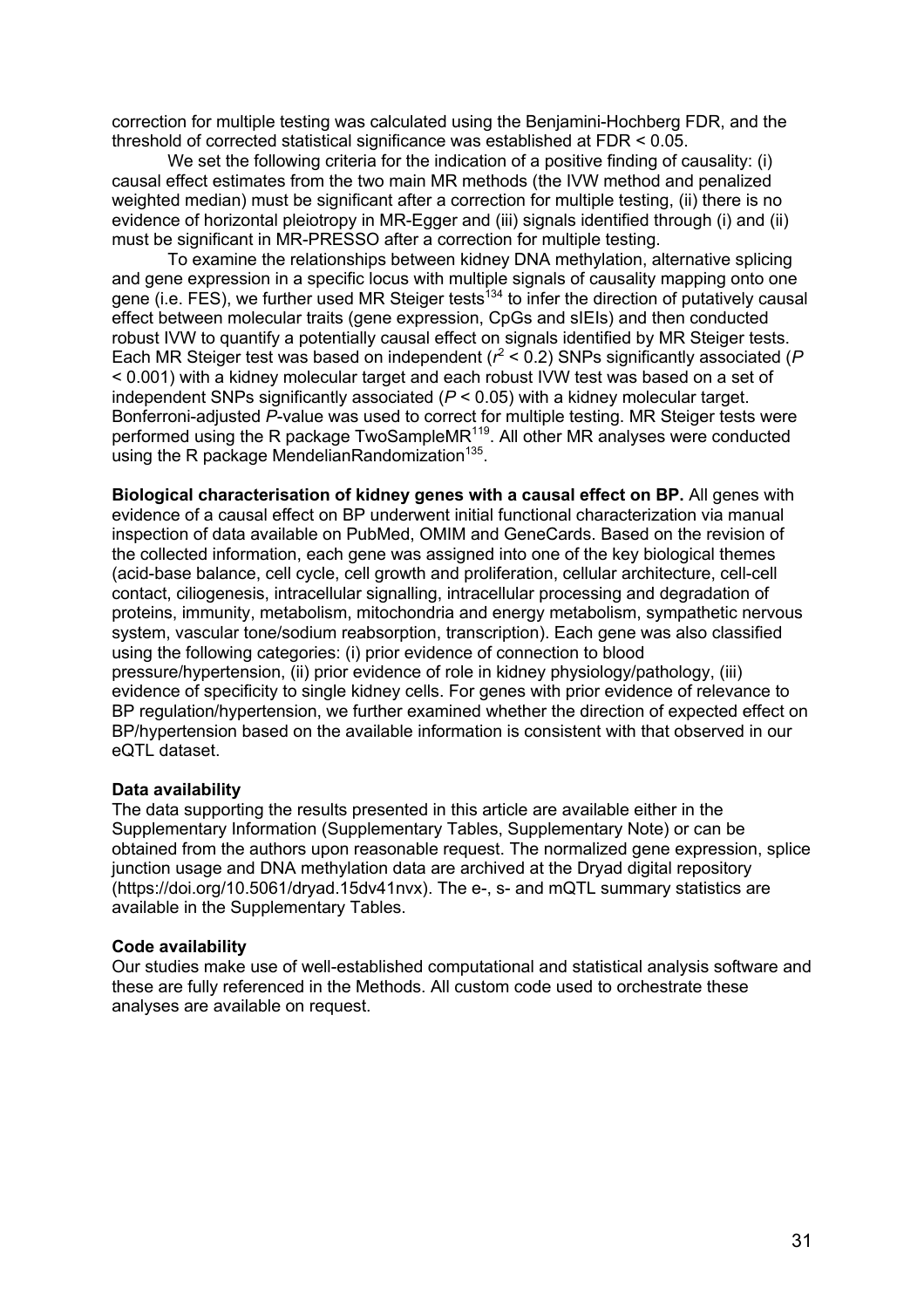# **Methods-only references**

- 53. Tomaszewski, M. et al. Renal mechanisms of association between Fibroblast Growth Factor 1 and blood pressure. *J. Am. Soc. Nephrol.* **26**, 3151–3160 (2015).
- 54. Naesens, M. Zero-time renal transplant biopsies. *Transplantation* **100**, 1425–1439 (2016).
- 55. Mancia, G. et al. 2013 ESH/ESC guidelines for the management of arterial hypertension: the Task Force for the Management of Arterial Hypertension of the European Society of Hypertension (ESH) and of the European Society of Cardiology (ESC). *Eur. Heart J.* **34**, 2159–219 (2013).
- 56. Chang, K. et al. The Cancer Genome Atlas Pan-Cancer analysis project. *Nat. Genet.* **45**, 1113–1120 (2013).
- 57. Creighton, C. J. et al. Comprehensive molecular characterization of clear cell renal cell carcinoma. *Nature* **499**, 43–49 (2013).
- 58. Ko, Y. A. et al. Genetic-variation-driven gene-expression changes highlight genes with important functions for kidney disease. *Am. J. Hum. Genet.* **100**, 940–953  $(2017)$
- 59. Purcell, S. et al. PLINK: a tool set for whole-genome association and populationbased linkage analyses. *Am. J. Hum. Genet.* **81**, 559–575 (2007).
- 60. Manichaikul, A. et al. Robust relationship inference in genome-wide association studies. *Bioinformatics* **26**, 2867–2873 (2010).
- 61. Chen, C. Y. et al. Improved ancestry inference using weights from external reference panels. *Bioinformatics* **29**, 1399–1406 (2013).
- 62. Price, A. L. et al. Principal components analysis corrects for stratification in genomewide association studies. *Nat. Genet.* **38**, 904–909 (2006).
- 63. Das, S. et al. Next-generation genotype imputation service and methods. *Nat. Genet.* **48**, 1284–1287 (2016).
- 64. Deluca, D. S. et al. RNA-SeQC: RNA-seq metrics for quality control and process optimization. *Bioinformatics* **28**, 1530–1532 (2012).
- 65. Bolger, A. M., Lohse, M. & Usadel, B. Trimmomatic: A flexible trimmer for Illumina sequence data. *Bioinformatics* **30**, 2114–2120 (2014).
- 66. Bray, N. L., Pimentel, H., Melsted, P. & Pachter, L. Near-optimal probabilistic RNAseq quantification. *Nat. Biotechnol.* **34**, 525–527 (2016).
- 67. Wright, F. A. et al. Heritability and genomics of gene expression in peripheral blood. *Nat. Genet.* **46**, 430–437 (2014).
- 68. Bengtsson, H., Neuvial, P. & Lun, A. Aroma-light: light-weight methods for normalization and visualization of microarray data using only basic R data types. doi: 10.18129/B9.bioc.aroma.light
- 69. Stegle, O., Parts, L., Piipari, M., Winn, J. & Durbin, R. Using probabilistic estimation of expression residuals (PEER) to obtain increased power and interpretability of gene expression analyses. *Nat. Protoc.* **7**, 500–507 (2012).
- 70. Aguet, F. et al. Genetic effects on gene expression across human tissues. *Nature* **550**, 204–213 (2017).
- 71. Saha, A. et al. Co-expression networks reveal the tissue-specific regulation of transcription and splicing. *Genome Res.* **27**, 1843-1858 (2017)
- 72. Chiang, C. et al. The impact of structural variation on human gene expression. *Nat. Genet.* **49**, 692-699 (2017)
- 73. Li, Y. I. et al. Annotation-free quantification of RNA splicing using LeafCutter. *Nat. Genet.* **50**, 151–158 (2018).
- 74. Dobin, A. et al. STAR: Ultrafast universal RNA-seq aligner. *Bioinformatics* **29**, 15–21 (2013).
- 75. Zhao, H. et al. CrossMap: A versatile tool for coordinate conversion between genome assemblies. *Bioinformatics* **30**, 1006–1007 (2014).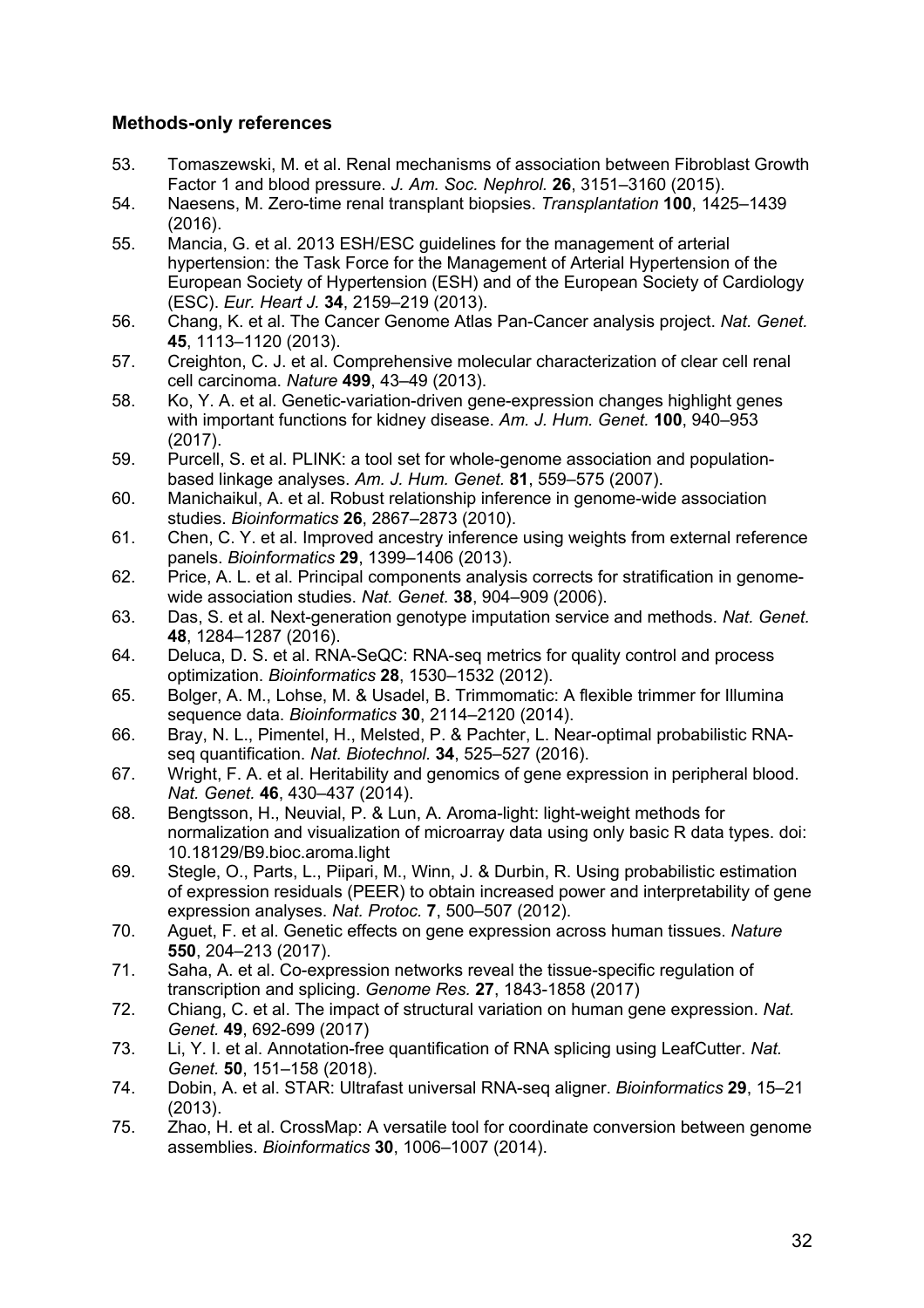- 76. Lizio, M. et al. Gateways to the FANTOM5 promoter level mammalian expression atlas. *Genome Biol.* **16**, 22 (2015).
- 77. Siggens, L. & Ekwall, K. Epigenetics, chromatin and genome organization: Recent advances from the ENCODE project. *J. Intern. Med.* **276**, 201–214 (2014).
- 78. Fortin, J. P., Triche, T. J. & Hansen, K. D. Preprocessing, normalization and integration of the Illumina HumanMethylationEPIC array with minfi. *Bioinformatics* **33**, 558–560 (2017).
- 79. Du, P. et al. Comparison of Beta-value and M-value methods for quantifying methylation levels by microarray analysis. *BMC Bioinformatics* **11**, 587 (2010).
- 80. Aryee, M. J. et al. Minfi: A flexible and comprehensive Bioconductor package for the analysis of Infinium DNA methylation microarrays. *Bioinformatics* **30**, 1363–1369 (2014).
- 81. Pidsley, R. et al. A data-driven approach to preprocessing Illumina 450K methylation array data. *BMC Genomics* **14**, 293 (2013).
- 82. Ongen, H., Buil, A., Brown, A. A., Dermitzakis, E. T. & Delaneau, O. Fast and efficient QTL mapper for thousands of molecular phenotypes. *Bioinformatics* **32**, 1479–1485 (2016).
- 83. Storey, J. D. & Tibshirani, R. Statistical significance for genomewide studies. *Proc. Natl. Acad. Sci. USA* **100**, 9440–9445 (2003).
- 84. Jun, G., Wing, M. K., Abecasis, G. R. & Kang, H. M. An efficient and scalable analysis framework for variant extraction and refinement from population-scale DNA sequence data. *Genome Res.* **25**, 918–925 (2015).
- 85. Danecek, P. et al. The variant call format and VCFtools. *Bioinformatics* **27**, 2156– 2158 (2011).
- 86. Chang, C. C. et al. Second-generation PLINK: rising to the challenge of larger and richer datasets. *Gigascience* **4**, 7 (2015).
- 87. Graffelman, J. Exploring diallelic genetic markers: the HardyWeinberg package. *J. Stat. Softw.* **64**, 1–23 (2015).
- 88. Anders, S., Pyl, P. T. & Huber, W. HTSeq-A Python framework to work with highthroughput sequencing data. *Bioinformatics* **31**, 166–169 (2015).
- 89. Robinson, M. D., McCarthy, D. J. & Smyth, G. K. edgeR: a Bioconductor package for differential expression analysis of digital gene expression data. *Bioinformatics* **26**, 139–140 (2009).
- 90. Stegle, O., Parts, L., Durbin, R. & Winn, J. A bayesian framework to account for complex non-genetic factors in gene expression levels greatly increases power in eQTL studies. *PLoS Comput. Biol.* **6**, 1–11 (2010).
- 91. Parts, L., Stegle, O., Winn, J. & Durbin, R. Joint genetic analysis of gene expression data with inferred cellular phenotypes. *PLoS Genet.* **7**, e1001276 (2011).
- 92. Wen, X. Molecular QTL discovery incorporating genomic annotations using Bayesian false discovery rate control. *Ann. Appl. Stat.* **10**, 1619–1638 (2016).
- 93. Carithers, L. J. et al. A novel approach to high-quality postmortem tissue procurement: the GTEx project. *Biopreserv. Biobank.* **13**, 311–319 (2015).
- 94. van der Maaten, L. J. P. Accelerating t-SNE using tree-based algorithms. *J. Mach. Learn. Res.* **15,** 3221-3245 (2014).
- 95. Huang, D. W. et al. The DAVID Gene Functional Classification Tool: a novel biological module-centric algorithm to functionally analyze large gene lists. *Genome Biol.* **8**, R183 (2007).
- 96. Taggart, A. J. et al. Large-scale analysis of branchpoint usage across species and cell lines. *Genome Res.* **27**, 639–649 (2017).
- 97. Zerbino, D. R. et al. Ensembl 2018. *Nucleic Acids Res.* **46**, D754–D761 (2018).
- 98. Artimo, P. et al. ExPASy: SIB bioinformatics resource portal. *Nucleic Acids Res.* **40**, W597–W603 (2012).
- 99. Jones, P. et al. InterProScan 5: Genome-scale protein function classification. *Bioinformatics* **30**, 1236–1240 (2014).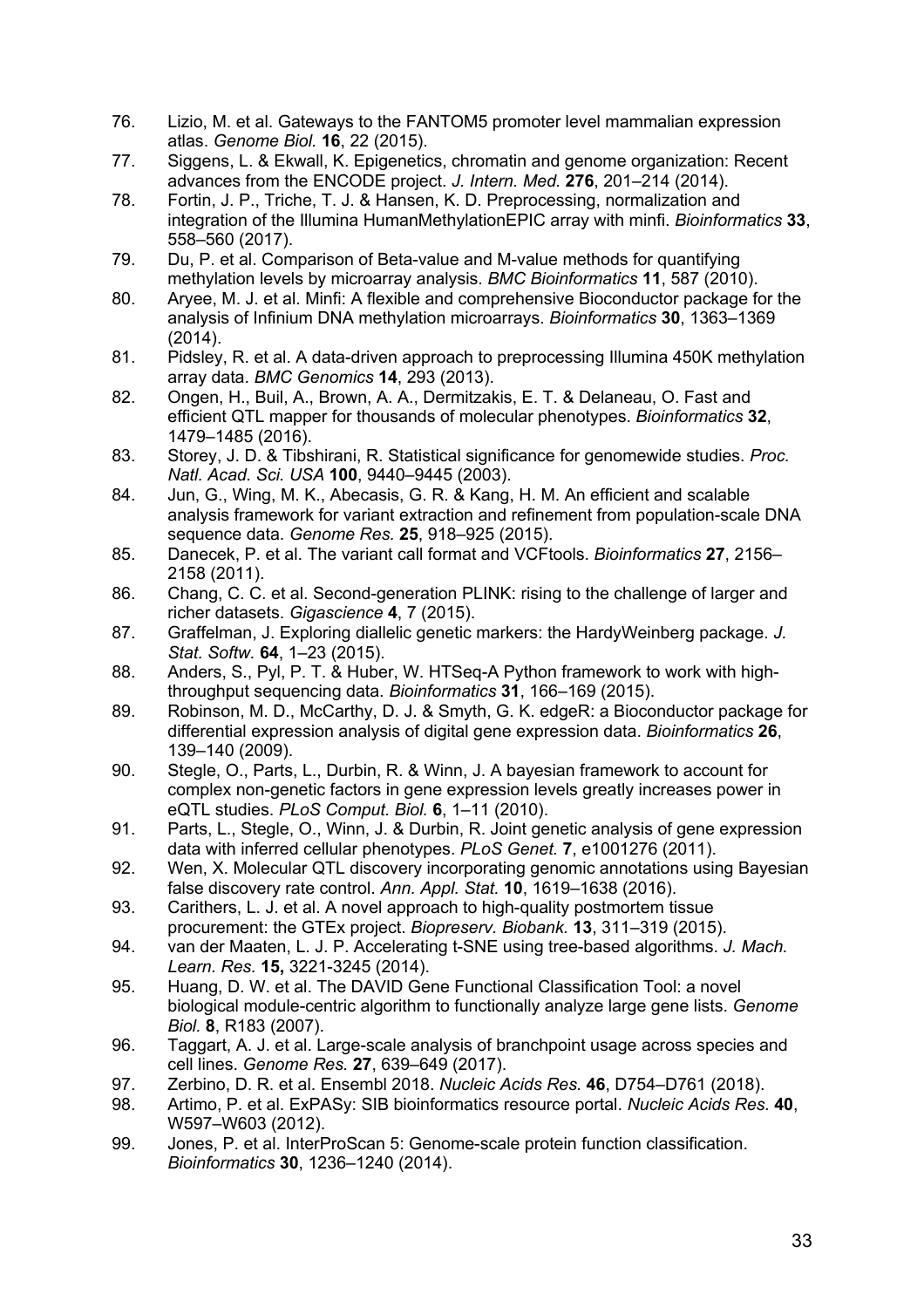- 100. Mitchell, A. L. et al. InterPro in 2019: Improving coverage, classification and access to protein sequence annotations. *Nucleic Acids Res.* **47**, D351–D360 (2019).
- 101. Buchan, D. W. A. & Jones, D. T. The PSIPRED Protein Analysis Workbench: 20 years on. *Nucleic Acids Res.* **47**, W402–W407 (2019).
- 102. Zimmermann, L. et al. A completely reimplemented MPI bioinformatics toolkit with a new HHpred server at its core. *J. Mol. Biol.* **430**, 2237–2243 (2018).
- 103. Klausen, M. S. et al. NetSurfP-2.0: Improved prediction of protein structural features by integrated deep learning. *Proteins Struct. Funct. Bioinforma.* **87**, 520–527 (2019).
- 104. Almagro Armenteros, J. J. et al. SignalP 5.0 improves signal peptide predictions using deep neural networks. *Nat. Biotechnol.* **37**, 420–423 (2019).
- 105. Emanuelsson, O., Brunak, S., von Heijne, G. & Nielsen, H. Locating proteins in the cell using TargetP, SignalP and related tools. *Nat. Protoc.* **2**, 953–971 (2007).
- 106. Sonnhammer, E. L., von Heijne, G. & Krogh, A. A hidden Markov model for predicting transmembrane helices in protein sequences. *Proc. Int. Conf. Intell. Syst. Mol. Biol.* **6**, 175–182 (1998).
- 107. Tsirigos, K. D., Peters, C., Shu, N., Käll, L. & Elofsson, A. The TOPCONS web server for consensus prediction of membrane protein topology and signal peptides. *Nucleic Acids Res.* **43**, W401–W407 (2015).
- 108. Blom, N., Gammeltoft, S. & Brunak, S. Sequence and structure-based prediction of eukaryotic protein phosphorylation sites. *J. Mol. Biol.* **294**, 1351–1362 (1999).
- 109. Blom, N., Sicheritz-Pontén, T., Gupta, R., Gammeltoft, S. & Brunak, S. Prediction of post-translational glycosylation and phosphorylation of proteins from the amino acid sequence. *Proteomics* **4**, 1633-1649 (2004).
- 110. Lehne, B. et al. A coherent approach for analysis of the Illumina HumanMethylation450 BeadChip improves data quality and performance in epigenome-wide association studies. *Genome Biol.* **16**, 37 (2015).
- 111. Schulz, H. et al. Genome-wide mapping of genetic determinants influencing DNA methylation and gene expression in human hippocampus. *Nat. Commun.* **8**, 1511 (2017).
- 112. Nikpay, M. et al. A comprehensive 1000 Genomes-based genome-wide association meta-analysis of coronary artery disease. *Nat. Genet.* **47**, 1121–1130 (2015).
- 113. Canela-Xandri, O., Rawlik, K. & Tenesa, A. An atlas of genetic associations in UK Biobank. *Nat. Genet.* **50**, 1593–1599 (2018).
- 114. Malik, R. et al. Low-frequency and common genetic variation in ischemic stroke: The METASTROKE collaboration. *Neurology* **87**, 1306–1306 (2016).
- 115. Pattaro, C. et al. Genetic associations at 53 loci highlight cell types and biological pathways relevant for kidney function. *Nat. Commun.* **7**, 10023 (2016).
- 116. Teumer, A. et al. Genome-wide association studies identify genetic loci associated with Albuminuria in diabetes. *Diabetes* **65**, 803–817 (2016).
- 117. Bowden, J. et al. Improving the visualization, interpretation and analysis of twosample summary data Mendelian randomization via the Radial plot and Radial regression. *Int. J. Epidemiol.* **47**, 1264–1278 (2018).
- 118. Burgess, S., Butterworth, A. & Thompson, S. G. Mendelian randomization analysis with multiple genetic variants using summarized data. *Genet. Epidemiol.* **37**, 658– 665 (2013).
- 119. Hemani, G. et al. The MR-Base platform supports systematic causal inference across the human phenome. *Elife* **7**, e34408 (2018).
- 120. Bowden, J., Davey Smith, G., Haycock, P. C. & Burgess, S. Consistent estimation in Mendelian randomization with some invalid instruments using a weighted median estimator. *Genet. Epidemiol.* **40**, 304–314 (2016).
- 121. Bowden, J., Smith, G. D. & Burgess, S. Mendelian randomization with invalid instruments: effect estimation and bias detection through Egger regression. *Int. J. Epidemiol.* **44**, 512–525 (2015).
- 122. Wishart, D. S. et al. DrugBank 5.0: A major update to the DrugBank database for 2018. *Nucleic Acids Res.* **46**, D1074–D1082 (2018).